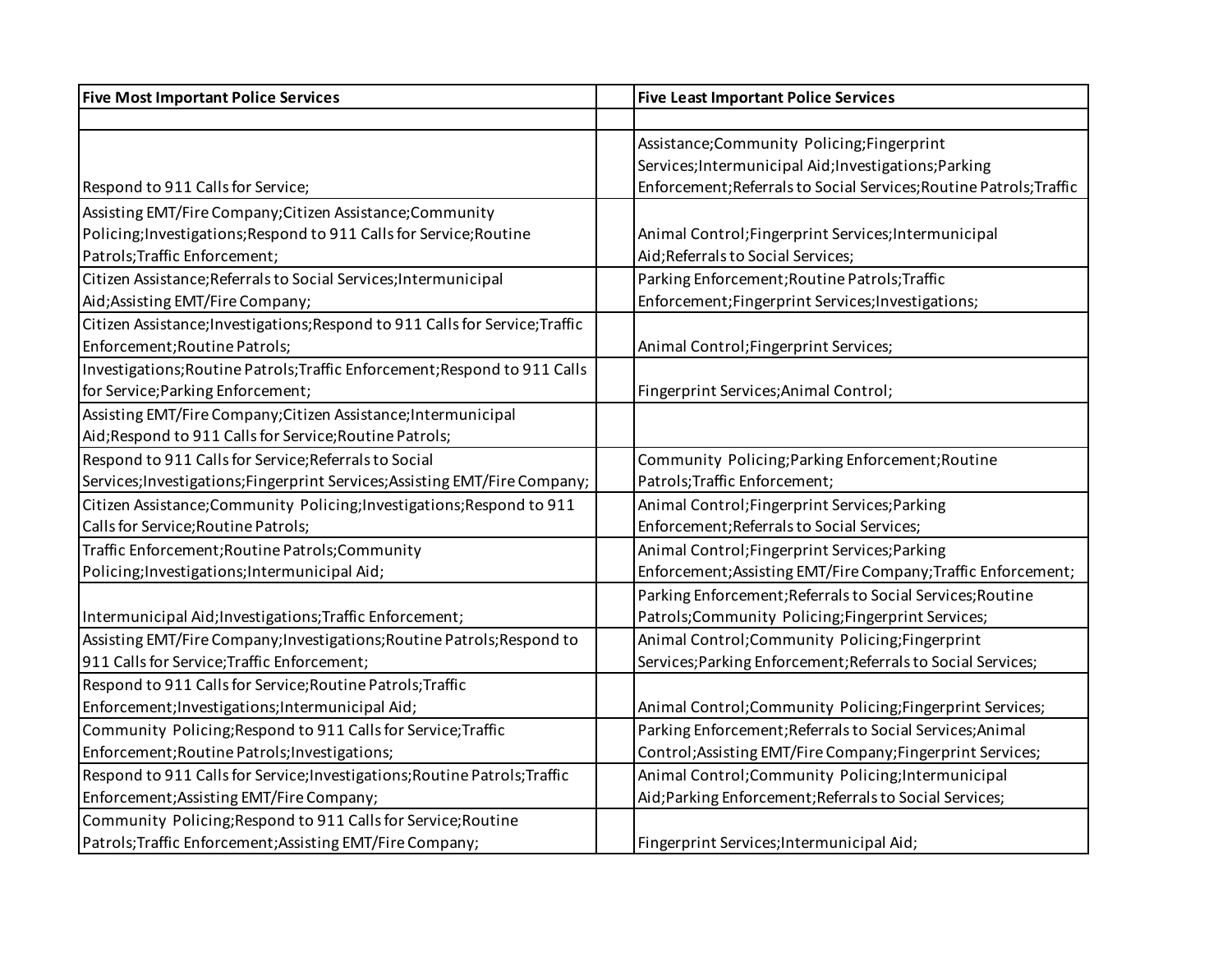| Assisting EMT/Fire Company; Investigations; Respond to 911 Calls for       | Animal Control; Community Policing; Fingerprint                     |
|----------------------------------------------------------------------------|---------------------------------------------------------------------|
| Service; Routine Patrols; Traffic Enforcement;                             | Services; Intermunicipal Aid; Referrals to Social Services;         |
| Investigations; Respond to 911 Calls for Service; Routine Patrols; Traffic |                                                                     |
| Enforcement; Parking Enforcement;                                          | Animal Control; Fingerprint Services; Referrals to Social Services; |
| Citizen Assistance; Traffic Enforcement; Routine                           | Animal Control; Fingerprint Services; Parking                       |
| Patrols; Investigations; Intermunicipal Aid;                               | Enforcement; Referrals to Social Services;                          |
| Assisting EMT/Fire Company; Citizen Assistance; Respond to 911 Calls for   | Enforcement; Fingerprint Services; Referrals to Social              |
| Service; Routine Patrols; Investigations;                                  | Services; Traffic Enforcement;                                      |
| Respond to 911 Calls for Service; Referrals to Social Services; Routine    |                                                                     |
| Patrols; Assisting EMT/Fire Company; Investigations;                       | Parking Enforcement; Intermunicipal Aid; Animal Control;            |
| Assisting EMT/Fire Company; Investigations; Respond to 911 Calls for       | Parking Enforcement; Fingerprint Services; Animal                   |
| Service; Routine Patrols; Traffic Enforcement;                             | Control; Community Policing; Referrals to Social Services;          |
| Assisting EMT/Fire Company; Routine Patrols; Respond to 911 Calls for      | Animal Control; Fingerprint Services; Parking                       |
| Service; Traffic Enforcement; Citizen Assistance;                          | Enforcement; Referrals to Social Services; Community Policing;      |
| Citizen Assistance; Assisting EMT/Fire Company; Respond to 911 Calls for   | Community Policing; Animal Control; Intermunicipal                  |
| Service; Routine Patrols; Traffic Enforcement;                             | Aid;Fingerprint Services;Parking Enforcement;                       |
| Respond to 911 Calls for Service; Routine Patrols; Traffic                 | Citizen Assistance; Community Policing; Fingerprint                 |
| Enforcement; Assisting EMT/Fire Company; Investigations;                   | Services; Referrals to Social Services; Parking Enforcement;        |
| Citizen Assistance; Respond to 911 Calls for Service; Traffic              | Animal Control; Community Policing; Parking                         |
| Enforcement; Investigations; Assisting EMT/Fire Company;                   | Enforcement; Referrals to Social Services; Intermunicipal Aid;      |
| Respond to 911 Calls for Service; Investigations; Community                | Animal Control; Fingerprint Services; Parking                       |
| Policing; Citizen Assistance; Traffic Enforcement;                         | Enforcement; Routine Patrols; Referrals to Social Services;         |
| Citizen Assistance; Assisting EMT/Fire Company; Respond to 911 Calls for   |                                                                     |
| Service; Routine Patrols; Traffic Enforcement;                             | Animal Control; Referrals to Social Services;                       |
| Animal Control; Assisting EMT/Fire Company; Citizen Assistance; Respond    | Community Policing; Parking Enforcement; Traffic                    |
| to 911 Calls for Service; Investigations;                                  | Enforcement; Routine Patrols; Fingerprint Services;                 |
| Animal Control; Fingerprint Services; Respond to 911 Calls for             | Referrals to Social Services; Routine Patrols; Traffic              |
| Service; Citizen Assistance; Parking Enforcement;                          | Enforcement; Intermunicipal Aid; Assisting EMT/Fire Company;        |
| Assisting EMT/Fire Company; Respond to 911 Calls for                       | Animal Control; Community Policing; Intermunicipal                  |
| Service; Investigations; Routine Patrols; Citizen Assistance;              | Aid;Fingerprint Services;Traffic Enforcement;                       |
| Respond to 911 Calls for Service; Routine Patrols; Traffic                 |                                                                     |
| Enforcement; Assisting EMT/Fire Company; Citizen Assistance;               | Animal Control;                                                     |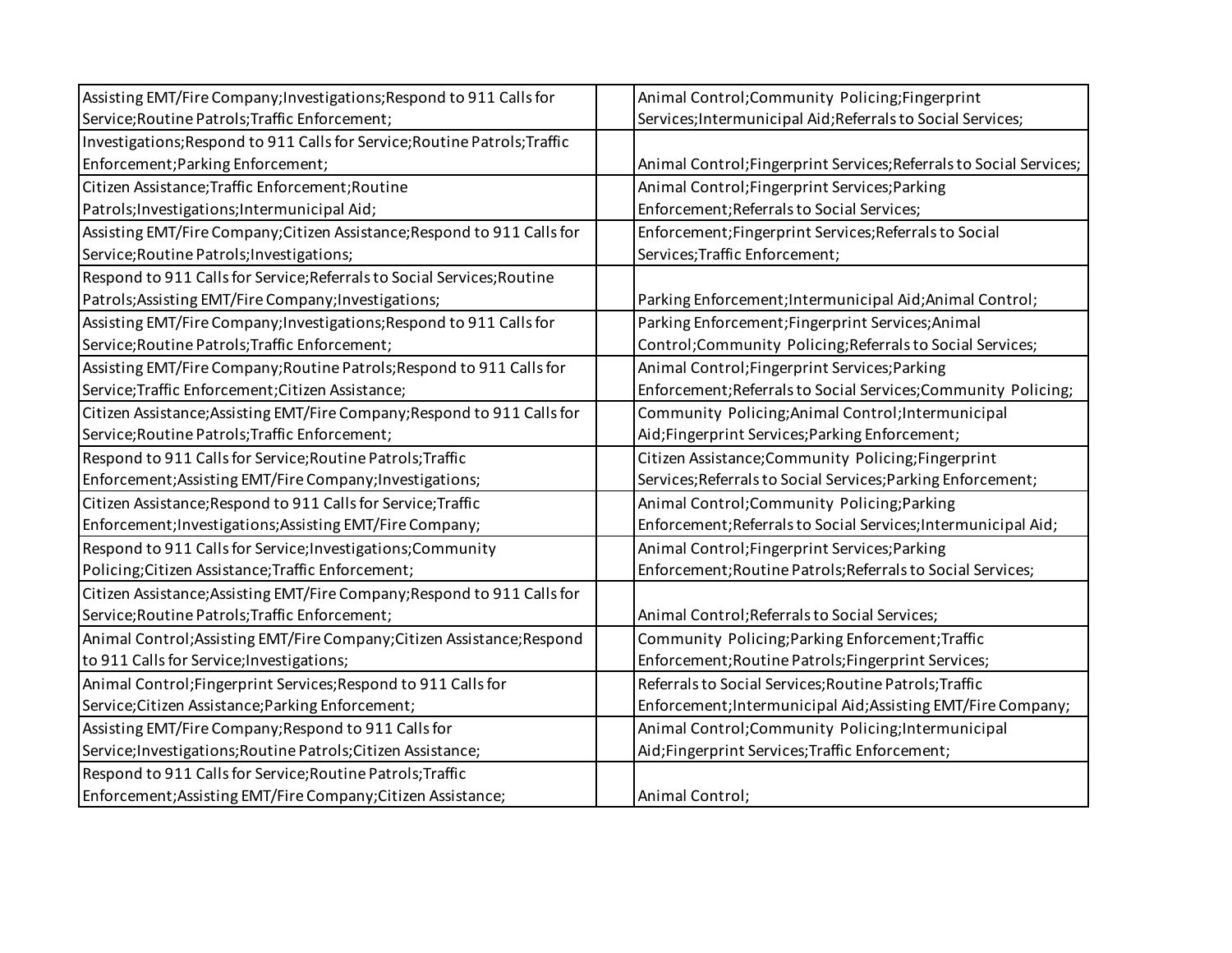| Assisting EMT/Fire Company; Citizen Assistance; Community                  |                                                                  |
|----------------------------------------------------------------------------|------------------------------------------------------------------|
| Policing; Investigations; Parking Enforcement; Respond to 911 Calls for    |                                                                  |
| Service; Routine Patrols; Traffic Enforcement;                             | Animal Control;                                                  |
| Citizen Assistance; Assisting EMT/Fire Company; Community                  |                                                                  |
| Policing; Respond to 911 Calls for Service; Investigations;                | Animal Control;                                                  |
| Assisting EMT/Fire Company; Respond to 911 Calls for Service; Routine      |                                                                  |
| Patrols; Traffic Enforcement; Community Policing;                          | Animal Control;                                                  |
| Assisting EMT/Fire Company; Respond to 911 Calls for Service; Routine      | Animal Control; Fingerprint Services; Parking                    |
| Patrols; Investigations; Intermunicipal Aid;                               | Enforcement; Referrals to Social Services; Citizen Assistance;   |
| Assisting EMT/Fire Company; Community Policing; Respond to 911 Calls       | Fingerprint Services; Intermunicipal Aid; Parking                |
| for Service; Routine Patrols; Investigations;                              | Enforcement; Animal Control;                                     |
| Respond to 911 Calls for Service; Routine Patrols; Traffic                 |                                                                  |
| Enforcement; Investigations; Citizen Assistance;                           | Animal Control;                                                  |
| Assisting EMT/Fire Company; Respond to 911 Calls for Service; Routine      | Animal Control; Parking Enforcement; Fingerprint                 |
| Patrols; Traffic Enforcement; Investigations;                              | Services; Intermunicipal Aid; trash can law enforcment;          |
| Respond to 911 Calls for Service; Community Policing; Traffic              |                                                                  |
| Enforcement; Investigations; Assisting EMT/Fire Company;                   | Fingerprint Services; Routine Patrols;                           |
| Assisting EMT/Fire Company; Respond to 911 Calls for Service; Referrals to | Fingerprint Services; Investigations; Parking                    |
| Social Services; Citizen Assistance; Traffic Enforcement;                  | Enforcement; Animal Control; Community Policing;                 |
| Traffic Enforcement; Community Policing; Assisting EMT/Fire                | Animal Control; Fingerprint Services; Parking                    |
| Company; Respond to 911 Calls for Service; Investigations;                 | Enforcement; Referrals to Social Services; Intermunicipal Aid;   |
| Routine Patrols; Traffic Enforcement; Investigations; Community            | Fingerprint Services; Intermunicipal Aid; Parking                |
| Policing; Respond to 911 Calls for Service;                                | Enforcement; Referrals to Social Services; Animal Control;       |
| Routine Patrols; Respond to 911 Calls for Service; Referrals to Social     |                                                                  |
| Services; Investigations; Assisting EMT/Fire Company;                      | Animal Control; Traffic Enforcement;                             |
|                                                                            | Routine Patrols; Respond to 911 Calls for Service; Traffic       |
| Referrals to Social Services; Parking Enforcement; Fingerprint Services;   | Enforcement;Community Policing;Citizen Assistance;               |
| Citizen Assistance; Parking Enforcement; Respond to 911 Calls for          | Assisting EMT/Fire Company; Community Policing; Fingerprint      |
| Service; Routine Patrols; Traffic Enforcement;                             | Services; Investigations; Referrals to Social Services;          |
| Community Policing; Assisting EMT/Fire Company; Respond to 911 Calls       | Investigations; Intermunicipal Aid; Fingerprint Services; Animal |
| for Service; Referrals to Social Services; Citizen Assistance;             | Control; Traffic Enforcement;                                    |
| Citizen Assistance; Respond to 911 Calls for Service; Routine              | Fingerprint Services; Investigations; Parking                    |
| Patrols; Community Policing; Traffic Enforcement;                          | Enforcement; Animal Control; Referrals to Social Services;       |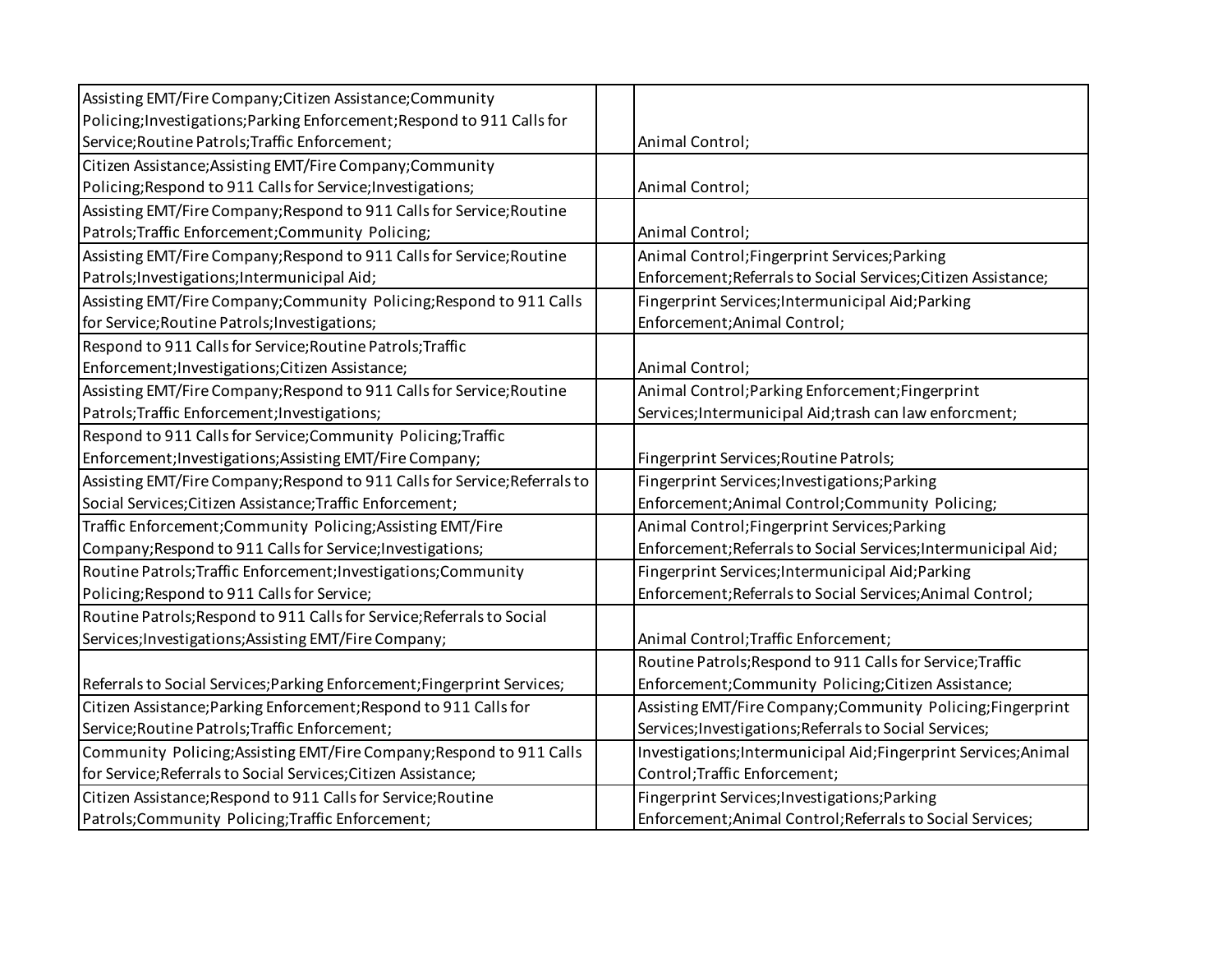| Community Policing; Citizen Assistance; Assisting EMT/Fire                 |                                                                 |
|----------------------------------------------------------------------------|-----------------------------------------------------------------|
| Company; Routine Patrols; Traffic Enforcement;                             | Fingerprint Services; Parking Enforcement;                      |
| Assisting EMT/Fire Company; Traffic Enforcement; Routine                   | Animal Control; Investigations; What specifically is "citizen   |
| Patrols; Community Policing; Respond to 911 Calls for Service;             | assistance"? Kinda broad;                                       |
| Referrals to Social Services; Respond to 911 Calls for Service; Citizen    | Animal Control; Citizen Assistance; Intermunicipal Aid; Traffic |
| Assistance;Community Policing;Assisting EMT/Fire Company;                  | Enforcement;                                                    |
| Traffic Enforcement; Respond to 911 Calls for Service; Citizen             |                                                                 |
| Assistance; Assisting EMT/Fire Company; Investigations;                    | Animal Control;                                                 |
| Assisting EMT/Fire Company; Citizen Assistance; Respond to 911 Calls for   | Animal Control; Fingerprint Services; Referrals to Social       |
| Service; Traffic Enforcement; Investigations;                              | Services; Routine Patrols; Intermunicipal Aid;                  |
| Assisting EMT/Fire Company; Respond to 911 Calls for                       | Animal Control; Fingerprint Services; Routine Patrols; Parking  |
| Service; Investigations; Community Policing;                               | Enforcement;                                                    |
| Respond to 911 Calls for Service; Routine Patrols; Traffic                 |                                                                 |
| Enforcement; Parking Enforcement; Community Policing;                      | Fingerprint Services;                                           |
| Traffic Enforcement; Assisting EMT/Fire Company; Investigations; Parking   | category is too broad; Animal Control; Assisting EMT/Fire       |
| Enforcement; Community Policing category is too broad;                     | Company;                                                        |
| Assisting EMT/Fire Company; Respond to 911 Calls for Service; Animal       |                                                                 |
| Control; Traffic Enforcement; Routine Patrols;                             | Parking Enforcement; Investigations; Fingerprint Services;      |
| Assisting EMT/Fire Company; Traffic Enforcement; Respond to 911 Calls      | Fingerprint Services; Parking Enforcement; Referrals to Social  |
| for Service; Investigations; Community Policing;                           | Services; Citizen Assistance; Animal Control;                   |
| Traffic Enforcement; Routine Patrols; Respond to 911 Calls for             | Citizen Assistance; Assisting EMT/Fire Company; Animal          |
| Service; Investigations; Community Policing;                               | Control; Referrals to Social Services; Fingerprint Services;    |
| Animal Control; Community Policing; Investigations; Routine                | Assisting EMT/Fire Company; Citizen Assistance; Fingerprint     |
| Patrols; Respond to 911 Calls for Service;                                 | Services; Intermunicipal Aid; Traffic Enforcement;              |
| Investigations; Routine Patrols; Respond to 911 Calls for Service; Citizen | Animal Control; Fingerprint Services; Parking                   |
| Assistance; Traffic Enforcement;                                           | Enforcement;Community Policing;                                 |
| Animal Control; Assisting EMT/Fire Company; Respond to 911 Calls for       | Citizen Assistance; Community Policing; Fingerprint             |
| Service; Investigations; Referrals to Social Services;                     | Services; Parking Enforcement; Traffic Enforcement;             |
| Assisting EMT/Fire Company; Citizen Assistance; Intermunicipal             | Animal Control; Traffic Enforcement; Routine                    |
|                                                                            |                                                                 |
| Aid; Referrals to Social Services; Investigations;                         | Patrols;Community Policing;Fingerprint Services;                |
| Routine Patrols; Traffic Enforcement; Respond to 911 Calls for             | Intermunicipal Aid; Parking Enforcement; Referrals to Social    |
| Service; Assisting EMT/Fire Company; Community Policing;                   | Services;Fingerprint Services;Animal Control;                   |
| Assisting EMT/Fire Company; Investigations; Citizen Assistance; Respond    | Animal Control; Community Policing; Parking                     |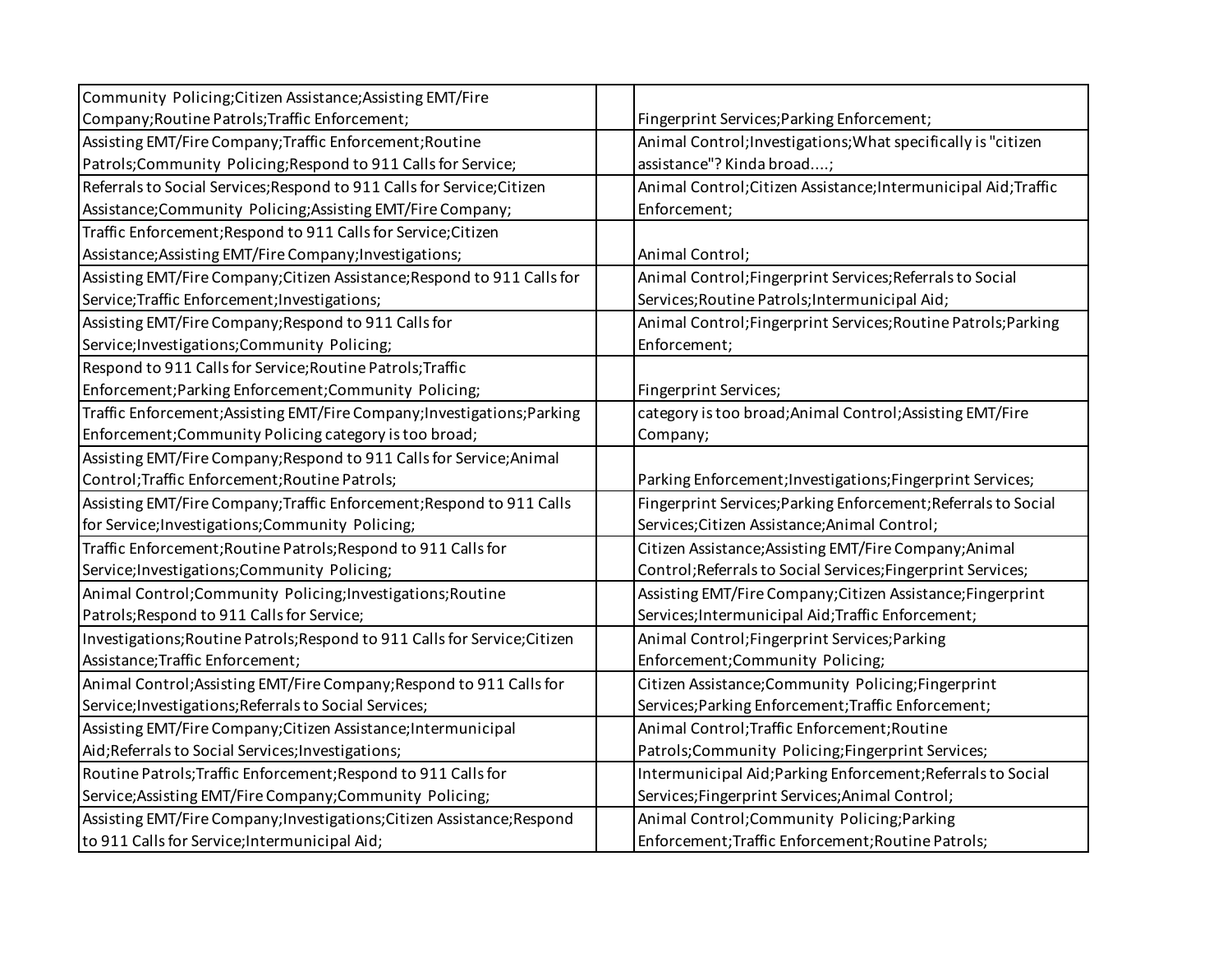| Assisting EMT/Fire Company; Respond to 911 Calls for                        | Intermunicipal Aid; Parking Enforcement; Routine                    |
|-----------------------------------------------------------------------------|---------------------------------------------------------------------|
| Service; Investigations; Referrals to Social Services; Traffic Enforcement; | Patrols; Animal Control; Fingerprint Services;                      |
| Assisting EMT/Fire Company; Citizen Assistance; Intermunicipal              | Parking Enforcement; Traffic Enforcement; Fingerprint               |
| Aid; Referrals to Social Services; Respond to 911 Calls for Service;        | Services; Investigations; Routine Patrols;                          |
| Assisting EMT/Fire Company; Investigations; Respond to 911 Calls for        | Parking Enforcement; Traffic Enforcement; Animal                    |
| Service; Referrals to Social Services; Citizen Assistance;                  | Control;Fingerprint Services;Community Policing;                    |
| Assisting EMT/Fire Company; Parking Enforcement; Respond to 911 Calls       | Fingerprint Services; Intermunicipal Aid; Investigations; Referrals |
| for Service; Routine Patrols; Citizen Assistance;                           | to Social Services; Traffic Enforcement;                            |
| Assisting EMT/Fire Company; Citizen Assistance; Community                   | Traffic Enforcement; Parking Enforcement; Fingerprint               |
| Policing; Respond to 911 Calls for Service; Intermunicipal Aid;             | Services; Animal Control; Routine Patrols;                          |
| Assisting EMT/Fire Company; Citizen Assistance; Routine Patrols; Respond    | Animal Control; Community Policing; Fingerprint                     |
| to 911 Calls for Service;                                                   | Services; Traffic Enforcement;                                      |
| Citizen Assistance; Assisting EMT/Fire Company; Respond to 911 Calls for    | Parking Enforcement; Traffic Enforcement; Routine                   |
| Service; Referrals to Social Services; Community Policing;                  | Patrols; Assisting EMT/Fire Company; Animal Control;                |
| Assisting EMT/Fire Company; Citizen Assistance; Community                   | Fingerprint Services; Intermunicipal Aid; Parking                   |
| Policing; Respond to 911 Calls for Service; Traffic Enforcement;            | Enforcement; Animal Control; Routine Patrols;                       |
| Parking Enforcement; Respond to 911 Calls for Service; Routine              | Fingerprint Services; Referrals to Social Services; Community       |
| Patrols; Traffic Enforcement; Citizen Assistance;                           | Policing; Animal Control;                                           |
| Assisting EMT/Fire Company; Respond to 911 Calls for Service; Routine       |                                                                     |
| Patrols; Intermunicipal Aid; Traffic Enforcement;                           |                                                                     |
| Respond to 911 Calls for Service; Community Policing; Fingerprint           | Parking Enforcement; Investigations; Traffic                        |
| Services; Referrals to Social Services; Animal Control;                     | Enforcement; Routine Patrols; Assisting EMT/Fire Company;           |
| Referrals to Social Services; Assisting EMT/Fire Company; Respond to 911    | Parking Enforcement; Traffic Enforcement; Routine                   |
| Calls for Service;                                                          | Patrols; Fingerprint Services; Investigations;                      |
| Company; Respond to 911 Calls for Service; Patrolling West                  |                                                                     |
| University/water wells for students speeding or driving excessively noisy   |                                                                     |
| vehicles;                                                                   |                                                                     |
| Citizen Assistance; Assisting EMT/Fire Company; Referrals to Social         | Animal Control; Parking Enforcement; Routine                        |
| Services; Respond to 911 Calls for Service; Investigations;                 | Patrols; Intermunicipal Aid; Fingerprint Services;                  |
| Investigations; Respond to 911 Calls for Service; Routine Patrols; Traffic  | Animal Control; Assisting EMT/Fire Company; Parking                 |
| Enforcement; Fingerprint Services;                                          | Enforcement; Intermunicipal Aid; Referrals to Social Services;      |
| Respond to 911 Calls for Service; Assisting EMT/Fire Company; Animal        | Fingerprint Services; Parking Enforcement; Traffic                  |
| Control; Citizen Assistance; Investigations;                                | Enforcement; Community Policing;                                    |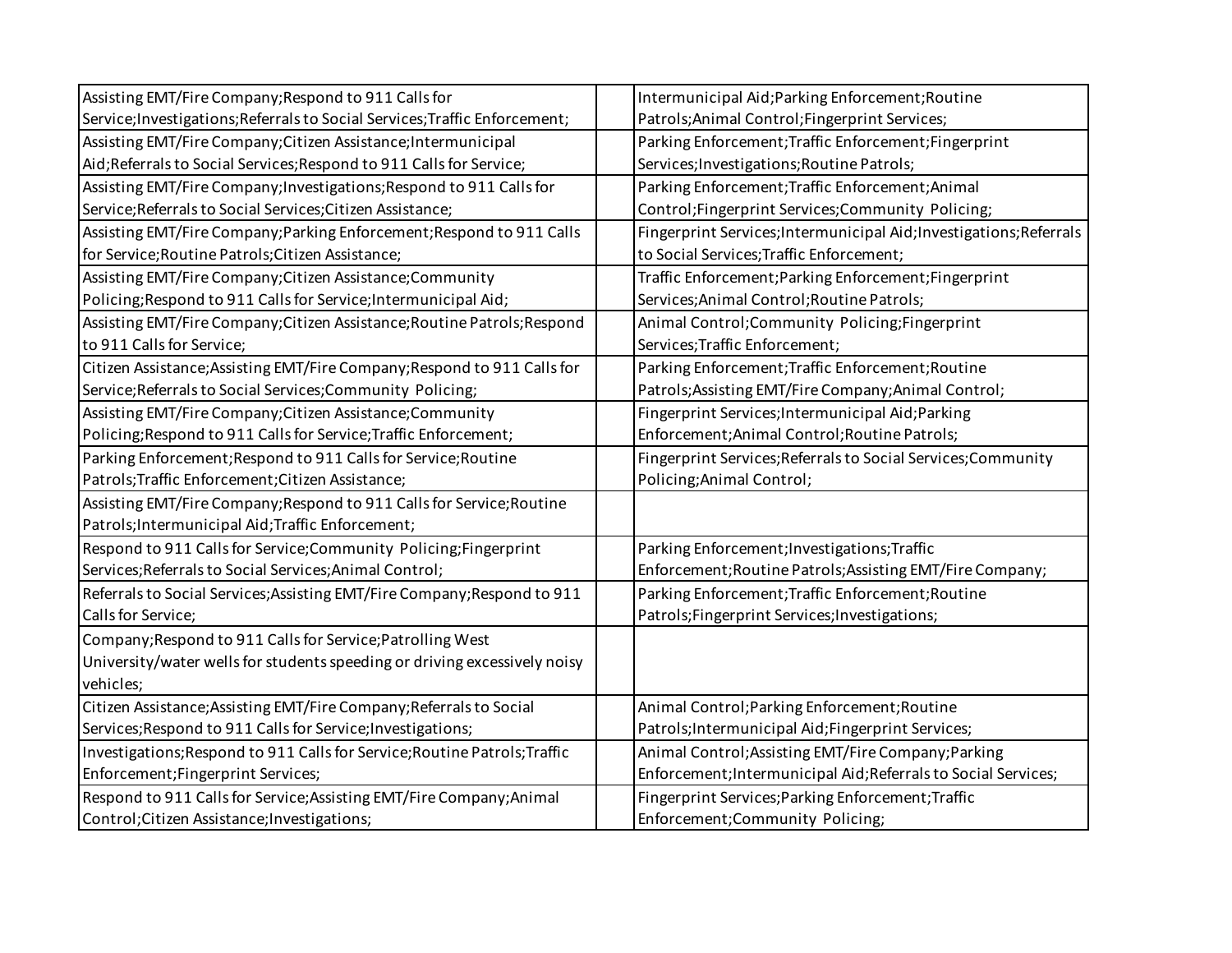| Services; Respond to 911 Calls for Service; Citizen Assistance; Animal      |                                                                |
|-----------------------------------------------------------------------------|----------------------------------------------------------------|
| Control;                                                                    | Community Policing; Fingerprint Services; Parking Enforcement; |
| Animal Control; Citizen Assistance; Community Policing; Assisting           | Fingerprint Services; Intermunicipal Aid; Referrals to Social  |
| EMT/Fire Company; Parking Enforcement;                                      | Services; Routine Patrols; Investigations;                     |
| Respond to 911 Calls for Service; Routine Patrols; Community                | Fingerprint Services; Intermunicipal Aid; Parking              |
| Policing; Citizen Assistance; Assisting EMT/Fire Company;                   | Enforcement; Traffic Enforcement;                              |
| Routine Patrols; Citizen Assistance; Respond to 911 Calls for               |                                                                |
| Service; Traffic Enforcement; Investigations; Community                     |                                                                |
| Policing; Referrals to Social Services; Parking Enforcement; Intermunicipal |                                                                |
| Aid;Fingerprint Services;Assisting EMT/Fire Company;Animal Control;         | They are all important!;                                       |
| Assistance; Community Policing; Fingerprint Services; Intermunicipal        |                                                                |
| Aid; Investigations; Parking Enforcement; Referrals to Social               |                                                                |
| Services; Respond to 911 Calls for Service; Routine Patrols; Traffic        | None these are all important in maintaining a properly run     |
| Enforcement;                                                                | social environment.;                                           |
| Assisting EMT/Fire Company; Citizen Assistance; Community                   | Routine Patrols; Referrals to Social Services; Traffic         |
| Policing; Parking Enforcement; Respond to 911 Calls for Service;            | Enforcement; Animal Control; Fingerprint Services;             |
| Parking Enforcement; Traffic Enforcement; Investigations; Respond to 911    | Fingerprint Services; Intermunicipal Aid; Animal               |
| Calls for Service; Routine Patrols;                                         | Control; Community Policing; Referrals to Social Services;     |
| Assisting EMT/Fire Company; Citizen Assistance; Community                   |                                                                |
| Policing; Referrals to Social Services; Respond to 911 Calls for Service;   |                                                                |
| Respond to 911 Calls for Service; Assisting EMT/Fire Company; Citizen       |                                                                |
| Assistance;Fingerprint Services;Investigations;                             | Routine Patrols; Parking Enforcement;                          |
| Citizen Assistance; Assisting EMT/Fire Company; Respond to 911 Calls for    |                                                                |
| Service; Traffic Enforcement; Investigations;                               | Animal Control;                                                |
| Assisting EMT/Fire Company; Traffic Enforcement; Respond to 911 Calls       | Intermunicipal Aid; Fingerprint Services; Animal               |
| for Service; Community Policing; Citizen Assistance;                        | Control; Parking Enforcement; Referrals to Social Services;    |
| Assisting EMT/Fire Company; Citizen Assistance; Referrals to Social         |                                                                |
| Services; Respond to 911 Calls for Service; Traffic Enforcement;            | Animal Control; Community Policing;                            |
| Citizen Assistance; Assisting EMT/Fire Company;                             | Community Policing;                                            |
| Routine Patrols; Protect the community;                                     | Animal Control;                                                |
| Respond to 911 Calls for Service; Routine Patrols; Investigations; Traffic  | Parking Enforcement; Fingerprint Services; Intermunicipal      |
| Enforcement; Citizen Assistance;                                            | Aid; Animal Control; Assisting EMT/Fire Company;               |
| Citizen Assistance; Respond to 911 Calls for Service; Traffic               | Animal Control; Fingerprint Services; Intermunicipal           |
| Enforcement; Assisting EMT/Fire Company; Investigations;                    | Aid; Parking Enforcement; Routine Patrols;                     |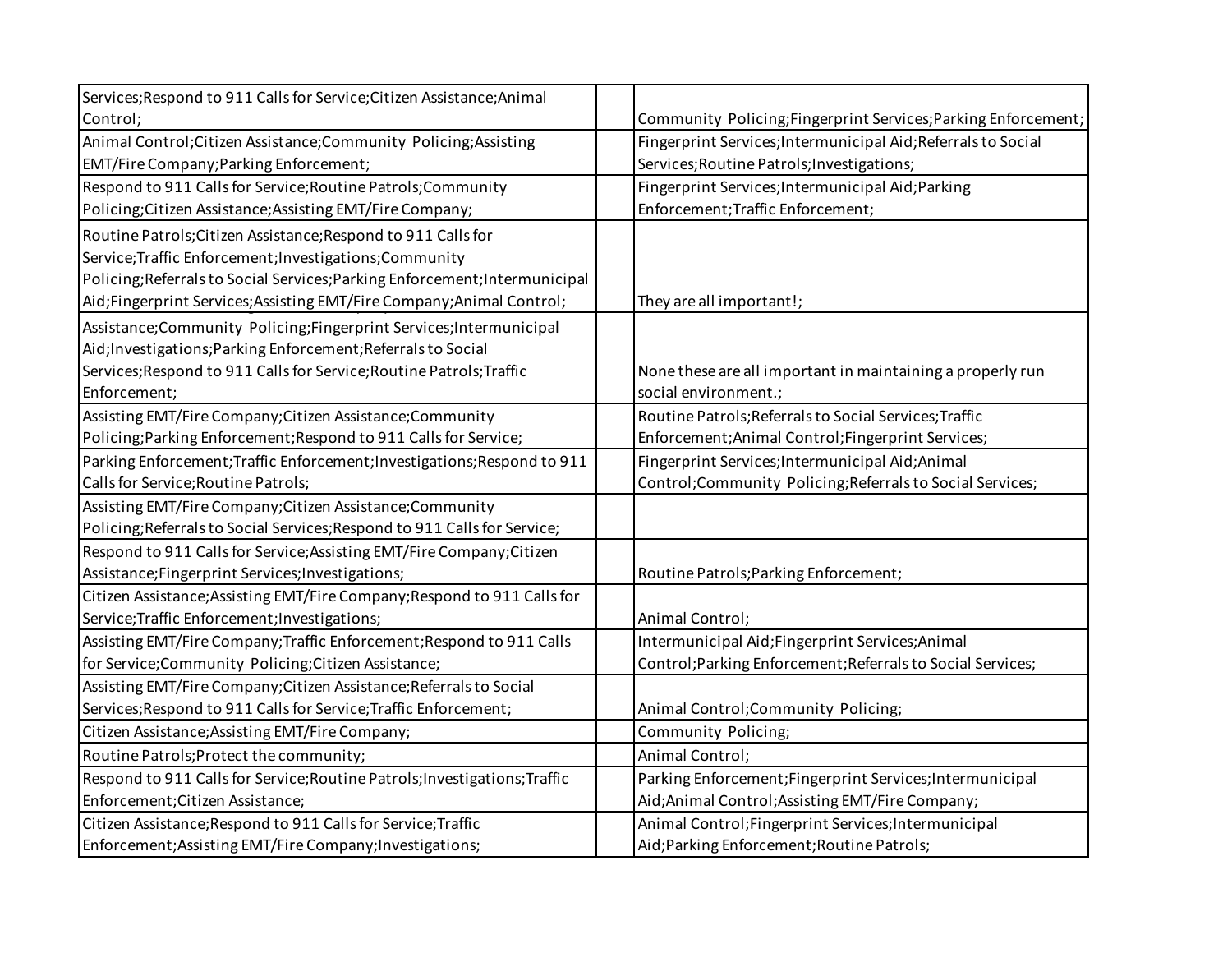| Citizen Assistance; Community Policing; Respond to 911 Calls for           | Animal Control; Referrals to Social Services; Fingerprint      |
|----------------------------------------------------------------------------|----------------------------------------------------------------|
| Service; Routine Patrols; Traffic Enforcement;                             | Services; Intermunicipal Aid; Parking Enforcement;             |
| Citizen Assistance;                                                        | Fingerprint Services; Intermunicipal Aid;                      |
| Respond to 911 Calls for Service; Community Policing; Traffic              | Animal Control; Assisting EMT/Fire Company; Intermunicipal     |
| Enforcement; Investigations; Citizen Assistance;                           | Aid; Parking Enforcement; Referrals to Social Services;        |
| Respond to 911 Calls for Service; Traffic Enforcement; Routine             | Animal Control; Fingerprint Services; Parking                  |
| Patrols; Assisting EMT/Fire Company; Citizen Assistance;                   | Enforcement; Referrals to Social Services; Community Policing; |
| Assisting EMT/Fire Company; Respond to 911 Calls for Service; Routine      | Animal Control; Fingerprint Services; Parking                  |
| Patrols; Traffic Enforcement; Investigations;                              | Enforcement; Referrals to Social Services; Community Policing; |
| Parking Enforcement; Respond to 911 Calls for Service; Traffic             | Animal Control; Fingerprint Services; Intermunicipal           |
| Enforcement; Routine Patrols; Assisting EMT/Fire Company;                  | Aid; Referrals to Social Services; Citizen Assistance;         |
| Citizen Assistance; Investigations; Respond to 911 Calls for               | Animal Control; Community Policing; Fingerprint                |
| Service; Intermunicipal Aid;                                               | Services; Parking Enforcement;                                 |
| Respond to 911 Calls for Service; Traffic                                  | Animal Control; Fingerprint Services; Intermunicipal           |
| Enforcement; Investigations; Community Policing; Parking Enforcement;      | Aid; Routine Patrols; Assisting EMT/Fire Company;              |
| Routine Patrols; Respond to 911 Calls for Service; Community               |                                                                |
| Policing; Investigations;                                                  | Animal Control; Parking Enforcement;                           |
| Assisting EMT/Fire Company; Investigations; Respond to 911 Calls for       | Community Policing; Parking Enforcement; Referrals to Social   |
| Service;                                                                   | Services; Routine Patrols; Traffic Enforcement;                |
| Assisting EMT/Fire Company; Respond to 911 Calls for Service; Animal       |                                                                |
| Control; Citizen Assistance;                                               | Community Policing; Traffic Enforcement;                       |
| Respond to 911 Calls for Service; Traffic Enforcement; Citizen             | Animal Control; Community Policing; Parking                    |
| Assistance; Assisting EMT/Fire Company; Investigations;                    | Enforcement; Routine Patrols; Referrals to Social Services;    |
| Assisting EMT/Fire Company; Respond to 911 Calls for Service; Fingerprint  | Parking Enforcement; Traffic Enforcement; Animal               |
| Services; Intermunicipal Aid; Investigations;                              | Control;Community Policing;Routine Patrols;                    |
| Assisting EMT/Fire Company; Respond to 911 Calls for Service; Referrals to | Animal Control; Traffic Enforcement; Routine Patrols; Parking  |
| Social Services; Citizen Assistance; Investigations;                       | Enforcement;Community Policing;                                |
| Assisting EMT/Fire Company; Community Policing; Respond to 911 Calls       |                                                                |
| for Service; Traffic Enforcement; Routine Patrols; Investigations;         |                                                                |
| Respond to 911 Calls for Service; Referrals to Social Services; Assisting  | Community Policing; Fingerprint Services; Intermunicipal       |
| EMT/Fire Company; Investigations; Routine Patrols;                         | Aid; Parking Enforcement; Animal Control;                      |
|                                                                            |                                                                |
| Traffic Enforcement; Respond to 911 Calls for Service; Community           | Fingerprint Services; Investigations; Referrals to Social      |
| Policing; Citizen Assistance; Animal Control;                              | Services; Routine Patrols;                                     |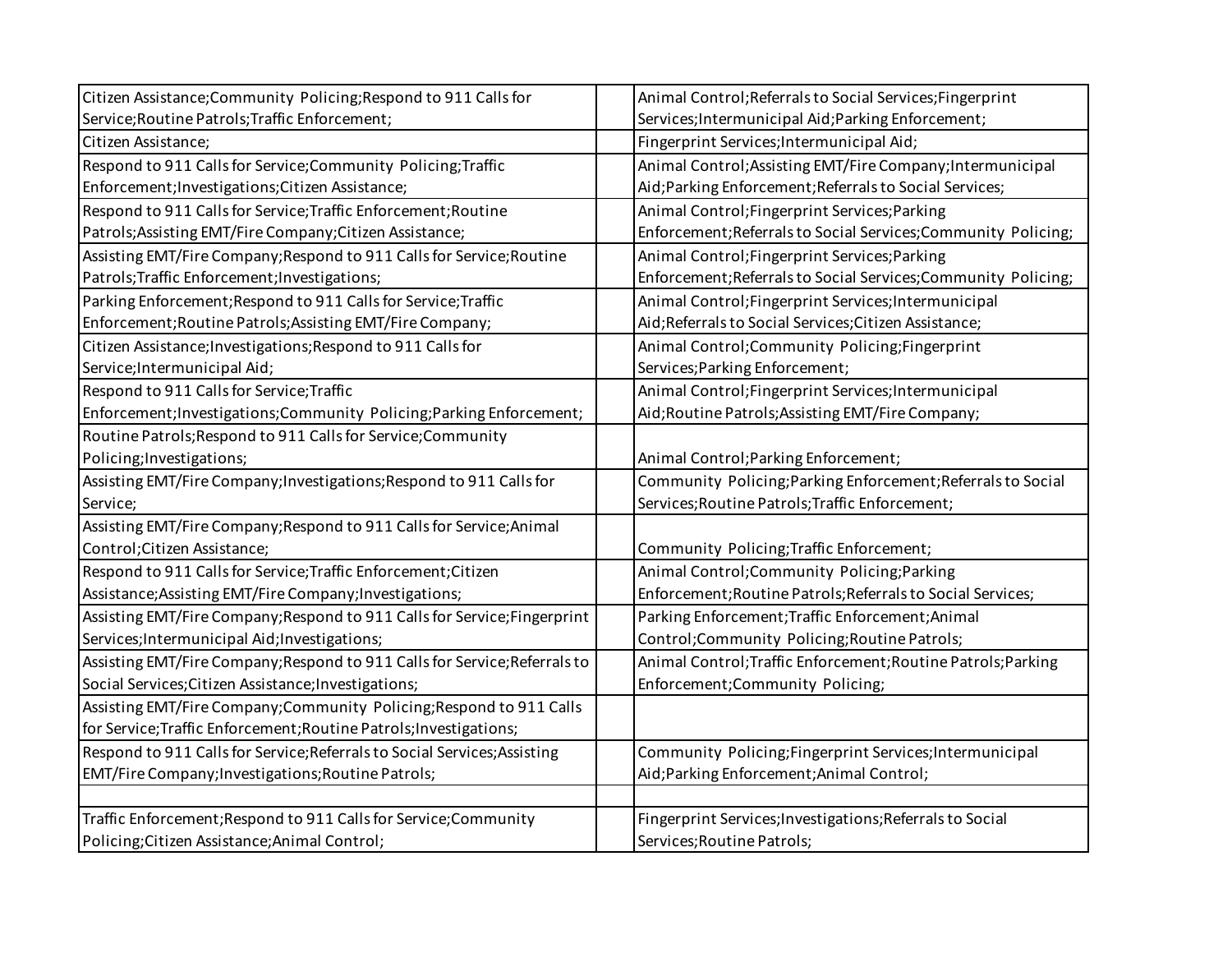| Respond to 911 Calls for Service; Animal Control; Assisting EMT/Fire      | Routine Patrols; Parking Enforcement; Community                   |
|---------------------------------------------------------------------------|-------------------------------------------------------------------|
| Company; Investigations; Intermunicipal Aid;                              | Policing; Traffic Enforcement; Fingerprint Services;              |
| Assisting EMT/Fire Company; Respond to 911 Calls for Service; Traffic     |                                                                   |
| Enforcement; Referrals to Social Services; Community Policing;            | Animal Control; Parking Enforcement;                              |
| Animal Control; Referrals to Social Services; Respond to 911 Calls for    | Citizen Assistance; Community Policing; Fingerprint               |
| Service; Routine Patrols; Traffic Enforcement;                            | Services; Intermunicipal Aid; Parking Enforcement;                |
| None;                                                                     | None;                                                             |
| Citizen Assistance; Respond to 911 Calls for Service; Intermunicipal      | Parking Enforcement; Routine Patrols; Traffic                     |
| Aid; Investigations; Mental health crisis response;                       | Enforcement;Community Policing;Fingerprint Services;              |
| Community Policing; Fingerprint Services; Referrals to Social             |                                                                   |
| Services; Respond to 911 Calls for Service; Routine Patrols;              | Animal Control; Parking Enforcement;                              |
| Community Policing; Respond to 911 Calls for Service; Referrals to Social | Animal Control; Intermunicipal Aid; Fingerprint Services; Traffic |
| Services; Investigations; Assisting EMT/Fire Company; Routine Patrols;    | Enforcement;                                                      |
| Enforcement;                                                              | Parking Enforcement;                                              |
| Respond to 911 Calls for Service; Animal Control; Assisting EMT/Fire      | Routine Patrols; Traffic Enforcement; Referrals to Social         |
| Company; Investigations; Intermunicipal Aid;                              | Services; Citizen Assistance; Community Policing;                 |
| Assisting EMT/Fire Company; Community Policing; Parking                   |                                                                   |
| Enforcement; Traffic Enforcement; Referrals to Social Services;           | Fingerprint Services; Intermunicipal Aid;                         |
| Assisting EMT/Fire Company; Respond to 911 Calls for Service; Citizen     | Parking Enforcement; Traffic Enforcement; Animal                  |
| Assistance; Investigations; Fingerprint Services;                         | Control;Community Policing;Routine Patrols;                       |
| Assisting EMT/Fire Company; Respond to 911 Calls for Service; Routine     |                                                                   |
| Patrols; Referrals to Social Services;                                    | Fingerprint Services;                                             |
| Community Policing; Traffic Enforcement; Respond to 911 Calls for         | Referrals to Social Services; Intermunicipal Aid; Fingerprint     |
| Service; Parking Enforcement; Routine Patrols;                            | Services; Animal Control; Parking Enforcement;                    |
| Referrals to Social Services; Respond to 911 Calls for Service;           | Animal Control; Parking Enforcement;                              |
| Assisting EMT/Fire Company; Citizen Assistance; Referrals to Social       | Community Policing; Parking Enforcement; Routine                  |
| Services; Respond to 911 Calls for Service;                               | Patrols; Traffic Enforcement; Animal Control;                     |
| Routine Patrols; Traffic Enforcement; Community Policing; Parking         |                                                                   |
| Enforcement; Enforcement of drug offenses;                                | Intermunicipal Aid; Citizen Assistance;                           |
| Animal Control; Referrals to Social Services; Respond to 911 Calls for    | Citizen Assistance; Fingerprint Services; Intermunicipal          |
| Service; Routine Patrols; Assisting EMT/Fire Company;                     | Aid; Investigations; Traffic Enforcement;                         |
| Referrals to Social Services; Respond to 911 Calls for Service; Routine   | Parking Enforcement; Fingerprint Services; Community              |
| Patrols; Traffic Enforcement; Investigations;                             | Policing; Intermunicipal Aid; Citizen Assistance;                 |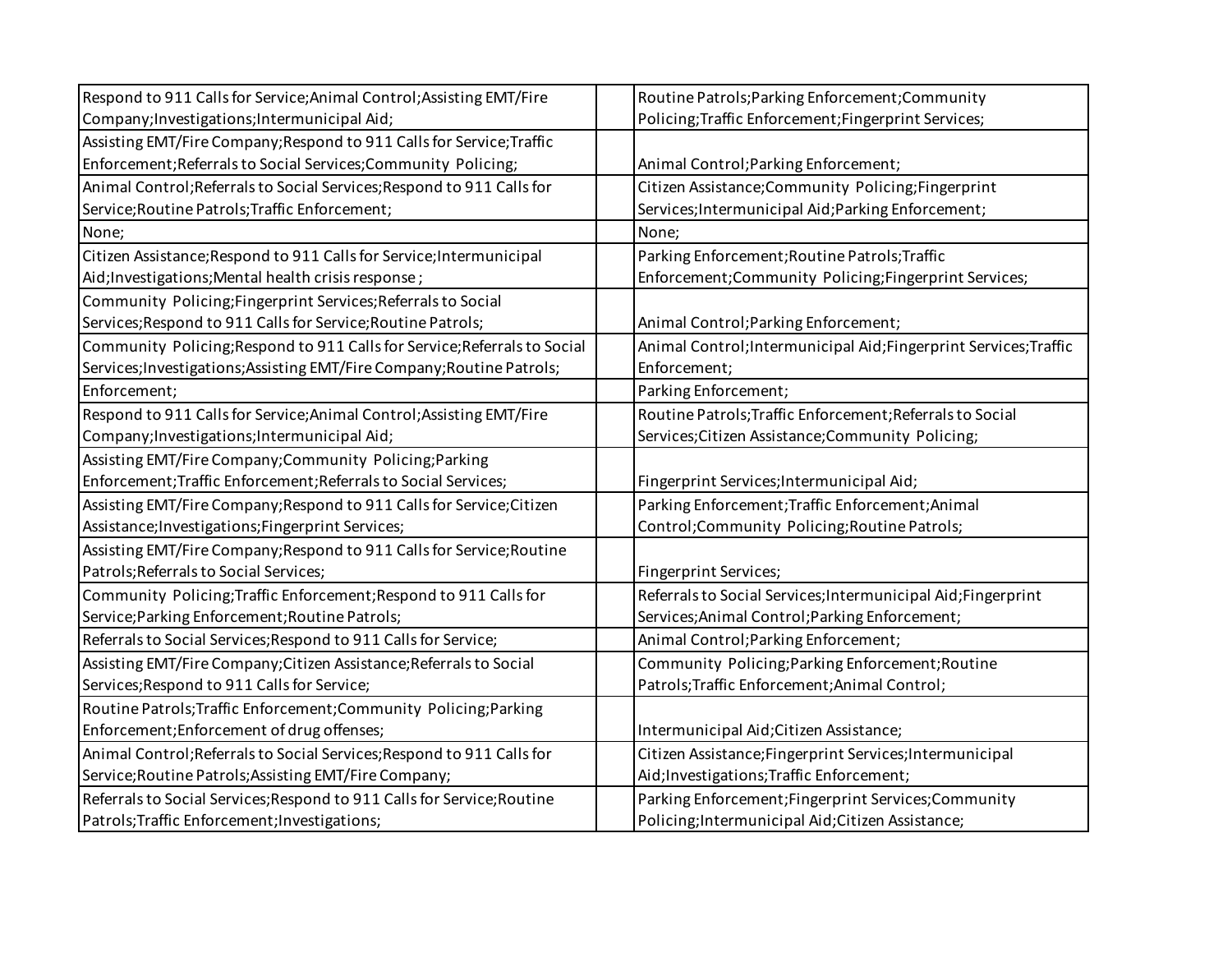| Respond to 911 Calls for Service; Routine Patrols; Referrals to Social   | Parking Enforcement; Fingerprint                                   |
|--------------------------------------------------------------------------|--------------------------------------------------------------------|
| Services; Community Policing; Assisting EMT/Fire Company;                | Services; Investigations; Intermunicipal Aid; Traffic Enforcement; |
| Traffic Enforcement; Respond to 911 Calls for Service; Routine           | Parking Enforcement; Animal Control; Assisting EMT/Fire            |
| Patrols; Citizen Assistance; Community Policing;                         | Company; Fingerprint Services; Referrals to Social Services;       |
| Respond to 911 Calls for Service; Assisting EMT/Fire Company;            | Community Policing;                                                |
| Respond to 911 Calls for Service; Citizen Assistance; Assisting EMT/Fire | Community Policing; Routine Patrols; Referrals to Social           |
| Company; Animal Control; Investigations;                                 | Services; Traffic Enforcement; Parking Enforcement;                |
| Respond to 911 Calls for Service; Animal Control; Assisting EMT/Fire     | Parking Enforcement; Community Policing; Fingerprint               |
| Company; Citizen Assistance; Routine Patrols;                            | Services; Intermunicipal Aid; Traffic Enforcement;                 |
| Respond to 911 Calls for Service; Routine Patrols; Community             |                                                                    |
| Policing; Traffic Enforcement;                                           | Parking Enforcement; Investigations; Fingerprint Services;         |
| Animal Control; Investigations; Assisting EMT/Fire Company; Citizen      | Community Policing; Parking Enforcement; Referrals to Social       |
| Assistance; Respond to 911 Calls for Service;                            | Services; Routine Patrols;                                         |
| Respond to 911 Calls for Service; Routine Patrols; Assisting EMT/Fire    | Animal Control; Community Policing; Parking                        |
| Company; Citizen Assistance; Investigations;                             | Enforcement; Referrals to Social Services; Fingerprint Services;   |
| Assisting EMT/Fire Company; Citizen Assistance;                          | Parking Enforcement; Routine Patrols; Traffic Enforcement;         |
| Assisting EMT/Fire Company; Citizen Assistance; Respond to 911 Calls for | Traffic Enforcement; Parking Enforcement; Fingerprint              |
| Service; Routine Patrols; Investigations;                                | Services; Animal Control; Referrals to Social Services;            |
| Company; Citizen Assistance; Routine Patrols; Respond to 911 Calls for   |                                                                    |
| Service;                                                                 | Animal Control; Parking Enforcement;                               |
|                                                                          |                                                                    |
| Respond to 911 Calls for Service; Traffic Enforcement; Routine           |                                                                    |
| Patrols; Citizen Assistance;                                             | Animal Control; Community Policing; Parking Enforcement;           |
| Community Policing; Routine Patrols; Parking Enforcement;                | Services;                                                          |
| Service; Assisting EMT/Fire Company; Investigations; Intermunicipal      | Fingerprint Services; Community Policing; Parking                  |
| Aid; Citizen Assistance;                                                 | Enforcement; Referrals to Social Services;                         |
| Assisting EMT/Fire Company; Respond to 911 Calls for Service;            | Routine Patrols; Traffic Enforcement;                              |
| Patrols;                                                                 |                                                                    |
| Assisting EMT/Fire Company; Respond to 911 Calls for Service; Citizen    | Animal Control; Community Policing; Fingerprint                    |
| Assistance; Traffic Enforcement; Intermunicipal Aid;                     | Services; Parking Enforcement; Routine Patrols; Investigations;    |
| Assisting EMT/Fire Company; Respond to 911 Calls for Service; Animal     |                                                                    |
| Control;Community Policing;                                              |                                                                    |
| Assisting EMT/Fire Company; Parking Enforcement; Respond to 911 Calls    | Animal Control; Community Policing; Traffic                        |
| for Service; Routine Patrols;                                            | Enforcement; Routine Patrols;                                      |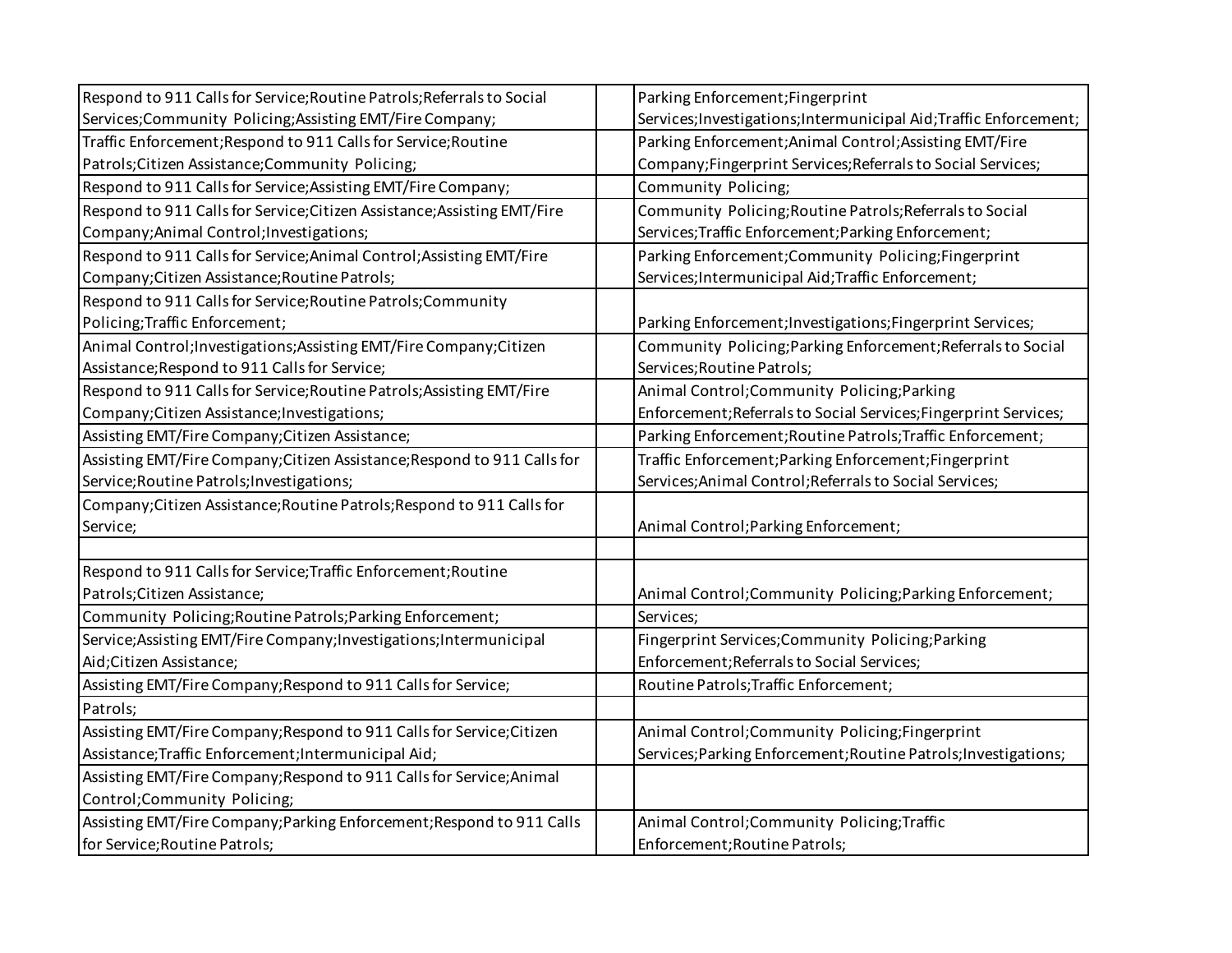| Assisting EMT/Fire Company; Citizen Assistance; Respond to 911 Calls for     |                                                                |
|------------------------------------------------------------------------------|----------------------------------------------------------------|
| Service; Investigations; Community Policing;                                 | Fingerprint Services;                                          |
| Assistance; Investigations; Referrals to Social Services; Community          | Parking Enforcement; Traffic Enforcement; Fingerprint          |
| Policing;                                                                    | Services; Routine Patrols; Animal Control;                     |
| Animal Control; Assisting EMT/Fire Company; Investigations; Referrals to     | Community Policing; Parking Enforcement; Routine               |
| Social Services; Respond to 911 Calls for Service;                           | Patrols; Traffic Enforcement; Fingerprint Services;            |
| Citizen Assistance; Assisting EMT/Fire Company; Respond to 911 Calls for     | Community Policing; Fingerprint Services; Intermunicipal       |
| Service; Routine Patrols; Investigations;                                    | Aid; Parking Enforcement; Animal Control;                      |
| Respond to 911 Calls for Service; Citizen Assistance; Community              | Parking Enforcement; Investigations; Animal Control; Referrals |
| Policing; Assisting EMT/Fire Company; Routine Patrols;                       | to Social Services; Fingerprint Services;                      |
| Assisting EMT/Fire Company; Respond to 911 Calls for Service; Routine        | Citizen Assistance; Community Policing; Fingerprint            |
| Patrols; Traffic Enforcement; Intermunicipal Aid;                            | Services; Parking Enforcement;                                 |
| Respond to 911 Calls for Service; Referrals to Social Services; Citizen      | Community Policing; Parking Enforcement; Routine               |
| Assistance;                                                                  | Patrols; Fingerprint Services; Animal Control;                 |
| Assisting EMT/Fire Company; Respond to 911 Calls for Service; Traffic        | Animal Control; Fingerprint Services; Intermunicipal           |
| Enforcement; Parking Enforcement; Investigations;                            | Aid; Routine Patrols; Referrals to Social Services;            |
| Assisting EMT/Fire Company; Respond to 911 Calls for Service; Routine        | Animal Control; Citizen Assistance; Community                  |
| Patrols; Traffic Enforcement; Parking Enforcement;                           | Policing;Fingerprint Services;Parking Enforcement;             |
| Assisting EMT/Fire Company; Respond to 911 Calls for Service; Citizen        | Animal Control; Parking Enforcement; Traffic                   |
| Assistance;                                                                  | Enforcement; Fingerprint Services; Routine Patrols;            |
| Assisting EMT/Fire Company; Respond to 911 Calls for Service; Referrals to   |                                                                |
| Social Services; Routine Patrols; Community Policing;                        | Parking Enforcement;                                           |
| Respond to 911 Calls for Service; Investigations; Intermunicipal             | Animal Control; Assisting EMT/Fire Company; Fingerprint        |
| Aid; Referrals to Social Services; Citizen Assistance;                       | Services; Traffic Enforcement; Routine Patrols;                |
| Community Policing; Parking Enforcement; Citizen                             | Animal Control; Assisting EMT/Fire Company; Fingerprint        |
| Assistance; Investigations; Respond to 911 Calls for Service;                | Services; Traffic Enforcement; Intermunicipal Aid;             |
| Citizen Assistance; Respond to 911 Calls for Service; Traffic                | Animal Control; Fingerprint Services; Parking                  |
| Enforcement; Assisting EMT/Fire Company; Routine Patrols;                    | Enforcement; Intermunicipal Aid; Investigations;               |
| Community Policing; Routine Patrols; Assisting EMT/Fire                      | Parking Enforcement; Animal Control; Fingerprint               |
| Company; Citizen Assistance; Respond to 911 Calls for Service;               | Services; Referrals to Social Services;                        |
| Animal Control; Citizen Assistance; Referrals to Social Services; Respond to | Assisting EMT/Fire Company; Community Policing; Parking        |
| 911 Calls for Service; Investigations;                                       | Enforcement; Routine Patrols; Traffic Enforcement;             |
| Assisting EMT/Fire Company; Respond to 911 Calls for Service; Traffic        | Citizen Assistance; Fingerprint Services; Parking              |
| Enforcement; Routine Patrols; Community Policing;                            | Enforcement; Intermunicipal Aid; Referrals to Social Services; |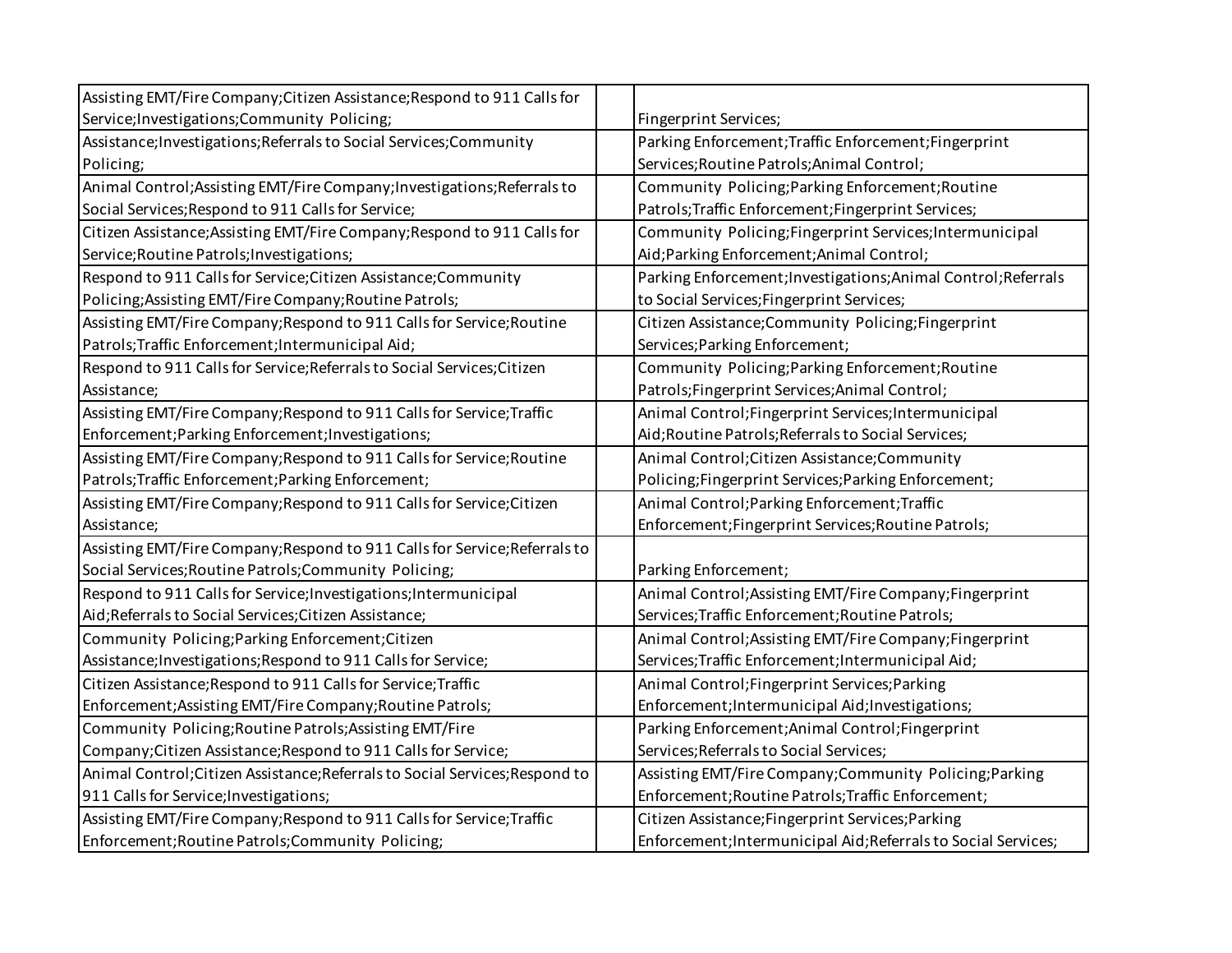| Assisting EMT/Fire Company; Citizen Assistance; Referrals to Social        | Community Policing; Parking Enforcement; Routine                |
|----------------------------------------------------------------------------|-----------------------------------------------------------------|
| Services; Respond to 911 Calls for Service; Intermunicipal Aid;            | Patrols; Animal Control; Fingerprint Services;                  |
| Assisting EMT/Fire Company; Respond to 911 Calls for Service; Traffic      | Parking Enforcement; Intermunicipal Aid; Referrals to Social    |
| Enforcement; Citizen Assistance; Investigations;                           | Services; Community Policing; Fingerprint Services;             |
| Parking Enforcement; Respond to 911 Calls for Service; Assisting EMT/Fire  | Community Policing; Fingerprint Services; Routine               |
| Company; Referrals to Social Services;                                     | Patrols; Traffic Enforcement; Animal Control;                   |
| Community Policing; Fingerprint Services; Investigations; Respond to       | Assistance; Assisting EMT/Fire Company; Referrals to Social     |
| 911 Calls for Service; Traffic Enforcement;                                | Services;                                                       |
| Assisting EMT/Fire Company; Respond to 911 Calls for Service; Animal       | Parking Enforcement; Routine Patrols; Traffic                   |
| Control; Referrals to Social Services; Intermunicipal Aid;                 | Enforcement;Fingerprint Services;Community Policing;            |
| Citizen Assistance; Routine Patrols; Respond to 911 Calls for              | Animal Control; Community Policing; Fingerprint                 |
| Service; Referrals to Social Services; Intermunicipal Aid;                 | Services; Parking Enforcement; Traffic Enforcement;             |
| Citizen Assistance; Respond to 911 Calls for Service; Routine              | Animal Control; Community Policing; Fingerprint                 |
| Patrols; Assisting EMT/Fire Company; Investigations;                       | Services; Parking Enforcement; Intermunicipal Aid;              |
| Respond to 911 Calls for Service; Community Policing; Assisting EMT/Fire   | Animal Control; Parking Enforcement; Intermunicipal             |
| Company; Referrals to Social Services; Citizen Assistance;                 | Aid;Fingerprint Services;Investigations;                        |
| Respond to 911 Calls for Service; Assisting EMT/Fire                       | Parking Enforcement; Traffic Enforcement; Routine               |
| Company; Intermunicipal Aid; Referrals to Social Services; Investigations; | Patrols; Community Policing; Fingerprint Services;              |
| Assisting EMT/Fire Company; Routine Patrols; Respond to 911 Calls for      |                                                                 |
| Service; Referrals to Social Services; Investigations; Citizen Assistance; | Traffic Enforcement; Parking Enforcement;                       |
| Assisting EMT/Fire Company; Intermunicipal Aid; Investigations; Respond    |                                                                 |
| to 911 Calls for Service; Citizen Assistance;                              | Animal Control; Community Policing;                             |
| Enforcement; Investigations; Assisting EMT/Fire Company; Routine           | Parking Enforcement; Fingerprint Services; Community            |
| Patrols;                                                                   | Policing; Animal Control; Referrals to Social Services;         |
| Respond to 911 Calls for Service; Community Policing; Citizen              |                                                                 |
| Assistance; Investigations; Fingerprint Services;                          | Animal Control; Parking Enforcement; Routine Patrols;           |
| Parking Enforcement; Respond to 911 Calls for Service; Routine             | Animal Control; Assisting EMT/Fire Company; Fingerprint         |
| Patrols;Community Policing;Citizen Assistance;                             | Services; Traffic Enforcement; Referrals to Social Services;    |
| Community Policing; Investigations; Parking Enforcement; Referrals to      | Animal Control; Routine Patrols; Assisting EMT/Fire             |
| Social Services; Respond to 911 Calls for Service;                         | Company; Traffic Enforcement; Citizen Assistance;               |
|                                                                            | Community Policing; Fingerprint Services; Parking               |
| Reduce the budget;                                                         | Enforcement; Traffic Enforcement; Routine Patrols;              |
| Assisting EMT/Fire Company; Referrals to Social Services; Respond to 911   | Animal Control; Citizen Assistance; Intermunicipal Aid; Parking |
| Calls for Service; Routine Patrols; Traffic Enforcement;                   | Enforcement; Fingerprint Services;                              |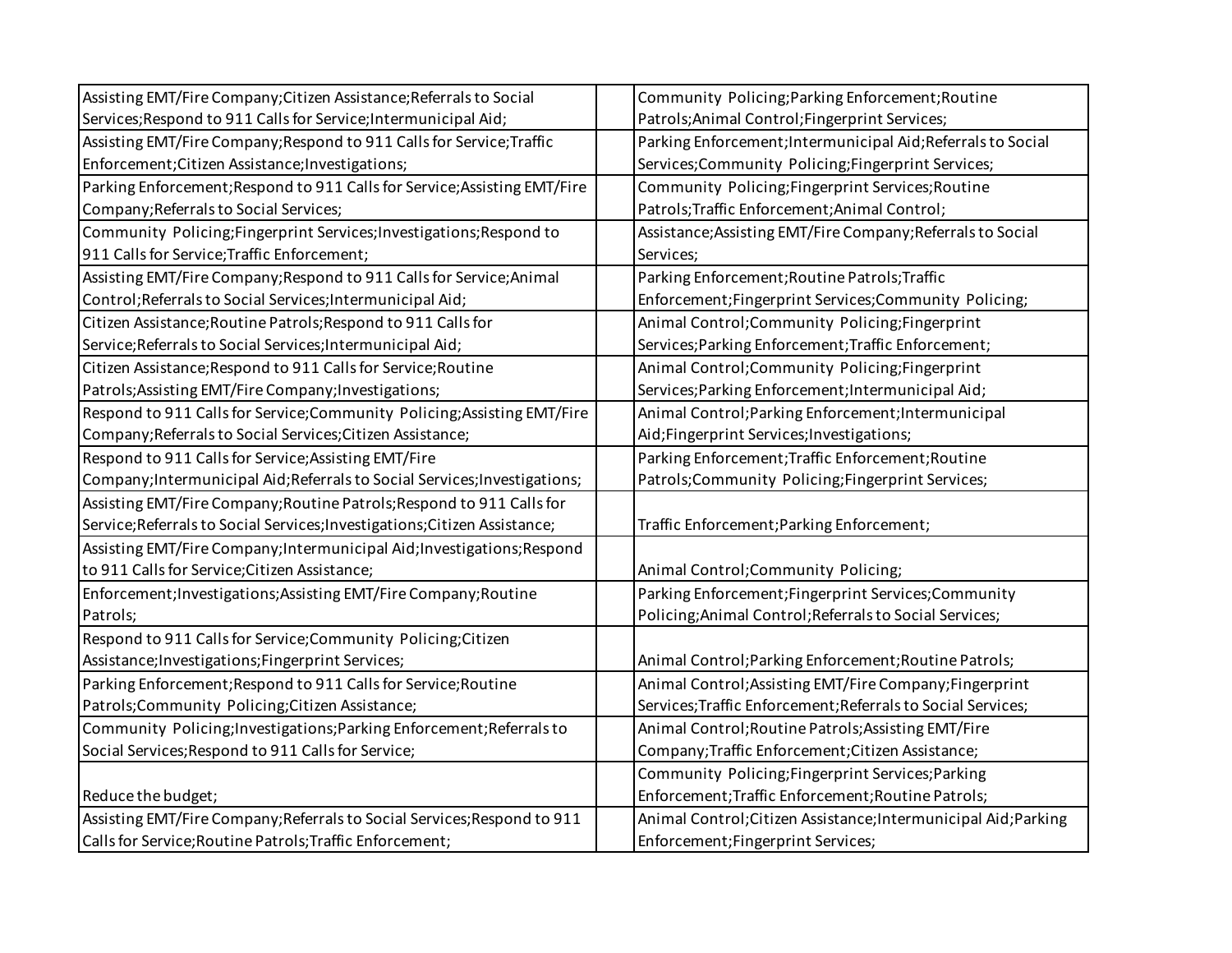| Citizen Assistance;                                                          | Parking Enforcement;                                                |
|------------------------------------------------------------------------------|---------------------------------------------------------------------|
| Respond to 911 Calls for Service; Routine Patrols; Community                 |                                                                     |
| Policing; Fingerprint Services; Investigations;                              | Animal Control; Intermunicipal Aid; Parking Enforcement;            |
| to know, sure do "fingerprint services" I guess just stop giving tickets for |                                                                     |
| non commuters parking in commuter when every other lot is full and           | Parking Enforcement; Routine Patrols; Community                     |
| commuter is empty;                                                           | Policing; Traffic Enforcement; Fingerprint Services;                |
| Citizen Assistance; Respond to 911 Calls for Service; Intermunicipal         | Community Policing; Routine Patrols; Traffic                        |
| Aid; Assisting EMT/Fire Company; Referrals to Social Services;               | Enforcement; Parking Enforcement; Animal Control;                   |
| Assisting EMT/Fire Company; Citizen Assistance; Referrals to Social          | Traffic Enforcement; Routine Patrols; Parking                       |
| Services; Respond to 911 Calls for Service; Community Policing;              | Enforcement; Animal Control; Intermunicipal Aid;                    |
| Assisting EMT/Fire Company; Respond to 911 Calls for Service; Routine        |                                                                     |
| Patrols; Community Policing; Investigations;                                 | Animal Control; Traffic Enforcement; Fingerprint Services;          |
| Assisting EMT/Fire Company; Investigations; Parking                          | Community Policing; Animal Control; Fingerprint                     |
| Enforcement; Respond to 911 Calls for Service; Citizen Assistance;           | Services; Referrals to Social Services; Routine Patrols;            |
| Respond to 911 Calls for Service; Assisting EMT/Fire Company; Citizen        | Investigations; Intermunicipal Aid; Fingerprint Services; Referrals |
| Assistance; Traffic Enforcement; Routine Patrols;                            | to Social Services; Community Policing;                             |
| Investigations; Respond to 911 Calls for Service; Routine Patrols; Traffic   |                                                                     |
| Enforcement; Community Policing;                                             | Animal Control; Parking Enforcement;                                |
| Assisting EMT/Fire Company; Investigations; Respond to 911 Calls for         |                                                                     |
| Service; Traffic Enforcement; Referrals to Social Services;                  |                                                                     |
| Referrals to Social Services; Routine Patrols; Traffic                       | Animal Control; Fingerprint Services; Intermunicipal                |
| Enforcement; Community Policing; Respond to 911 Calls for Service;           | Aid; Parking Enforcement; Assisting EMT/Fire Company;               |
| Respond to 911 Calls for Service; Assisting EMT/Fire Company; Traffic        | Community Policing; Fingerprint Services; Animal                    |
| Enforcement; Investigations; Citizen Assistance;                             | Control; Intermunicipal Aid; Parking Enforcement;                   |
| Traffic Enforcement; Respond to 911 Calls for                                | Routine Patrols; Fingerprint Services; Community                    |
| Service; Investigations; Citizen Assistance; Assisting EMT/Fire Company;     | Policing; Animal Control; Referrals to Social Services;             |
| Parking Enforcement; Traffic Enforcement; Routine                            | Animal Control; Citizen Assistance; Community                       |
| Patrols; Intermunicipal Aid; Investigations;                                 | Policing; Fingerprint Services; Referrals to Social Services;       |
| Parking Enforcement; Intermunicipal Aid; Community Policing; Assisting       |                                                                     |
| EMT/Fire Company; Animal Control;                                            | Traffic Enforcement;                                                |
| Assisting EMT/Fire Company; Community Policing; Respond to 911 Calls         | Animal Control; Citizen Assistance; Routine Patrols; Traffic        |
| for Service; Investigations; Referrals to Social Services;                   | Enforcement; Fingerprint Services;                                  |
| Community Policing; Respond to 911 Calls for Service; Routine                | Animal Control; Fingerprint Services; Intermunicipal Aid; Traffic   |
| Patrols; Assisting EMT/Fire Company; Citizen Assistance;                     | Enforcement; Referrals to Social Services;                          |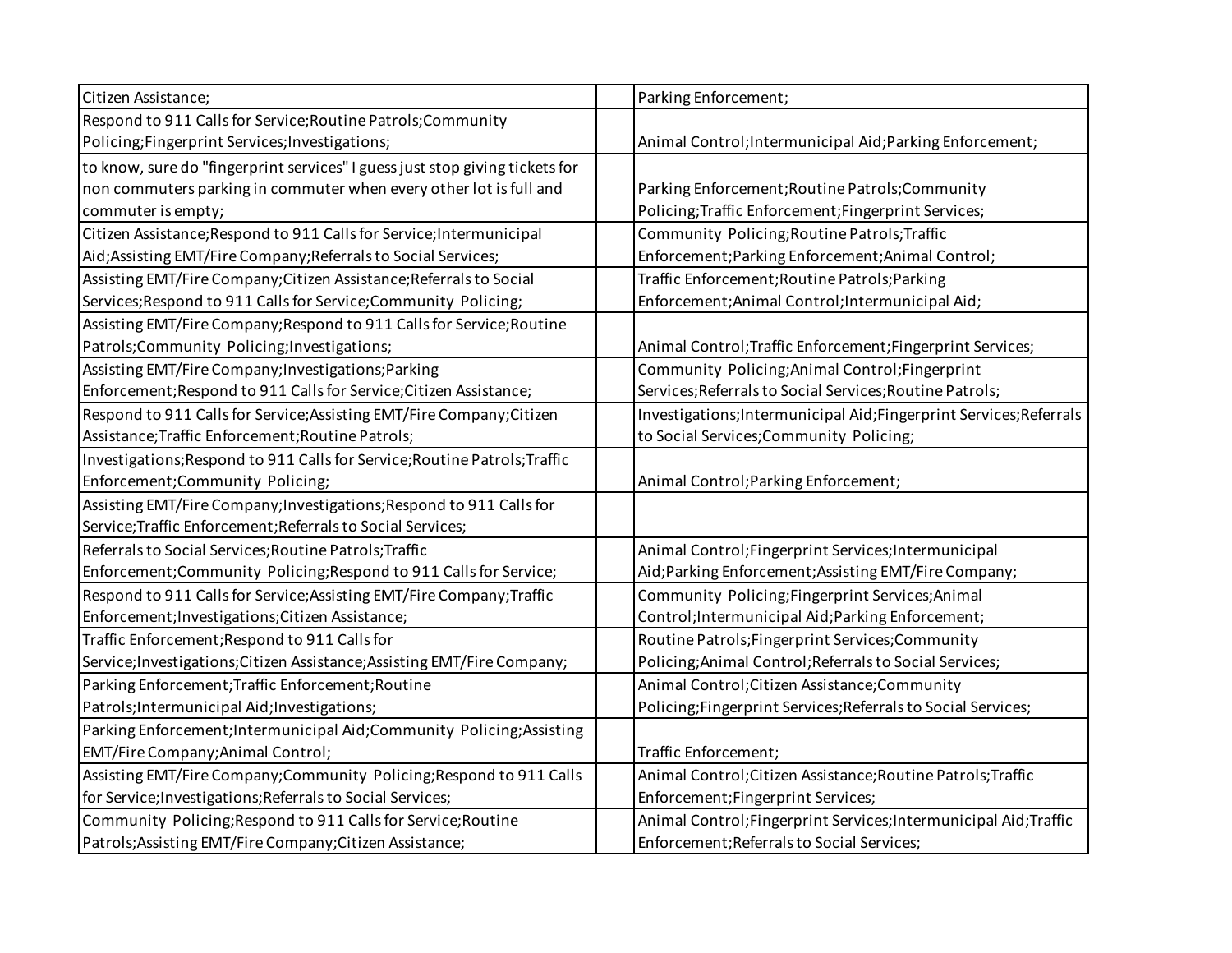| Service;Routine Patrols;Traffic Enforcement;Parking                          |                                                                 |
|------------------------------------------------------------------------------|-----------------------------------------------------------------|
| Enforcement; Investigations;                                                 | Fingerprint Services;                                           |
| Citizen Assistance; Assisting EMT/Fire Company; Community                    | Intermunicipal Aid; Animal Control; Fingerprint                 |
| Policing; Routine Patrols; Respond to 911 Calls for Service;                 | Services; Parking Enforcement; Traffic Enforcement;             |
| Assisting EMT/Fire Company; Respond to 911 Calls for                         |                                                                 |
| Service; Investigations; Animal Control; Citizen Assistance;                 | Community Policing;                                             |
| Assisting EMT/Fire Company; Parking Enforcement; Respond to 911 Calls        |                                                                 |
| for Service; Traffic Enforcement;                                            | Fingerprint Services;                                           |
| Investigations; Routine Patrols; Respond to 911 Calls for                    | Animal Control; Parking Enforcement; Traffic                    |
| Service;Community Policing;Citizen Assistance;                               | Enforcement;Fingerprint Services;Intermunicipal Aid;            |
|                                                                              |                                                                 |
| Assisting EMT/Fire Company; Community Policing; Respond to 911 Calls         | Traffic Enforcement; Routine Patrols; Parking                   |
| for Service; Citizen Assistance; Animal Control;                             | Enforcement;Fingerprint Services;Intermunicipal Aid;            |
| Citizen Assistance;                                                          | Traffic Enforcement; Parking Enforcement;                       |
| Routine Patrols; Respond to 911 Calls for Service; Investigations; Assisting | Animal Control; Parking Enforcement; Referrals to Social        |
| EMT/Fire Company; Citizen Assistance;                                        | Services; Intermunicipal Aid; Fingerprint Services;             |
| Community Policing; Respond to 911 Calls for Service; Routine                | Animal Control; Fingerprint Services; Traffic                   |
| Patrols; Assisting EMT/Fire Company; Investigations;                         | Enforcement; Parking Enforcement; Referrals to Social Services; |
| Respond to 911 Calls for Service; Assisting EMT/Fire Company;                | Enforcement; Animal Control;                                    |
| Respond to 911 Calls for Service; Community Policing; Citizen                | Enforcement; Investigations; Fingerprint                        |
| Assistance; Referrals to Social Services; Assisting EMT/Fire Company;        | Services; Intermunicipal Aid;                                   |
| Assisting EMT/Fire Company; Citizen Assistance; Respond to 911 Calls for     | Animal Control; Parking Enforcement; Fingerprint                |
| Service; Routine Patrols; Intermunicipal Aid;                                | Services; Investigations; Community Policing;                   |
| Assisting EMT/Fire Company; Community                                        | Animal Control; Parking Enforcement; Fingerprint                |
| Policing; Investigations; Respond to 911 Calls for Service;                  | Services; Routine Patrols;                                      |
| Citizen Assistance; Investigations; Respond to 911 Calls for                 | Traffic Enforcement; Referrals to Social Services; Parking      |
| Service; Routine Patrols; Assisting EMT/Fire Company;                        | Enforcement;Community Policing;Animal Control;                  |
| Respond to 911 Calls for Service; Assisting EMT/Fire Company; Routine        | Animal Control; Parking Enforcement; Traffic                    |
| Patrols; Intermunicipal Aid; Investigations;                                 | Enforcement; Referrals to Social Services; Community Policing;  |
| Respond to 911 Calls for Service; Assisting EMT/Fire                         | Community Policing; Animal Control; Referrals to Social         |
| Company; Investigations; Traffic Enforcement; Routine Patrols;               | Services; Parking Enforcement; Fingerprint Services;            |
| Assisting EMT/Fire Company; Citizen Assistance; Fingerprint                  | Community Policing; Traffic Enforcement; Routine                |
| Services; Investigations; Respond to 911 Calls for Service;                  | Patrols; Parking Enforcement; Intermunicipal Aid;               |
| Assisting EMT/Fire Company; Citizen Assistance;                              |                                                                 |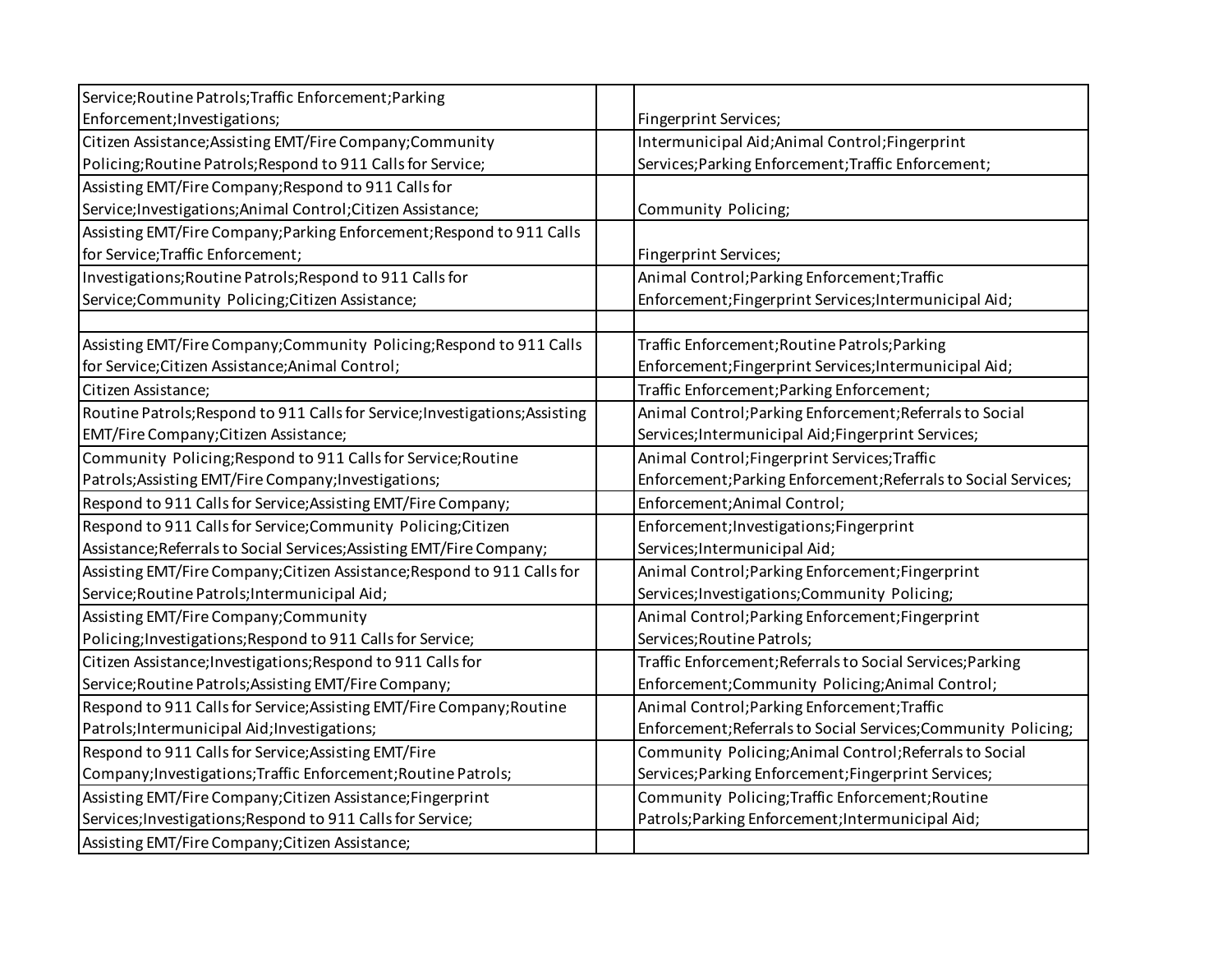| Citizen Assistance; Animal Control; Assisting EMT/Fire                        | Enforcement; Investigations; Fingerprint Services; Referrals to |
|-------------------------------------------------------------------------------|-----------------------------------------------------------------|
| Company;Community Policing;                                                   | Social Services;                                                |
| Respond to 911 Calls for Service; Investigations; Referrals to Social         | Animal Control; Fingerprint Services; Community                 |
| Services; Citizen Assistance; Assisting EMT/Fire Company;                     | Policing; Parking Enforcement; Routine Patrols;                 |
| Respond to 911 Calls for Service; Community Policing; Routine                 | Traffic Enforcement; Parking Enforcement; Fingerprint           |
| Patrols; Citizen Assistance; Investigations;                                  | Services; Animal Control; Referrals to Social Services;         |
| Respond to 911 Calls for Service; Referrals to Social Services; Assisting     |                                                                 |
| EMT/Fire Company; Fingerprint Services; Community Policing;                   | Parking Enforcement; Traffic Enforcement; Citizen Assistance;   |
| Traffic Enforcement; Community Policing; Referrals to Social                  | Fingerprint Services; Routine Patrols; Parking                  |
| Services; Respond to 911 Calls for Service; Citizen Assistance;               | Enforcement; Intermunicipal Aid; Investigations;                |
| Assisting EMT/Fire Company; Investigations; Routine Patrols; Traffic          | Animal Control; Parking Enforcement; Referrals to Social        |
| Enforcement; Community Policing;                                              | Services; Respond to 911 Calls for Service; Citizen Assistance; |
| Citizen Assistance; Assisting EMT/Fire Company; Community                     | Fingerprint Services; Animal Control; Parking                   |
| Policing; Traffic Enforcement; Respond to 911 Calls for Service;              | Enforcement; Referrals to Social Services; Intermunicipal Aid;  |
| Assisting EMT/Fire Company; Citizen Assistance; Investigations; Routine       | Community Policing; Fingerprint Services; Parking               |
| Patrols; Respond to 911 Calls for Service;                                    | Enforcement; Referrals to Social Services; Intermunicipal Aid;  |
| Animal Control; Respond to 911 Calls for Service; Referrals to Social         | Animal Control; Assisting EMT/Fire Company; Routine             |
| Services; Investigations; Intermunicipal Aid;                                 | Patrols; Traffic Enforcement; Parking Enforcement;              |
| Assisting EMT/Fire Company; Investigations; Respond to 911 Calls for          | Animal Control; Fingerprint Services; Parking                   |
| Service; Community Policing; Routine Patrols;                                 | Enforcement; Traffic Enforcement; Citizen Assistance;           |
| Community Policing; Investigations; Routine Patrols; Respond to 911           | Parking Enforcement; Assisting EMT/Fire Company; Fingerprint    |
| Calls for Service; Citizen Assistance;                                        | Services; Intermunicipal Aid; Referrals to Social Services;     |
| Citizen Assistance; Assisting EMT/Fire Company; Respond to 911 Calls for      | Investigations; Parking Enforcement; Referrals to Social        |
| Service; Routine Patrols; Traffic Enforcement;                                | Services; Intermunicipal Aid; Fingerprint Services;             |
| Respond to 911 Calls for Service; Investigations; Citizen Assistance; Traffic | Fingerprint Services; Routine Patrols; Animal                   |
| Enforcement;                                                                  | Control;Community Policing;                                     |
| Community Policing; Investigations; Respond to 911 Calls for                  | Animal Control; Parking Enforcement; Fingerprint                |
| Service; Routine Patrols; Traffic Enforcement;                                | Services; Referrals to Social Services; Intermunicipal Aid;     |
| Company; Investigations; Respond to 911 Calls for Service; Citizen            | Fingerprint Services; Community Policing; Animal                |
| Assistance;                                                                   | Control; Intermunicipal Aid; Routine Patrols;                   |
| Citizen Assistance; Parking Enforcement; Traffic Enforcement; Routine         | Fingerprint Services; Intermunicipal Aid; Referrals to Social   |
| Patrols; Respond to 911 Calls for Service;                                    | Services; Traffic Enforcement; Animal Control;                  |
| Citizen Assistance; Investigations; Parking Enforcement; Assisting EMT/Fire   | Animal Control; Community Policing; Fingerprint                 |
| Company; Routine Patrols;                                                     | Services; Traffic Enforcement; Routine Patrols;                 |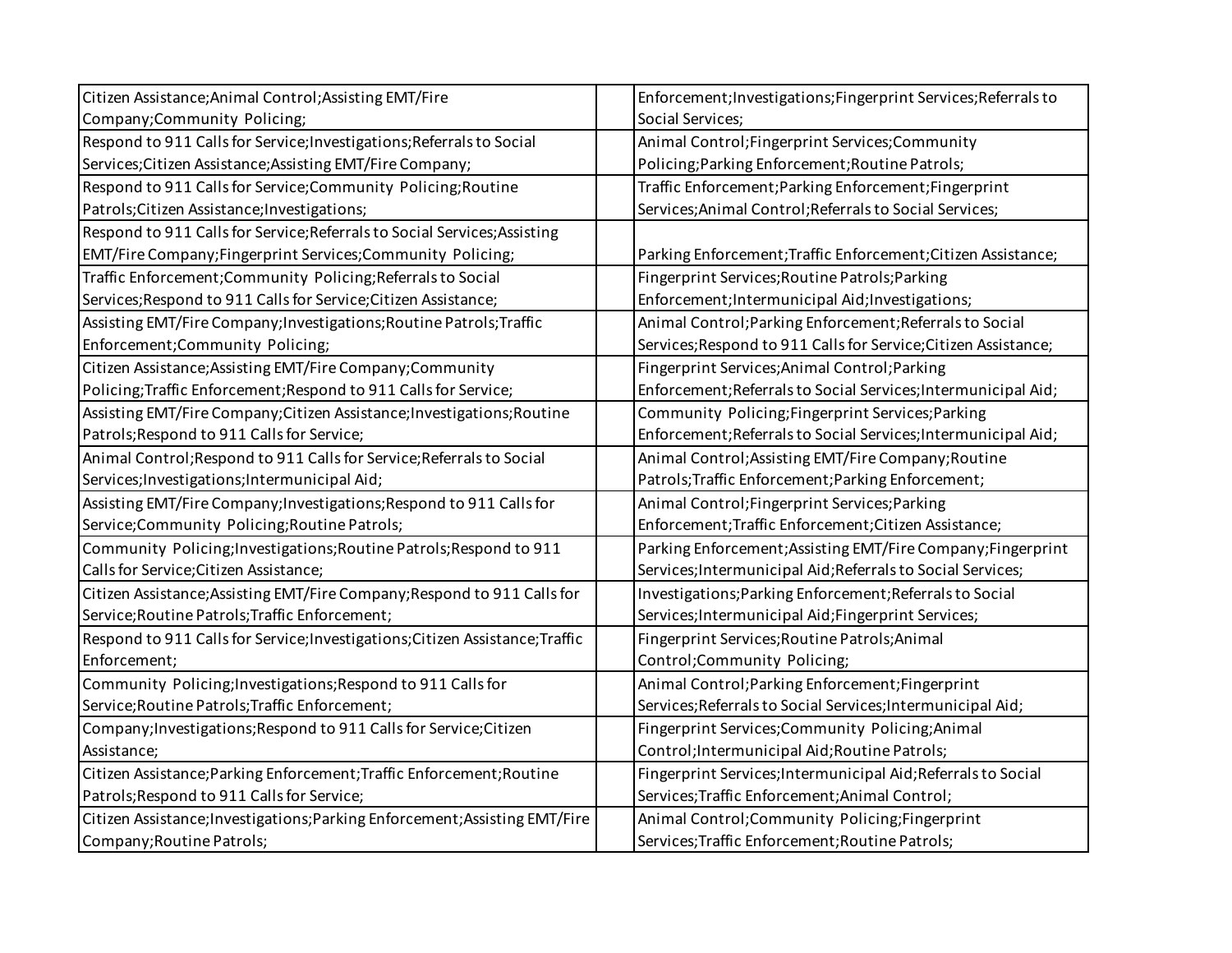| Respond to 911 Calls for Service;                                         | Community Policing; Routine Patrols;                            |
|---------------------------------------------------------------------------|-----------------------------------------------------------------|
| Respond to 911 Calls for Service; Routine Patrols; Assisting EMT/Fire     |                                                                 |
| Company; Community Policing; Referrals to Social Services;                | Fingerprint Services; Traffic Enforcement;                      |
| Assisting EMT/Fire Company; Respond to 911 Calls for                      | Parking Enforcement; Traffic Enforcement; Citizen               |
| Service; Investigations; Routine Patrols; Community Policing;             | Assistance; Animal Control; Referrals to Social Services;       |
| Patrols; Traffic Enforcement; Referrals to Social Services; Parking       | Assistance; Community Policing; Fingerprint                     |
| Enforcement; Investigations; Intermunicipal Aid; Fingerprint              | Services; Intermunicipal Aid; Investigations; Parking           |
| Services; Community Policing; Assisting EMT/Fire Company; Animal          | Enforcement; Referrals to Social Services; Respond to 911 Calls |
| Control;                                                                  | for Service; Routine Patrols; Traffic Enforcement;              |
| Respond to 911 Calls for Service; Investigations; Assisting EMT/Fire      | Animal Control; Fingerprint Services; Intermunicipal            |
| Company; Traffic Enforcement; Community Policing;                         | Aid; Parking Enforcement; Routine Patrols;                      |
| Respond to 911 Calls for Service; Routine                                 |                                                                 |
| Patrols; Investigations; Community Policing; Citizen Assistance;          | Traffic Enforcement; Animal Control; Parking Enforcement;       |
| Respond to 911 Calls for Service; Routine Patrols; Traffic                |                                                                 |
| Enforcement; Community Policing; Assisting EMT/Fire Company;              | Parking Enforcement;                                            |
| Assisting EMT/Fire Company; Routine Patrols; Respond to 911 Calls for     | Animal Control; Fingerprint Services; Parking                   |
| Service;Community Policing;Citizen Assistance;                            | Enforcement; Community Policing; Routine Patrols;               |
| Traffic Enforcement; Respond to 911 Calls for                             | Community Policing; Intermunicipal Aid; Referrals to Social     |
| Service; Investigations; Assisting EMT/Fire Company; Citizen Assistance;  | Services; Routine Patrols; Parking Enforcement;                 |
| Respond to 911 Calls for Service; Assisting EMT/Fire Company; Citizen     | Animal Control; Fingerprint Services; Intermunicipal            |
| Assistance; Referrals to Social Services; Traffic Enforcement;            | Aid; Investigations; Parking Enforcement; Routine Patrols;      |
| Assisting EMT/Fire Company; Animal Control; Respond to 911 Calls for      |                                                                 |
| Service; Referrals to Social Services;                                    | Parking Enforcement; Community Policing; Routine Patrols;       |
| Assisting EMT/Fire Company; Citizen Assistance; Community                 |                                                                 |
| Policing; Respond to 911 Calls for Service; Traffic Enforcement;          | Animal Control; Parking Enforcement;                            |
| Respond to 911 Calls for Service; Referrals to Social                     | Routine Patrols; Community Policing; Animal Control; Parking    |
| Services; Investigations; Assisting EMT/Fire Company; Citizen Assistance; | Enforcement; Traffic Enforcement;                               |
| Assisting EMT/Fire Company; Intermunicipal Aid; Referrals to Social       | Traffic Enforcement; Parking Enforcement; Routine               |
| Services; Investigations; Respond to 911 Calls for Service;               | Patrols; Community Policing; Animal Control;                    |
| Parking Enforcement; Routine Patrols; Investigations; Intermunicipal      | Citizen Assistance; Animal Control; Referrals to Social         |
| Aid; Respond to 911 Calls for Service;                                    | Services; Traffic Enforcement; Community Policing;              |
| Respond to 911 Calls for Service; Assisting EMT/Fire Company; Citizen     | Animal Control; Fingerprint Services; Intermunicipal            |
| Assistance; Traffic Enforcement; Routine Patrols;                         | Aid; Investigations; Parking Enforcement;                       |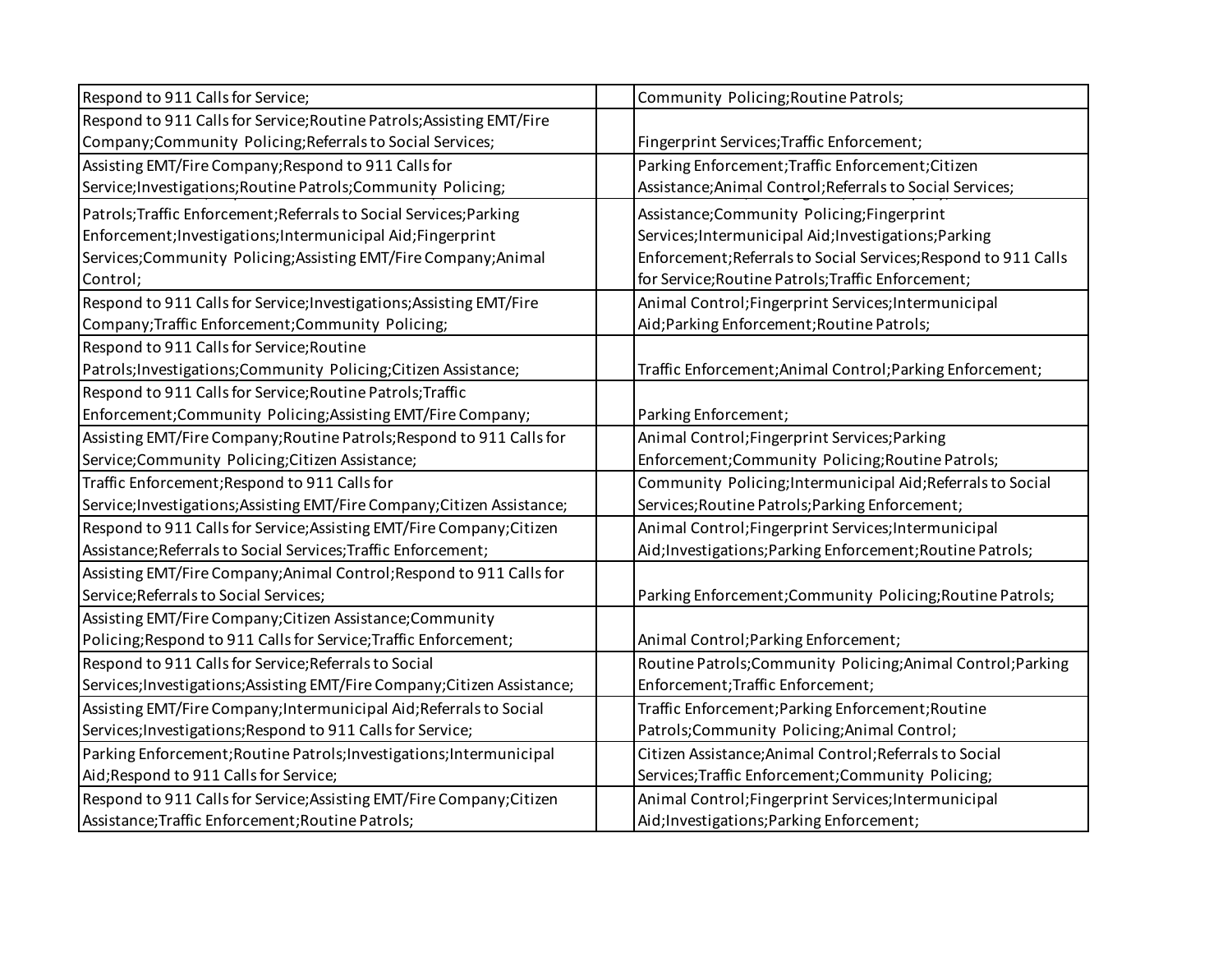| Respond to 911 Calls for Service; Investigations; Citizen                    | Animal Control; Referrals to Social Services; Assisting EMT/Fire  |
|------------------------------------------------------------------------------|-------------------------------------------------------------------|
| Assistance; Routine Patrols; Community Policing;                             | Company; Parking Enforcement; Traffic Enforcement;                |
| Community Policing; Assisting EMT/Fire Company; Referrals to Social          | Services; Investigations; Intermunicipal Aid; Parking             |
| Services; Citizen Assistance; Respond to 911 Calls for Service;              | Enforcement;                                                      |
| Investigations; Respond to 911 Calls for Service; Traffic Enforcement;       | Services; Animal Control;                                         |
| Assisting EMT/Fire Company; Citizen Assistance; Investigations; Respond      | Intermunicipal Aid; Routine Patrols; Traffic                      |
| to 911 Calls for Service; Parking Enforcement;                               | Enforcement;Fingerprint Services;Community Policing;              |
| Respond to 911 Calls for Service; Investigations; Fingerprint                | Animal Control; Traffic Enforcement; Routine Patrols; Parking     |
| Services; Citizen Assistance; Assisting EMT/Fire Company;                    | Enforcement;                                                      |
| Assisting EMT/Fire Company; Investigations; Respond to 911 Calls for         | Animal Control; Community Policing; Fingerprint                   |
| Service; Routine Patrols; Traffic Enforcement;                               | Services; Intermunicipal Aid; Referrals to Social Services;       |
| Assisting EMT/Fire Company; Citizen Assistance; Community                    | Animal Control; Fingerprint Services; Parking                     |
| Policing; Respond to 911 Calls for Service; Traffic Enforcement;             | Enforcement; Routine Patrols; Investigations;                     |
| Respond to 911 Calls for Service; Citizen Assistance; Assisting EMT/Fire     | Fingerprint Services; Parking Enforcement; Animal                 |
| Company; Routine Patrols; Community Policing;                                | Control; Intermunicipal Aid;                                      |
| Respond to 911 Calls for Service; Citizen Assistance; Referrals to Social    | Routine Patrols; Parking Enforcement; Community                   |
| Services; Investigations; Traffic Enforcement;                               | Policing; Animal Control;                                         |
| Respond to 911 Calls for Service; Assisting EMT/Fire Company; Referrals to   | Parking Enforcement; Routine Patrols; Animal Control; Traffic     |
| Social Services; Citizen Assistance;                                         | Enforcement;                                                      |
| Investigations; Respond to 911 Calls for Service; Routine Patrols; Assisting | Community Policing; Fingerprint Services; Parking                 |
| EMT/Fire Company; Citizen Assistance;                                        | Enforcement; Animal Control; Traffic Enforcement;                 |
| Respond to 911 Calls for Service;                                            |                                                                   |
| Respond to 911 Calls for Service; Routine Patrols; Traffic                   | Aid; Investigations; Parking Enforcement; Referrals to Social     |
| Enforcement; Citizen Assistance; Assisting EMT/Fire Company;                 | Services;                                                         |
| Minding Their Own Buisness; Respond to 911 Calls for Service; Assisting      | Routine Patrols; Traffic Enforcement; Parking                     |
| <b>EMT/Fire Company;</b>                                                     | Enforcement;Community Policing;                                   |
| Citizen Assistance; Respond to 911 Calls for Service; Routine                |                                                                   |
| Patrols; Traffic Enforcement; Investigations;                                | Animal Control; I think these are all important!!;                |
| Respond to 911 Calls for Service; Community Policing; Animal                 | Parking Enforcement; Fingerprint Services; Referrals to Social    |
| Control; Citizen Assistance; Investigations;                                 | Services; Routine Patrols;                                        |
| Parking Enforcement; Respond to 911 Calls for Service; Traffic               | Animal Control; Fingerprint Services; Intermunicipal              |
| Enforcement; Assisting EMT/Fire Company; Citizen Assistance;                 | Aid; Investigations; Referrals to Social Services;                |
| Citizen Assistance; Respond to 911 Calls for Service; Routine                |                                                                   |
| Patrols; Assisting EMT/Fire Company; Community Policing;                     | Intermunicipal Aid; Investigations; Referrals to Social Services; |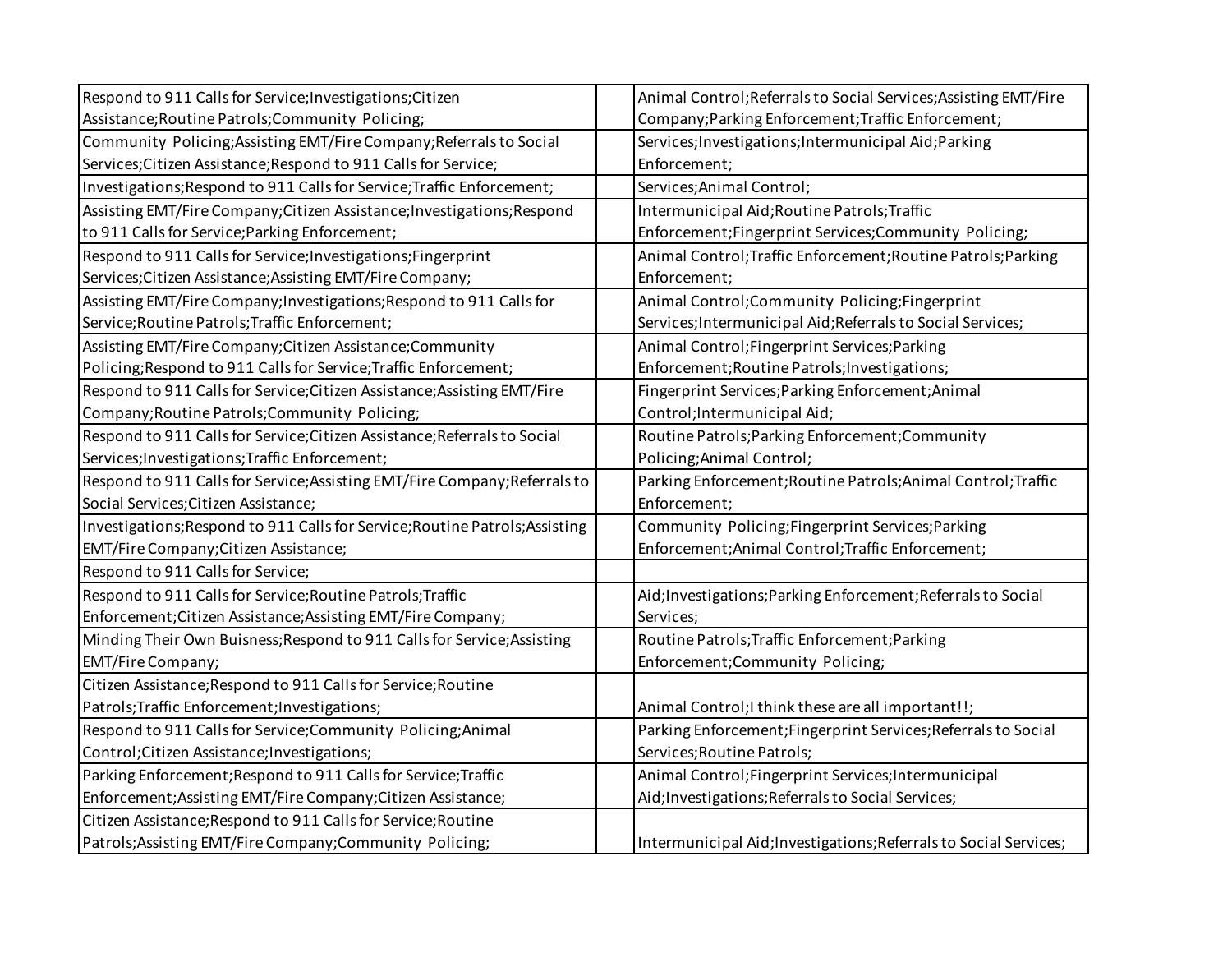|                                                                            | Parking Enforcement; Community Policing; Fingerprint        |
|----------------------------------------------------------------------------|-------------------------------------------------------------|
|                                                                            | Services; Traffic Enforcement;                              |
| Respond to 911 Calls for Service; Routine Patrols; Traffic                 |                                                             |
| Enforcement; Assisting EMT/Fire Company; Community Policing;               |                                                             |
| Assisting EMT/Fire Company; Community Policing; Respond to 911 Calls       |                                                             |
| for Service; Traffic Enforcement; Routine Patrols;                         | Animal Control; Fingerprint Services; Investigations;       |
| Respond to 911 Calls for Service; Referrals to Social                      | Community Policing; Parking Enforcement; Traffic            |
| Services; Investigations; Citizen Assistance; Assisting EMT/Fire Company;  | Enforcement; Citizen Assistance; Animal Control;            |
| Parking Enforcement; Respond to 911 Calls for Service; Routine             | Community Policing; Traffic Enforcement; Fingerprint        |
| Patrols; Investigations; Referrals to Social Services;                     | Services; Intermunicipal Aid; Citizen Assistance;           |
| Citizen Assistance; Routine Patrols; Respond to 911 Calls for              | Parking Enforcement; Intermunicipal Aid; Fingerprint        |
| Service; Investigations; Assisting EMT/Fire Company;                       | Services; Community Policing; Referrals to Social Services; |
| Enforcement; Respond to 911 Calls for Service; Investigations; Assisting   | Community Policing; Investigations; Routine Patrols; Animal |
| <b>EMT/Fire Company;</b>                                                   | Control; Fingerprint Services;                              |
| Citizen Assistance; Respond to 911 Calls for Service; Routine              | Animal Control; Community Policing; Fingerprint             |
| Patrols; Traffic Enforcement; Assisting EMT/Fire Company;                  | Services; Intermunicipal Aid; Referrals to Social Services; |
| Respond to 911 Calls for Service; Routine Patrols; Investigations; Citizen | Animal Control; Parking Enforcement; Traffic                |
| Assistance; Assisting EMT/Fire Company;                                    | Enforcement; Intermunicipal Aid; Fingerprint Services;      |
| Citizen Assistance; Community Policing; Investigations; Respond to 911     | Animal Control; Intermunicipal Aid; Referrals to Social     |
| Calls for Service; Routine Patrols;                                        | Services; Parking Enforcement; Traffic Enforcement;         |
| Community Policing; Respond to 911 Calls for Service; Citizen              | Animal Control; Intermunicipal Aid; Parking                 |
| Assistance; Assisting EMT/Fire Company; Traffic Enforcement;               | Enforcement; Fingerprint Services; Routine Patrols;         |
| Respond to 911 Calls for Service; Routine Patrols; Traffic                 |                                                             |
| Enforcement; Community Policing; Assisting EMT/Fire Company;               | Fingerprint Services; Parking Enforcement; Animal Control;  |
| Investigations; Respond to 911 Calls for Service; Traffic                  | Referrals to Social Services; Intermunicipal Aid; Animal    |
| Enforcement; Routine Patrols; Citizen Assistance;                          | Control; Fingerprint Services; Parking Enforcement;         |
| Assisting EMT/Fire Company; Respond to 911 Calls for Service; Animal       |                                                             |
| Control; Citizen Assistance;                                               | Fingerprint Services; Routine Patrols; Parking Enforcement; |
| Respond to 911 Calls for Service; Investigations; Community                | Animal Control; Fingerprint Services; Referrals to Social   |
| Policing; Citizen Assistance; Routine Patrols;                             | Services; Parking Enforcement;                              |
| Parking Enforcement;                                                       | Community Policing; Constant Harassment of Citizens;        |
| Enforcement; Referrals to Social Services; Respond to 911 Calls for        |                                                             |
| Service; Routine Patrols; Traffic Enforcement; Community                   |                                                             |
| Policing; Citizen Assistance;                                              | Fingerprint Services; Animal Control;                       |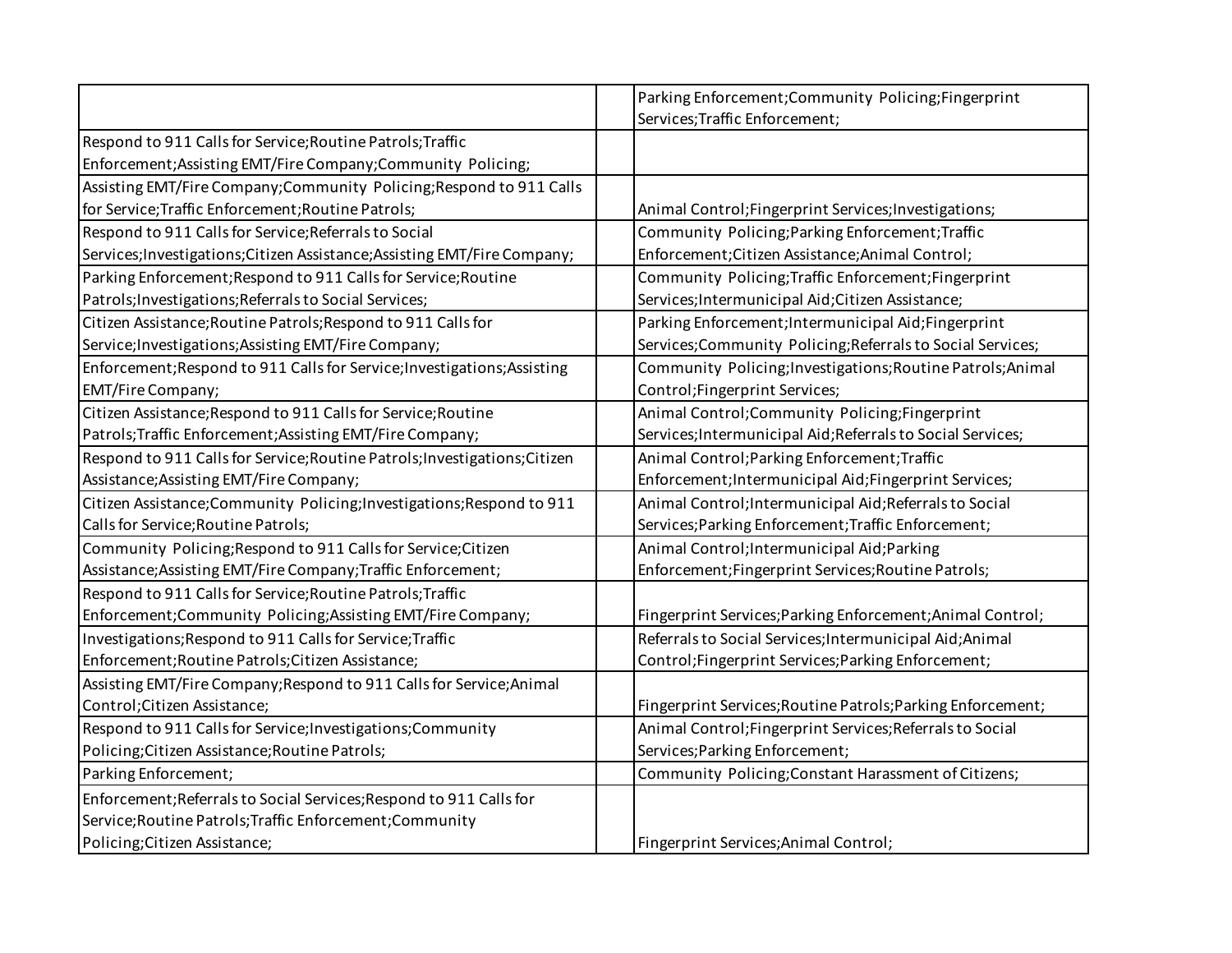| Traffic Enforcement; Investigations; Community Policing; Citizen              | Animal Control; Parking Enforcement; Referrals to Social          |
|-------------------------------------------------------------------------------|-------------------------------------------------------------------|
| Assistance; Assisting EMT/Fire Company;                                       | Services; Fingerprint Services;                                   |
| Citizen Assistance; Traffic Enforcement; Assisting EMT/Fire                   |                                                                   |
| Company; Community Policing; Referrals to Social Services;                    | Parking Enforcement; Routine Patrols;                             |
| Respond to 911 Calls for Service; Citizen Assistance; Investigations; Traffic | Animal Control; Community Policing; Fingerprint                   |
| Enforcement; Assisting EMT/Fire Company;                                      | Services; Intermunicipal Aid; Parking Enforcement;                |
| Parking Enforcement; Routine Patrols; Traffic Enforcement; Community          | Fingerprint Services; Intermunicipal Aid; Referrals to Social     |
| Policing; Investigations;                                                     | Services; Animal Control;                                         |
|                                                                               |                                                                   |
| Policing; Investigations; Respond to 911 Calls for Service; Traffic           | Animal Control; Fingerprint Services; Referrals to Social         |
| Enforcement;                                                                  | Services; Intermunicipal Aid; Parking Enforcement;                |
|                                                                               | Animal Control; Community Policing; Investigations; Parking       |
| Respond to 911 Calls for Service; Traffic Enforcement; Routine Patrols;       | Enforcement; Referrals to Social Services;                        |
| Respond to 911 Calls for Service; Traffic Enforcement; Referrals to Social    | Fingerprint Services; Investigations; Parking                     |
| Services; Assisting EMT/Fire Company; Citizen Assistance;                     | Enforcement; Routine Patrols; Community Policing;                 |
| Respond to 911 Calls for Service; Traffic Enforcement; Community              | Animal Control; Fingerprint Services; Intermunicipal              |
| Policing; Investigations; Assisting EMT/Fire Company;                         | Aid; Parking Enforcement; Referrals to Social Services;           |
| Assisting EMT/Fire Company; Investigations; Respond to 911 Calls for          | Parking Enforcement; Traffic Enforcement; Animal                  |
| Service; Routine Patrols; Referrals to Social Services;                       | Control; Fingerprint Services; Community Policing;                |
| Citizen Assistance; Respond to 911 Calls for Service; Routine                 | Community Policing; Fingerprint Services; Parking                 |
| Patrols; Traffic Enforcement; Assisting EMT/Fire Company;                     | Enforcement; Referrals to Social Services; Animal Control;        |
| Assisting EMT/Fire Company; Investigations; Respond to 911 Calls for          | Animal Control; Parking Enforcement; Traffic                      |
| Service;Community Policing;Citizen Assistance;                                | Enforcement;Fingerprint Services;Intermunicipal Aid;              |
| Assisting EMT/Fire Company; Respond to 911 Calls for Service; Traffic         | Animal Control; Fingerprint Services; Community                   |
| Enforcement; Routine Patrols; Citizen Assistance;                             | Policing; Intermunicipal Aid; Referrals to Social Services;       |
| Respond to 911 Calls for Service; Routine Patrols; Traffic                    | Intermunicipal Aid; Fingerprint Services; Investigations; Parking |
| Enforcement; Assisting EMT/Fire Company; Citizen Assistance;                  | Enforcement;                                                      |
| Traffic Enforcement; Respond to 911 Calls for                                 | Community Policing; Intermunicipal Aid; Referrals to Social       |
| Service; Investigations; Assisting EMT/Fire Company; Fingerprint Services;    | Services; Routine Patrols; Citizen Assistance;                    |
| Respond to 911 Calls for Service; Citizen Assistance; Assisting EMT/Fire      | Community Policing; Parking Enforcement; Routine                  |
| Company; Animal Control; Fingerprint Services;                                | Patrols; Traffic Enforcement; Referrals to Social Services;       |
| Community Policing;                                                           |                                                                   |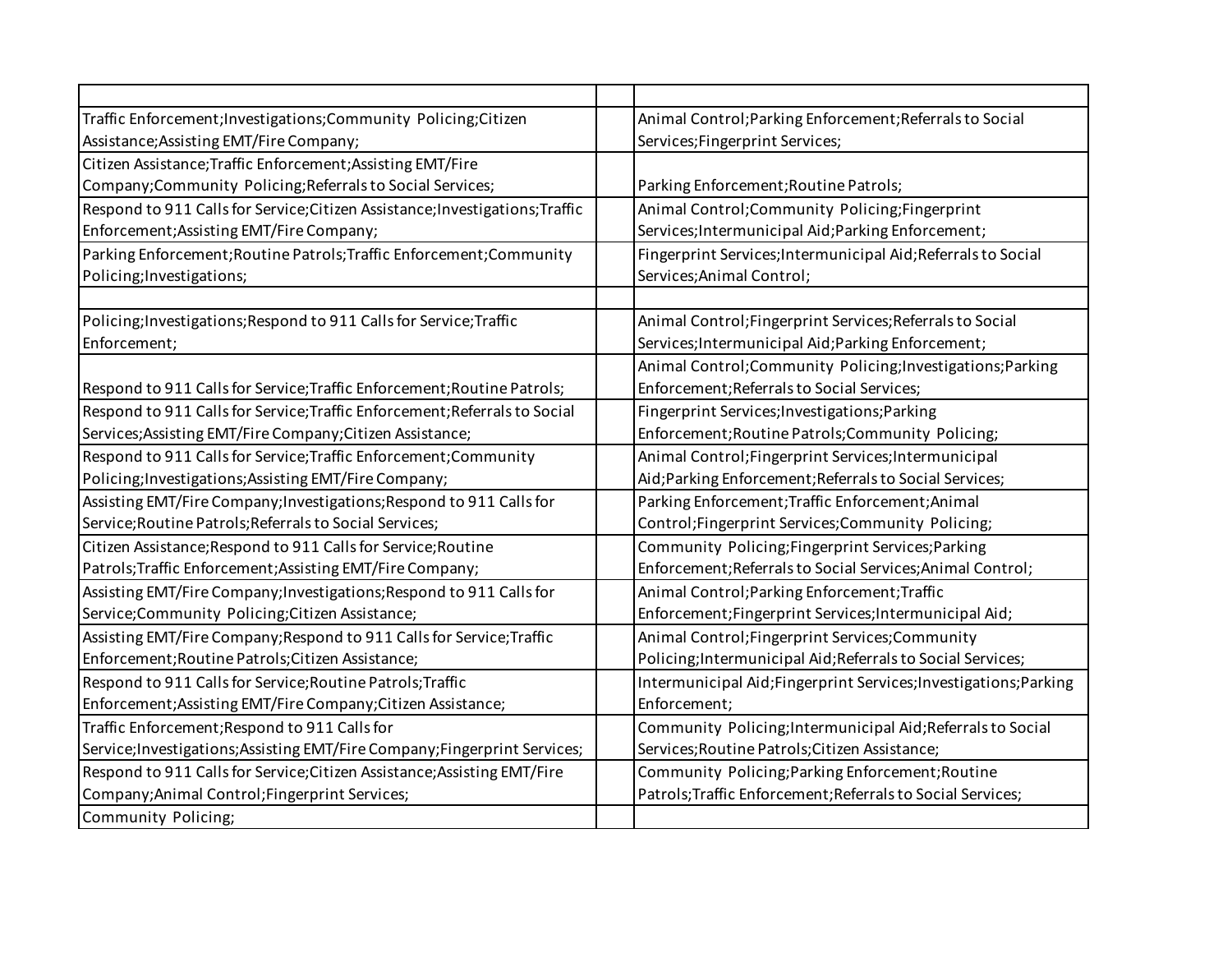| Respond to 911 Calls for Service; Citizen Assistance; Intermunicipal         | Traffic Enforcement; Community Policing; Parking                 |
|------------------------------------------------------------------------------|------------------------------------------------------------------|
| Aid; Investigations; Referrals to Social Services;                           | Enforcement; Routine Patrols; Fingerprint Services;              |
| Citizen Assistance; Respond to 911 Calls for Service; Referrals to Social    | Enforcement; Routine Patrols; Traffic Enforcement; Animal        |
| Services; Investigations; Assisting EMT/Fire Company;                        | Control;                                                         |
| Service;                                                                     | Parking Enforcement;                                             |
| Investigations; Animal Control; Assisting EMT/Fire Company; Citizen          | Fingerprint Services; Parking Enforcement; Traffic               |
| Assistance; Community Policing;                                              | Enforcement; Intermunicipal Aid; Referrals to Social Services;   |
| Respond to 911 Calls for Service; Assisting EMT/Fire                         | Animal Control; Fingerprint Services; Parking                    |
| Company;Community Policing;Citizen Assistance;Investigations;                | Enforcement; Traffic Enforcement; Routine Patrols;               |
| Investigations; Respond to 911 Calls for Service; Assisting EMT/Fire         |                                                                  |
| Company; Routine Patrols; Referrals to Social Services;                      | Community Policing; Parking Enforcement;                         |
| Animal Control; Assisting EMT/Fire Company; Respond to 911 Calls for         | Fingerprint Services; Intermunicipal Aid; Parking                |
| Service; Routine Patrols; Community Policing;                                | Enforcement; Referrals to Social Services; Traffic Enforcement;  |
| Enforcement; Investigations; Citizen Assistance; Assisting EMT/Fire          | Animal Control; Fingerprint Services; Referrals to Social        |
| Company;                                                                     | Services; Intermunicipal Aid;                                    |
| Routine Patrols; Respond to 911 Calls for Service; Citizen                   | Parking Enforcement; Intermunicipal Aid; Fingerprint             |
| Assistance; Traffic Enforcement; Assisting EMT/Fire Company;                 | Services; Animal Control; Investigations;                        |
| Animal Control; Traffic Enforcement; Routine Patrols; Respond to 911         | Fingerprint Services; Parking Enforcement; Referrals to Social   |
|                                                                              |                                                                  |
| Calls for Service; Community Policing;                                       | Services; Intermunicipal Aid; Citizen Assistance;                |
|                                                                              | Services; Traffic Enforcement; These are all important, I had a  |
| Respond to 911 Calls for Service; Intermunicipal Aid; Assisting EMT/Fire     | hard time coming up with a "least list", so consider this my 5th |
| Company; Citizen Assistance; Community Policing;                             | choice;                                                          |
| Respond to 911 Calls for Service; Routine Patrols; Traffic                   | Policing; Parking Enforcement; I think all are important so this |
| Enforcement; Investigations; Referrals to Social Services;                   | was not easy!;                                                   |
| Respond to 911 Calls for Service; Routine Patrols; Investigations; Assisting | Animal Control; Parking Enforcement; Traffic                     |
| EMT/Fire Company; Citizen Assistance;                                        | Enforcement;Fingerprint Services;Intermunicipal Aid;             |
| Citizen Assistance; Investigations; Respond to 911 Calls for                 | Animal Control; Community Policing; Fingerprint                  |
| Service; Routine Patrols; Traffic Enforcement;                               | Services; Referrals to Social Services; Parking Enforcement;     |
| Respond to 911 Calls for Service; Citizen Assistance; Assisting EMT/Fire     |                                                                  |
| Company; Animal Control; Community Policing;                                 | Intermunicipal Aid; Parking Enforcement; Traffic Enforcement;    |
| Assisting EMT/Fire Company; Intermunicipal Aid; Animal                       |                                                                  |
| Control;Community Policing;Investigations;                                   | They are all important;                                          |
| Community Policing; Respond to 911 Calls for Service; Routine                | Animal Control; Parking Enforcement; Referrals to Social         |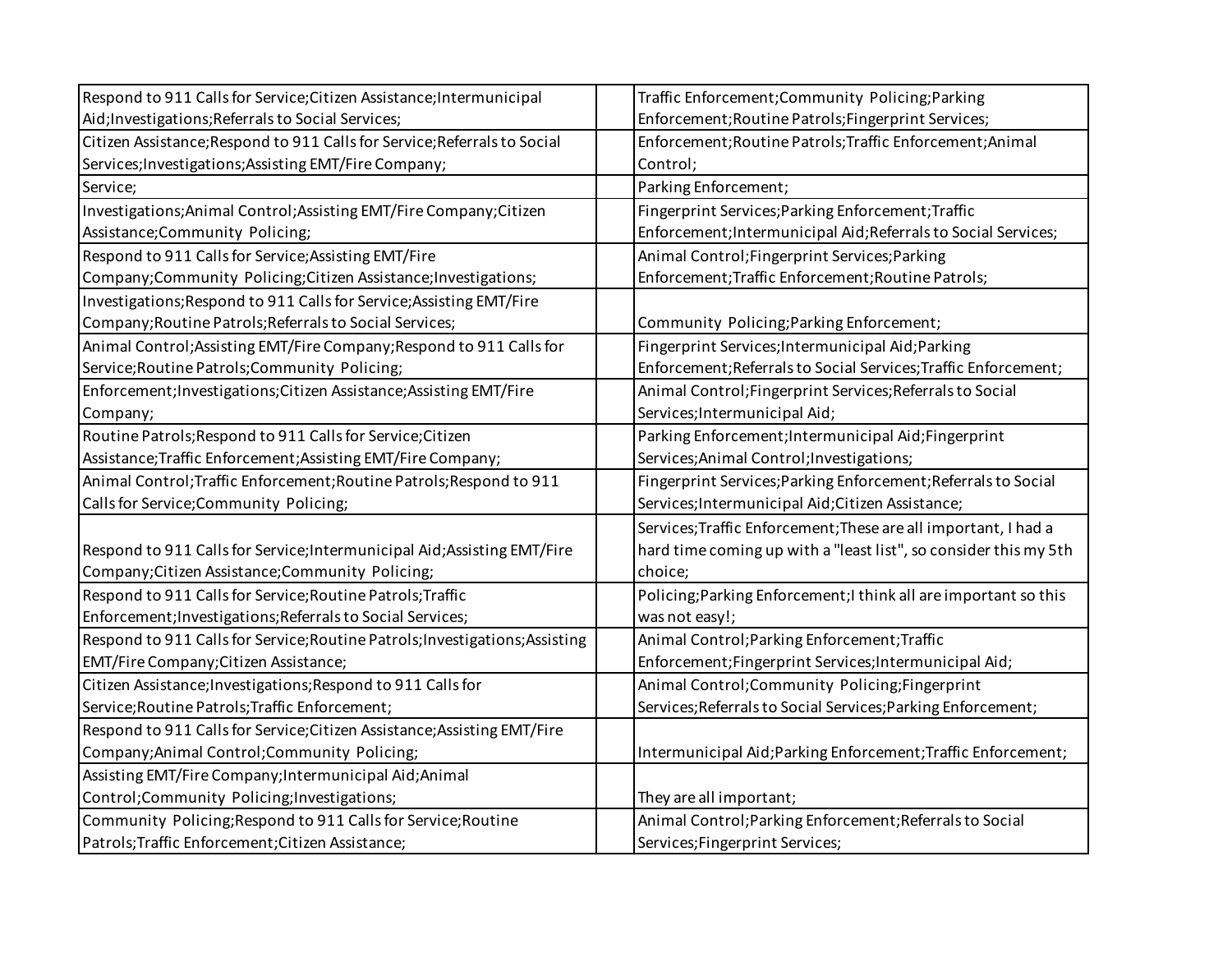|                                                                            | Policing; Investigations; All of the above; Parking                 |
|----------------------------------------------------------------------------|---------------------------------------------------------------------|
| None of the above - defund the police;                                     | Enforcement; Routine Patrols; Traffic Enforcement;                  |
| Citizen Assistance; Investigations; Respond to 911 Calls for               | Assisting EMT/Fire Company; Fingerprint Services; Parking           |
| Service; Intermunicipal Aid; Routine Patrols;                              | Enforcement; Animal Control; Traffic Enforcement;                   |
| Animal Control; Assisting EMT/Fire Company; Citizen                        | Parking Enforcement; Routine Patrols; Traffic                       |
| Assistance; Fingerprint Services; Intermunicipal Aid;                      | Enforcement; Investigations; Parking enforcement;                   |
| Animal Control; Citizen Assistance; Traffic Enforcement; Respond to 911    | Referrals to Social Services; Fingerprint Services; Parking         |
| Calls for Service; Investigations;                                         | Enforcement; Routine Patrols; Intermunicipal Aid;                   |
| Assisting EMT/Fire Company; Community Policing; Routine                    | Animal Control; Fingerprint Services; Parking                       |
| Patrols; Traffic Enforcement; Respond to 911 Calls for Service;            | Enforcement; Referrals to Social Services; Citizen Assistance;      |
| Respond to 911 Calls for Service; Routine                                  | Traffic Enforcement; Parking Enforcement; Fingerprint               |
| Patrols; Investigations; Community Policing; Citizen Assistance;           | Services; Animal Control; Intermunicipal Aid;                       |
| Citizen Assistance; Community Policing; Investigations; Respond to 911     | Animal Control; Fingerprint Services; Parking                       |
| Calls for Service; Routine Patrols;                                        | Enforcement; Referrals to Social Services; Traffic Enforcement;     |
| Investigations; Respond to 911 Calls for Service; Traffic                  | Policing; Assisting EMT/Fire Company; Referrals to Social           |
| Enforcement; Routine Patrols; Intermunicipal Aid;                          | Services;                                                           |
| Respond to 911 Calls for Service; Referrals to Social Services; Citizen    | Parking Enforcement; Animal Control; Respond to 911 Calls for       |
| Assistance; Assisting EMT/Fire Company; Routine Patrols;                   | Service; Traffic Enforcement; Fingerprint Services;                 |
| Community Policing; Respond to 911 Calls for Service; Routine              |                                                                     |
| Patrols; Investigations;                                                   | Animal Control; Referrals to Social Services; Fingerprint Services; |
| Animal Control; Assisting EMT/Fire Company; Respond to 911 Calls for       | Routine Patrols; Fingerprint Services; Intermunicipal Aid; Traffic  |
| Service; Investigations; Citizen Assistance;                               | Enforcement; Parking Enforcement;                                   |
| Investigations; Parking Enforcement; Referrals to Social Services; Respond | Animal Control; Community Policing; Fingerprint                     |
| to 911 Calls for Service; Routine Patrols;                                 | Services; Intermunicipal Aid; Traffic Enforcement;                  |
|                                                                            |                                                                     |
| Citizen Assistance; Assisting EMT/Fire Company; Investigations; Respond    |                                                                     |
| to 911 Calls for Service; Community Policing;                              |                                                                     |
| Community Policing; Respond to 911 Calls for Service; Routine              |                                                                     |
| Patrols; Investigations; Assisting EMT/Fire Company;                       | Animal Control; Fingerprint Services; Referrals to Social Services; |
| Animal Control; Respond to 911 Calls for Service; Routine                  | Community Policing; Traffic Enforcement; Intermunicipal             |
| Patrols; Referrals to Social Services; Investigations;                     | Aid; Citizen Assistance; Fingerprint Services;                      |
| Assisting EMT/Fire Company; Parking Enforcement; Respond to 911 Calls      |                                                                     |
| for Service; Traffic Enforcement; Citizen Assistance;                      | Referrals to Social Services; Animal Control;                       |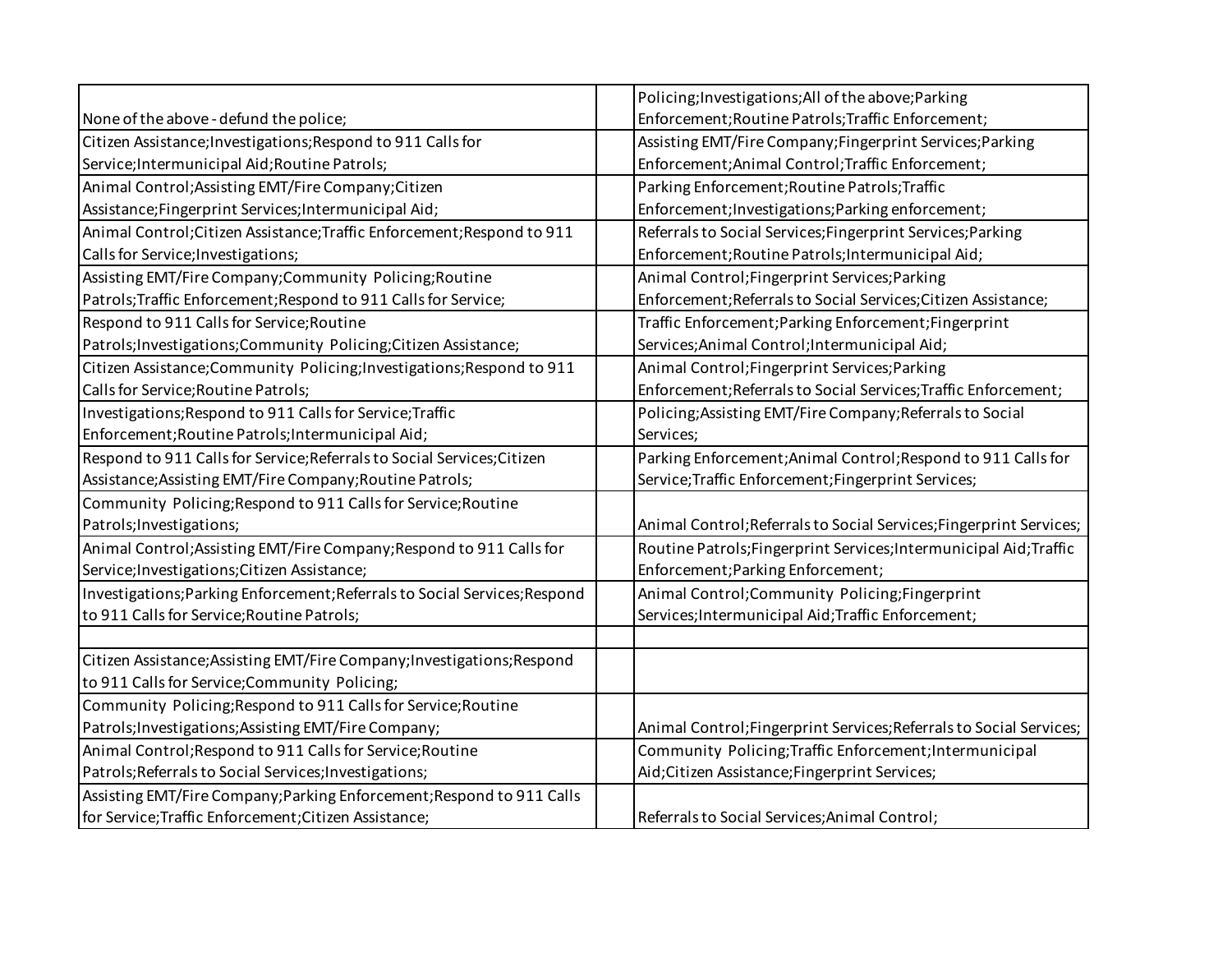|                                                                            | Animal Control; Traffic Enforcement; Routine Patrols; Parking    |
|----------------------------------------------------------------------------|------------------------------------------------------------------|
| Investigations; Fingerprint Services;                                      | Enforcement; Community Policing;                                 |
| Assisting EMT/Fire Company; Intermunicipal Aid; Investigations; Referrals  |                                                                  |
| to Social Services; Respond to 911 Calls for Service; Citizen              | Community Policing; Animal Control; Traffic                      |
| Assistance; Fingerprint Services;                                          | Enforcement; Routine Patrols; Parking Enforcement;               |
| Investigations; Respond to 911 Calls for Service; Citizen                  | Parking Enforcement; Traffic Enforcement; Intermunicipal         |
| Assistance; Community Policing; Referrals to Social Services;              | Aid;Fingerprint Services;Animal Control;                         |
| Assisting EMT/Fire Company; Investigations; Respond to 911 Calls for       | Animal Control; Referrals to Social Services; Citizen            |
| Service; Routine Patrols; Traffic Enforcement;                             | Assistance;Community Policing;Fingerprint Services;              |
| Community Policing; Routine Patrols; Traffic Enforcement; Assisting        | Animal Control; Fingerprint Services; Referrals to Social        |
| EMT/Fire Company; Respond to 911 Calls for Service;                        | Services; Intermunicipal Aid; Parking Enforcement;               |
| Community Policing; Respond to 911 Calls for Service; Routine              | honestly I don't think any of them are unimportant; Citizen      |
| Patrols; Traffic Enforcement; Investigations;                              | Assistance; Animal Control;                                      |
| Citizen Assistance; Assisting EMT/Fire Company; Respond to 911 Calls for   | Animal Control; Fingerprint Services; Referrals to Social        |
| Service; Routine Patrols; Traffic Enforcement;                             | Services; Intermunicipal Aid; Community Policing;                |
| Community Policing; Referrals to Social Services; Routine                  | Investigations; Parking Enforcement; Animal Control; Traffic     |
| Patrols; Respond to 911 Calls for Service; Assisting EMT/Fire Company;     | Enforcement; Fingerprint Services;                               |
| Citizen Assistance; Respond to 911 Calls for Service; Assisting EMT/Fire   | Parking Enforcement; Animal Control; Traffic                     |
| Company; Investigations; Intermunicipal Aid;                               | Enforcement; Routine Patrols; Community Policing;                |
| Assisting EMT/Fire Company; Respond to 911 Calls for Service; Routine      | Intermunicipal Aid; Investigations; Parking Enforcement; Traffic |
| Patrols; Citizen Assistance; Community Policing;                           | Enforcement; Fingerprint Services;                               |
| Assisting EMT/Fire Company; Referrals to Social Services; Respond to 911   | Community Policing; Traffic Enforcement; Animal                  |
| Calls for Service; Routine Patrols; Citizen Assistance;                    | Control; Parking Enforcement; Fingerprint Services;              |
| Community Policing; Referrals to Social Services; Citizen                  |                                                                  |
| Assistance; Intermunicipal Aid; Parking Enforcement;                       | Fingerprint Services; Traffic Enforcement; Routine Patrols;      |
| Respond to 911 Calls for Service; Assisting EMT/Fire Company; Animal       | Enforcement; Investigations; Fingerprint Services; Traffic       |
| Control; Citizen Assistance; Intermunicipal Aid;                           | Enforcement;                                                     |
| Respond to 911 Calls for Service; Routine Patrols; Investigations; Citizen |                                                                  |
| Assistance; Community Policing;                                            | Fingerprint Services; Intermunicipal Aid; Parking Enforcement;   |
| Investigations; Referrals to Social Services; Respond to 911 Calls for     |                                                                  |
| Service; Routine Patrols; Citizen Assistance; Assisting EMT/Fire Company;  | Parking Enforcement;                                             |
| Assisting EMT/Fire Company; Referrals to Social Services; Respond to 911   | Fingerprint Services; Routine Patrols; Community                 |
| Calls for Service; Traffic Enforcement; Investigations;                    | Policing; Intermunicipal Aid; Citizen Assistance;                |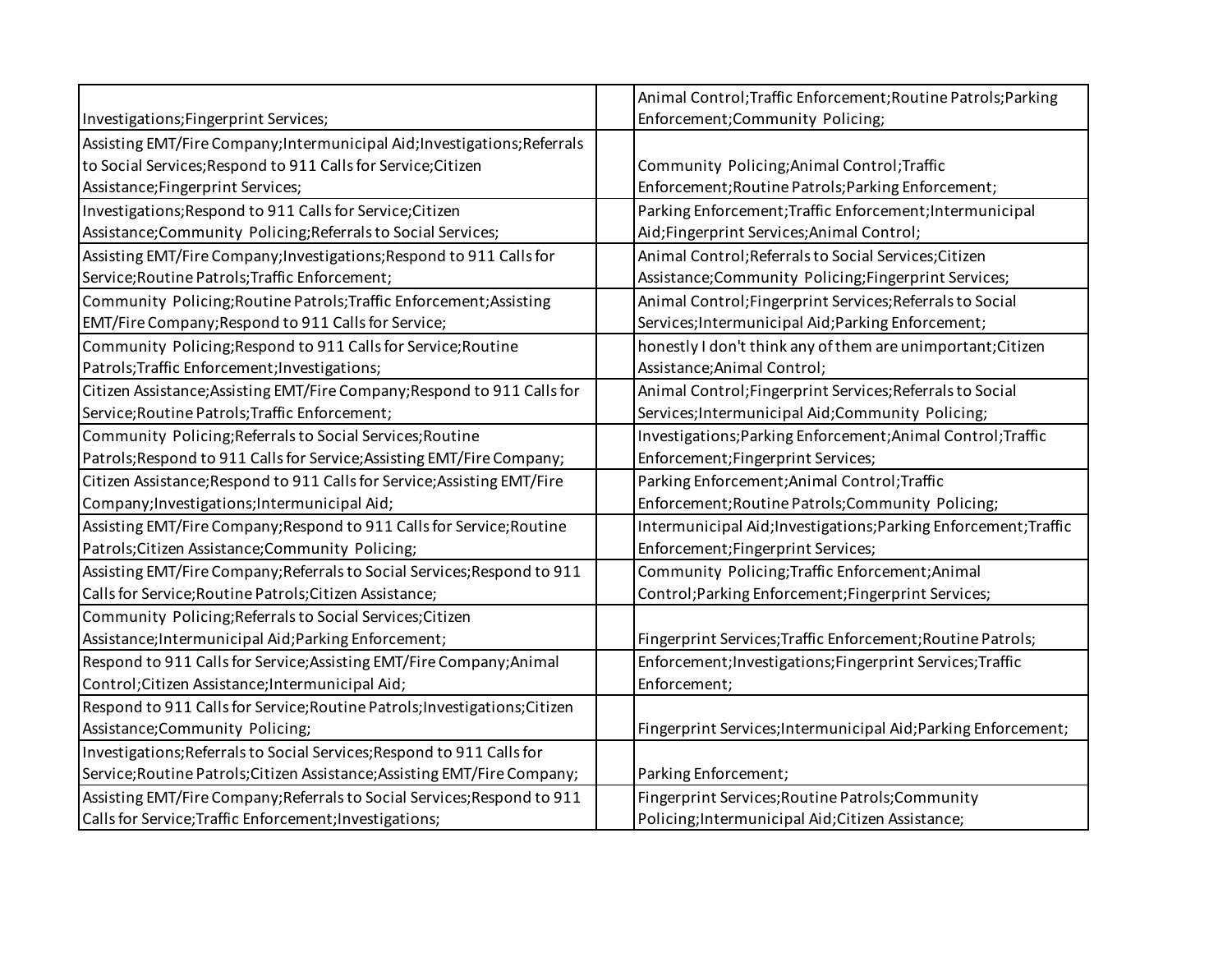| Respond to 911 Calls for Service; Animal Control; Citizen                     | Traffic Enforcement; Parking Enforcement; Fingerprint               |
|-------------------------------------------------------------------------------|---------------------------------------------------------------------|
| Assistance; Investigations; Referrals to Social Services;                     | Services; Intermunicipal Aid; Routine Patrols;                      |
| Community Policing; Investigations; Respond to 911 Calls for                  | Parking Enforcement; Fingerprint Services; Animal                   |
| Service; Traffic Enforcement; Citizen Assistance;                             | Control; Assisting EMT/Fire Company; Routine Patrols;               |
| Routine Patrols; Respond to 911 Calls for Service; Investigations; Assisting  | Animal Control; Fingerprint Services; Citizen Assistance; Referrals |
| EMT/Fire Company; Traffic Enforcement;                                        | to Social Services; Parking Enforcement;                            |
| Investigations; Respond to 911 Calls for Service; Routine Patrols; Traffic    | Assisting EMT/Fire Company; Fingerprint Services; Referrals to      |
| Enforcement; Parking Enforcement;                                             | Social Services; Community Policing;                                |
| Assisting EMT/Fire Company; Community Policing; Intermunicipal                | Animal Control; Fingerprint Services; Investigations; Parking       |
| Aid; Traffic Enforcement; Respond to 911 Calls for Service;                   | Enforcement; Routine Patrols;                                       |
|                                                                               | Animal Control; Fingerprint Services; Parking                       |
| Respond to 911 Calls for Service;                                             | Enforcement; Assisting EMT/Fire Company;                            |
| Respond to 911 Calls for Service; Routine Patrols; Citizen                    |                                                                     |
| Assistance; Assisting EMT/Fire Company; Investigations;                       |                                                                     |
| Assisting EMT/Fire Company; Investigations; Respond to 911 Calls for          | Animal Control; Community Policing; Intermunicipal                  |
| Service; Routine Patrols; Traffic Enforcement;                                | Aid;Fingerprint Services;Citizen Assistance;                        |
| Referrals to Social Services; Animal Control; Citizen Assistance; Fingerprint | Community Policing; Parking Enforcement; Traffic                    |
| Services; Respond to 911 Calls for Service;                                   | Enforcement; Routine Patrols;                                       |
| Investigations; Referrals to Social Services; Assisting EMT/Fire              | Animal Control; Intermunicipal Aid; Traffic                         |
| Company; Routine Patrols; Respond to 911 Calls for Service;                   | Enforcement; Community Policing; Fingerprint Services;              |
| Intermunicipal Aid; Respond to 911 Calls for Service; Citizen                 | Animal Control; Fingerprint Services; Parking                       |
| Assistance; Assisting EMT/Fire Company;                                       | Enforcement; Traffic Enforcement; Routine Patrols;                  |
| Referrals to Social Services; Respond to 911 Calls for Service; Traffic       | Animal Control; Fingerprint Services; Parking                       |
| Enforcement; Citizen Assistance; Assisting EMT/Fire Company;                  | Enforcement; Investigations; Routine Patrols;                       |
| Assistance; Intermunicipal Aid; Referrals to Social Services; Community       | Animal Control; Fingerprint Services; Investigations; Parking       |
| Policing;                                                                     | Enforcement; Routine Patrols; Traffic Enforcement;                  |
| Routine Patrols; Assisting EMT/Fire Company; Citizen                          | Animal Control; Fingerprint Services; Intermunicipal                |
| Assistance; Community Policing; Respond to 911 Calls for Service;             | Aid; Parking Enforcement; Traffic Enforcement;                      |
|                                                                               | Community Policing; Investigations; Parking                         |
| Respond to 911 Calls for Service; Assisting EMT/Fire Company;                 | Enforcement; Referrals to Social Services; Fingerprint Services;    |
| Citizen Assistance; Community Policing; Respond to 911 Calls for              | Animal Control; Parking Enforcement; Referrals to Social            |
| Service; Investigations; Traffic Enforcement;                                 | Services; Fingerprint Services;                                     |
| Respond to 911 Calls for Service; Routine Patrols; Assisting EMT/Fire         | Animal Control; Parking Enforcement; Intermunicipal                 |
| Company; Investigations; Community Policing;                                  | Aid; Fingerprint Services; Referrals to Social Services;            |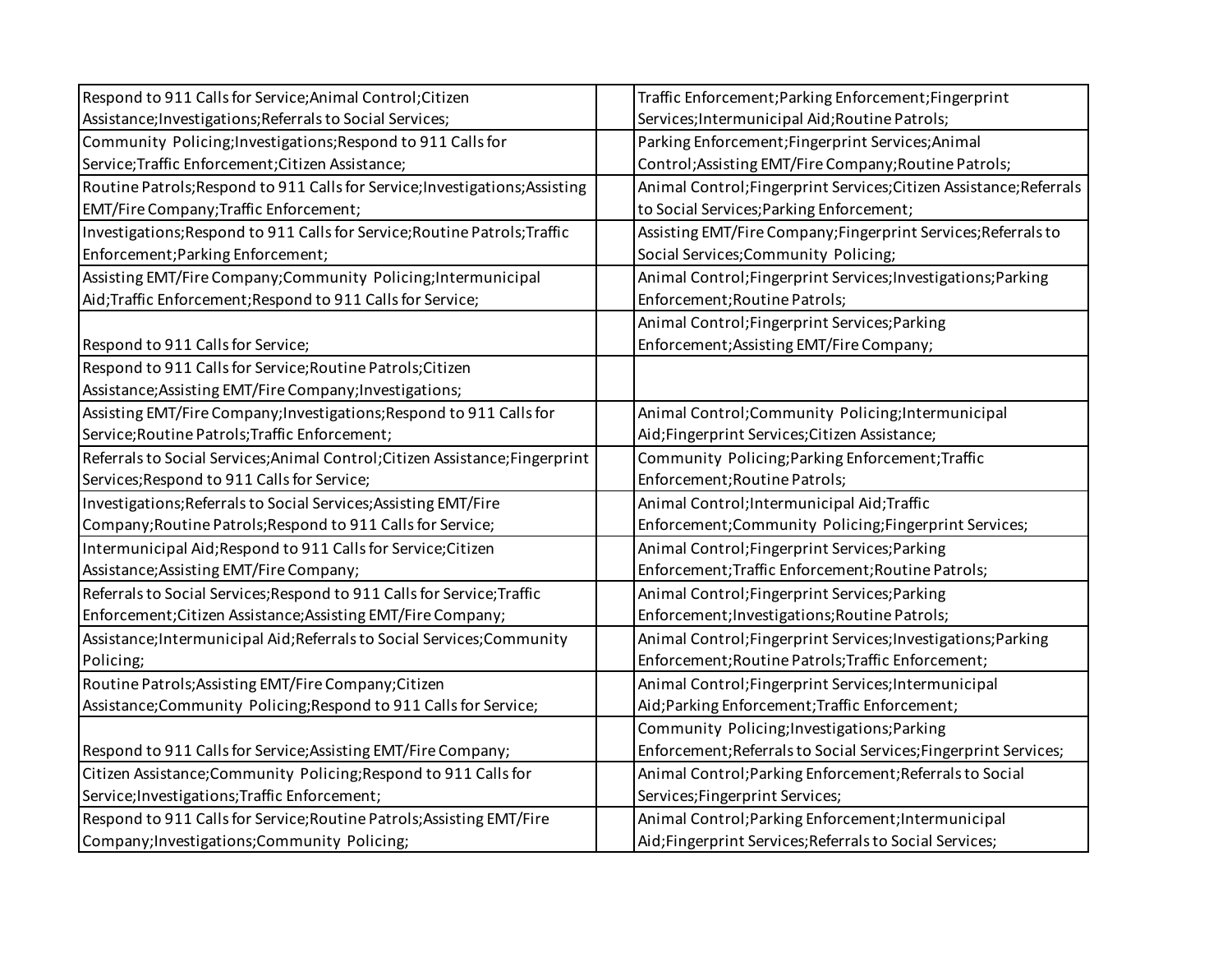| Animal Control; Assisting EMT/Fire Company; Respond to 911 Calls for        | Enforcement; Routine Patrols; Harassing Black community           |
|-----------------------------------------------------------------------------|-------------------------------------------------------------------|
| Service;Community Policing;Citizen Assistance;                              | members;                                                          |
| Respond to 911 Calls for Service; Referrals to Social Services; Assisting   | Intermunicipal Aid; Fingerprint Services; Parking                 |
| EMT/Fire Company; Investigations; Community Policing;                       | Enforcement; Routine Patrols; What is citizen assistance?;        |
| Assisting EMT/Fire Company; Community Policing; Respond to 911 Calls        | Animal Control; Citizen Assistance; Fingerprint Services; Routine |
| for Service; Traffic Enforcement; Intermunicipal Aid;                       | Patrols; Referrals to Social Services;                            |
| Assisting EMT/Fire Company; Respond to 911 Calls for Service; Citizen       | Animal Control; Community Policing; Parking                       |
| Assistance; Traffic Enforcement; Investigations;                            | Enforcement; Routine Patrols; Referrals to Social Services;       |
| Investigations; Parking Enforcement; Respond to 911 Calls for               | Fingerprint Services; Intermunicipal Aid; Routine Patrols; Animal |
| Service; Traffic Enforcement; Assisting EMT/Fire Company;                   | Control;Community Policing;                                       |
|                                                                             | Community Policing; Routine Patrols; Traffic                      |
| Assisting EMT/Fire Company; Citizen Assistance; Intermunicipal Aid;         | Enforcement; Parking Enforcement; Fingerprint Services;           |
| Respond to 911 Calls for Service; Routine Patrols; Traffic                  | Animal Control; Parking Enforcement; Community                    |
| Enforcement; Investigations; Fingerprint Services;                          | Policing; Routine Patrols; Referrals to Social Services;          |
| Respond to 911 Calls for Service; Routine Patrols; Traffic                  | Animal Control; Community Policing; Parking                       |
| Enforcement; Assisting EMT/Fire Company; Intermunicipal Aid;                | Enforcement; Referrals to Social Services; Fingerprint Services;  |
| Respond to 911 Calls for Service; Routine Patrols; Community                | Fingerprint Services; Intermunicipal Aid; Assisting EMT/Fire      |
| Policing; Investigations;                                                   | Company; Citizen Assistance;                                      |
| Referrals to Social Services; Animal Control; Protecting Black, Indigenous, | Community Policing; Fingerprint Services; Routine                 |
| and people of color against other cops.;                                    | Patrols; Traffic Enforcement; Parking Enforcement;                |
| Assisting EMT/Fire Company; Referrals to Social Services; Citizen           | Parking Enforcement; Routine Patrols; Fingerprint                 |
| Assistance; Investigations; Respond to 911 Calls for Service;               | Services; Traffic Enforcement; Animal Control;                    |
| Assisting EMT/Fire Company; Respond to 911 Calls for Service; Citizen       | Animal Control; Fingerprint Services; Parking                     |
| Assistance; Referrals to Social Services;                                   | Enforcement; Traffic Enforcement; Referrals to Social Services;   |
| Respond to 911 Calls for Service; Routine Patrols; Traffic                  |                                                                   |
| Enforcement; Fingerprint Services; Citizen Assistance; Assisting EMT/Fire   |                                                                   |
| Company;Community Policing;Animal Control;Intermunicipal                    |                                                                   |
| Aid; Investigations; Parking Enforcement;                                   | Referrals to Social Services;                                     |
| Enforcement; Respond to 911 Calls for Service; Routine Patrols; Traffic     | Assisting EMT/Fire Company; Community Policing; Fingerprint       |
| Enforcement;                                                                | Services; Referrals to Social Services;                           |
| Routine Patrols; Assisting EMT/Fire Company; Respond to 911 Calls for       |                                                                   |
| Service; Citizen Assistance; Investigations; Animal Control;                | Parking Enforcement; Traffic Enforcement; Community Policing;     |
| Investigations; Respond to 911 Calls for Service; Traffic                   | Intermunicipal Aid; Fingerprint Services; Community               |
| Enforcement; Assisting EMT/Fire Company; Routine Patrols;                   | Policing; Citizen Assistance; Referrals to Social Services;       |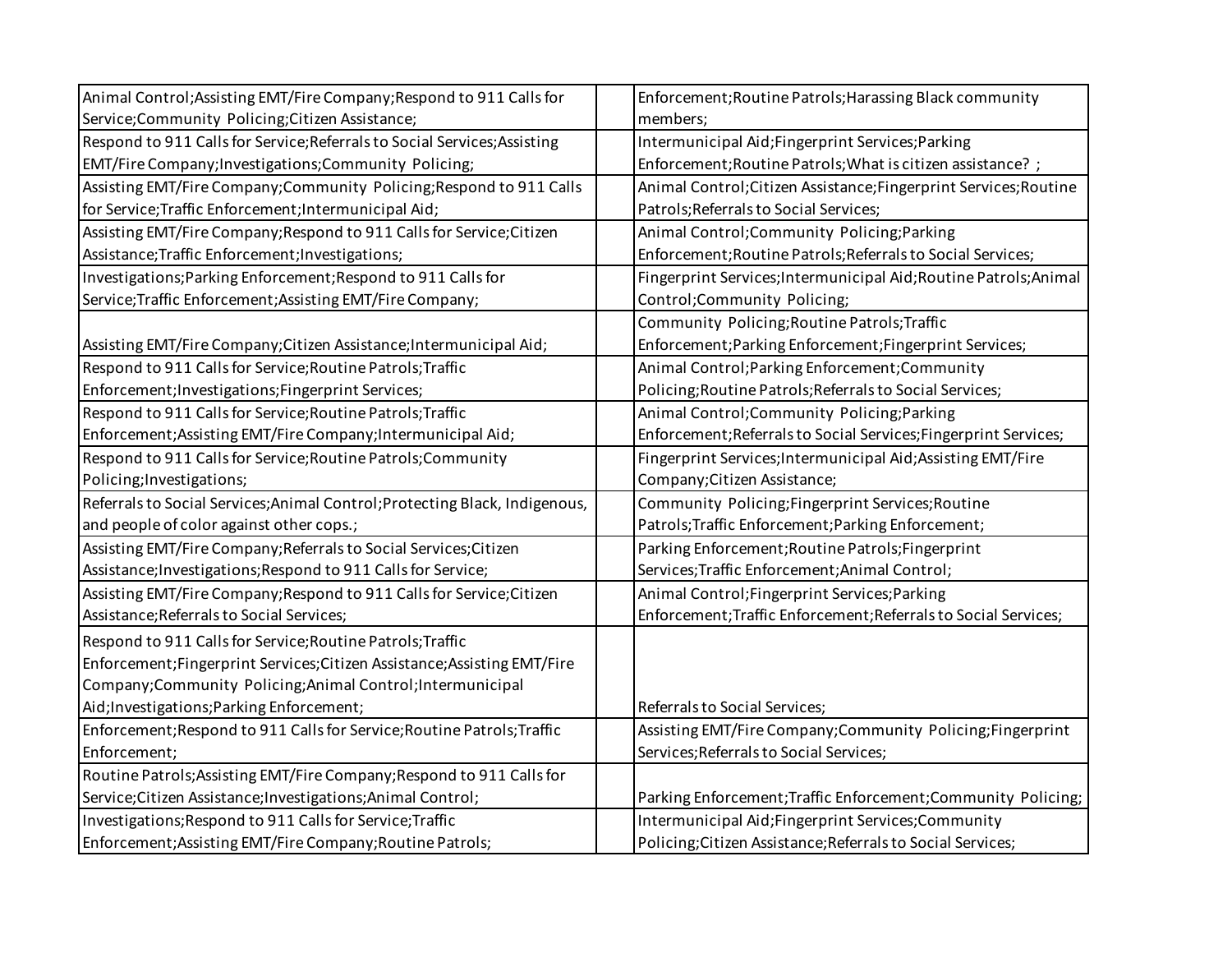| Respond to 911 Calls for Service; Assisting EMT/Fire Company; Parking         | Animal Control; Fingerprint Services; Referrals to Social        |
|-------------------------------------------------------------------------------|------------------------------------------------------------------|
| Enforcement; Routine Patrols; Traffic Enforcement;                            | Services; Citizen Assistance; Intermunicipal Aid;                |
| Traffic Enforcement; Routine Patrols; Community Policing; Assisting           |                                                                  |
| EMT/Fire Company; Citizen Assistance;                                         | Parking Enforcement; Fingerprint Services;                       |
| Animal Control; Citizen Assistance; Respond to 911 Calls for                  | Parking Enforcement; Routine Patrols; Traffic                    |
| Service; Assisting EMT/Fire Company; Community Policing;                      | Enforcement;Fingerprint Services;Intermunicipal Aid;             |
| Assisting EMT/Fire Company; Respond to 911 Calls for Service; Traffic         | Animal Control; Intermunicipal Aid; Parking Enforcement; Not     |
| Enforcement; Investigations; Citizen Assistance;                              | sure.;                                                           |
| Respond to 911 Calls for Service; Investigations; Traffic                     | Routine Patrols; Community Policing; Citizen                     |
| Enforcement; Assisting EMT/Fire Company; Parking Enforcement;                 | Assistance; Referrals to Social Services; Fingerprint Services;  |
| Investigations; Routine Patrols; Citizen Assistance; Respond to 911 Calls     | Assisting EMT/Fire Company; Parking Enforcement; Community       |
| for Service; Traffic Enforcement;                                             | Policing; Fingerprint Services;                                  |
| Control;                                                                      | Traffic Enforcement; Routine Patrols; Parking Enforcement;       |
| Citizen Assistance; Assisting EMT/Fire Company; Intermunicipal                | Parking Enforcement; Routine Patrols; Traffic                    |
| Aid; Respond to 911 Calls for Service; public safety;                         | Enforcement; Fingerprint Services; Animal Control;               |
| Citizen Assistance; Community Policing; Respond to 911 Calls for              |                                                                  |
| Service; Investigations; Referrals to Social Services;                        | Parking Enforcement; Animal Control; Intermunicipal Aid;         |
| Fingerprint Services; Investigations; Referrals to Social Services; Traffic   | Patrols; Intermunicipal Aid; Again just divert funding to other  |
| Enforcement; Divert funding from the police to improve other                  | social services so the police don't become a catchall for        |
| community servides;                                                           | something going wrong;                                           |
| Animal Control; Assisting EMT/Fire Company; Referrals to Social Services;     | Parking Enforcement;                                             |
| Parking Enforcement; Routine Patrols; Traffic Enforcement; Assisting          |                                                                  |
| EMT/Fire Company; Investigations;                                             | Animal Control;                                                  |
| Citizen Assistance; Referrals to Social Services; Assisting EMT/Fire          | Enforcement; Respond to 911 Calls for Service; Traffic           |
| Company; Investigations; Community building;                                  | Enforcement;                                                     |
| Assisting EMT/Fire Company; Investigations; Respond to 911 Calls for          | Routine Patrols; Traffic Enforcement; Fingerprint                |
| Service; Referrals to Social Services; Citizen Assistance;                    | Services; Animal Control; Intermunicipal Aid;                    |
| Respond to 911 Calls for Service; Routine Patrols; Parking                    | Animal Control; Parking Enforcement; Fingerprint                 |
| Enforcement; Community Policing; Investigations;                              | Services; Intermunicipal Aid; Traffic Enforcement;               |
| Citizen Assistance; Investigations; Fingerprint Services; Referrals to Social |                                                                  |
| Services; Respond to 911 Calls for Service;                                   | Parking Enforcement; Traffic Enforcement;                        |
| Assisting EMT/Fire Company; Citizen Assistance; Traffic                       | Fingerprint Services; Intermunicipal Aid; Investigations; Animal |
| Enforcement; Parking Enforcement; Referrals to Social Services;               | Control;                                                         |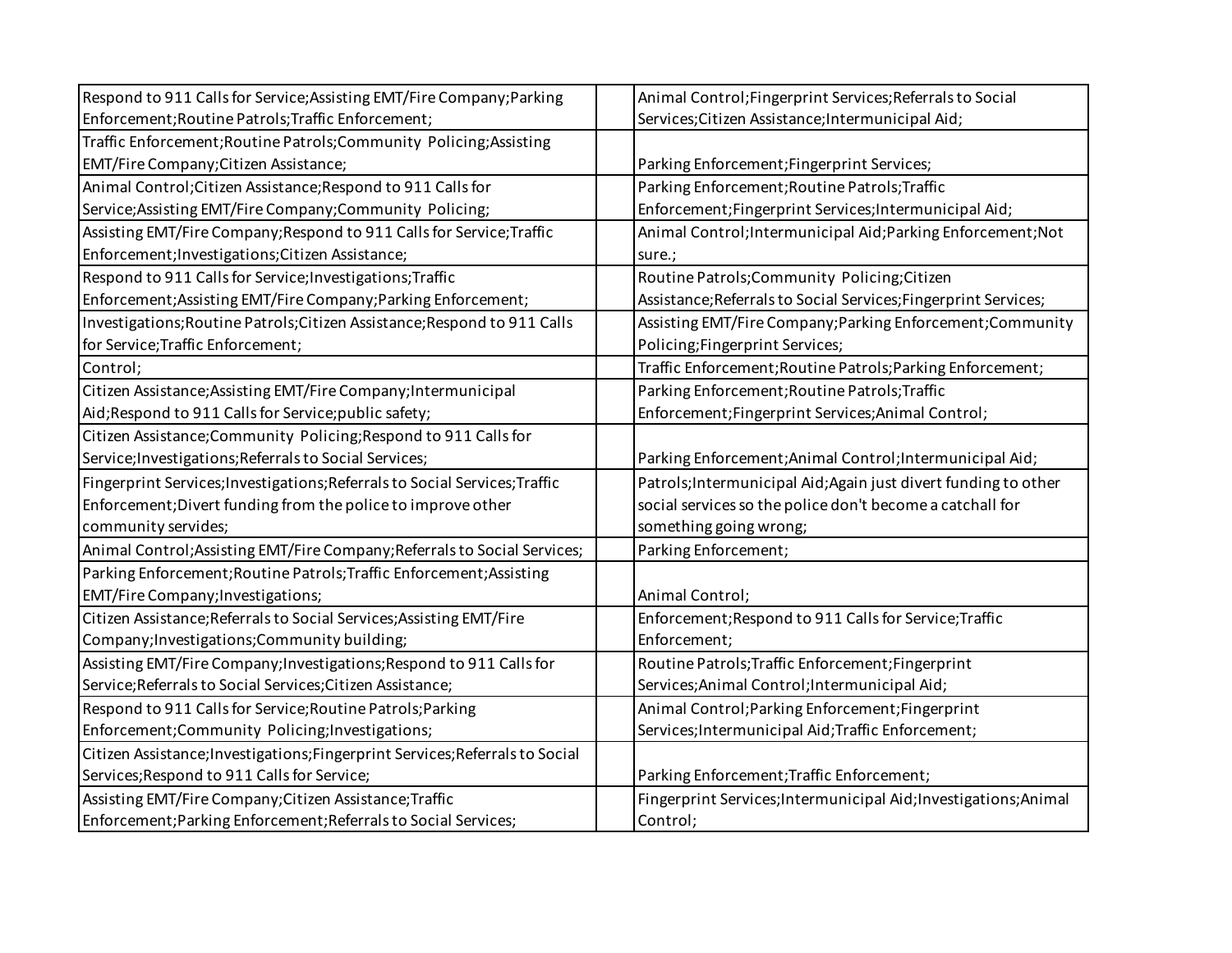| Community Policing; Fingerprint Services; Referrals to Social                |                                                                    |
|------------------------------------------------------------------------------|--------------------------------------------------------------------|
| Services; Parking Enforcement; Intermunicipal Aid;                           |                                                                    |
| Citizen Assistance; Community Policing; Intermunicipal                       |                                                                    |
| Aid; Investigations; Parking Enforcement; Respond to 911 Calls for           |                                                                    |
| Service; Traffic Enforcement; Routine Patrols;                               | Fingerprint Services; Referrals to Social Services;                |
| Assisting EMT/Fire Company; Referrals to Social Services; Respond to 911     | Animal Control; Fingerprint Services; Intermunicipal               |
| Calls for Service; Investigations; Citizen Assistance;                       | Aid; Parking Enforcement; Community Policing;                      |
|                                                                              |                                                                    |
| Respond to 911 Calls for Service; Routine Patrols; Assisting EMT/Fire        | Fingerprint Services; Intermunicipal Aid; Investigations; Parking  |
| Company;Community Policing;Traffic Enforcement;                              | Enforcement; Animal Control;                                       |
| Citizen Assistance; Respond to 911 Calls for Service; Assisting EMT/Fire     | Animal Control; Parking Enforcement; Community                     |
| Company; Investigations; Referrals to Social Services;                       | Policing; Routine Patrols; Traffic Enforcement;                    |
| Assisting EMT/Fire Company; Citizen Assistance; Respond to 911 Calls for     | Routine Patrols; Community Policing; Parking                       |
| Service; Referrals to Social Services; Intermunicipal Aid;                   | Enforcement; Traffic Enforcement;                                  |
| Routine Patrols; Respond to 911 Calls for                                    |                                                                    |
| Service; Investigations; Community Policing; Citizen Assistance;             | Animal Control; Fingerprint Services; Parking Enforcement;         |
| Respond to 911 Calls for Service; Routine Patrols; Investigations; Citizen   | Community Policing; Fingerprint Services; Animal                   |
| Assistance; Assisting EMT/Fire Company;                                      | Control; Parking Enforcement; Traffic Enforcement;                 |
| Respond to 911 Calls for Service; Referrals to Social Services; Citizen      | Traffic Enforcement; Parking Enforcement; Routine                  |
| Assistance; Community Policing; Investigations;                              | Patrols; Animal Control; Assisting EMT/Fire Company;               |
| Assisting EMT/Fire Company; Respond to 911 Calls for                         | Enforcement; Routine Patrols; Animal Control; Fingerprint          |
| Service; Intermunicipal Aid;                                                 | Services;                                                          |
| Assisting EMT/Fire Company; Community                                        | Citizen Assistance; Fingerprint Services; Intermunicipal           |
| Policing; Investigations; Respond to 911 Calls for Service; Routine Patrols; | Aid; Parking Enforcement; Traffic Enforcement;                     |
| Respond to 911 Calls for Service; Routine Patrols; Assisting EMT/Fire        | Fingerprint Services; Parking Enforcement; Traffic                 |
| Company; Citizen Assistance; Noise and Loitering;                            | Enforcement; Referrals to Social Services;                         |
| Assisting EMT/Fire Company; Respond to 911 Calls for Service; Animal         | Fingerprint Services; Investigations; Parking Enforcement; Traffic |
| Control; Citizen Assistance; Community Policing;                             | Enforcement; Intermunicipal Aid;                                   |
| Control;                                                                     |                                                                    |
| Traffic Enforcement; Routine Patrols; Respond to 911 Calls for               |                                                                    |
| Service; Investigations; Citizen Assistance;                                 | Fingerprint Services; Intermunicipal Aid;                          |
| Assisting EMT/Fire Company; Community Policing; Citizen                      | Animal Control; Fingerprint Services; Intermunicipal Aid; Traffic  |
| Assistance; Respond to 911 Calls for Service; Routine Patrols;               | Enforcement; Parking Enforcement;                                  |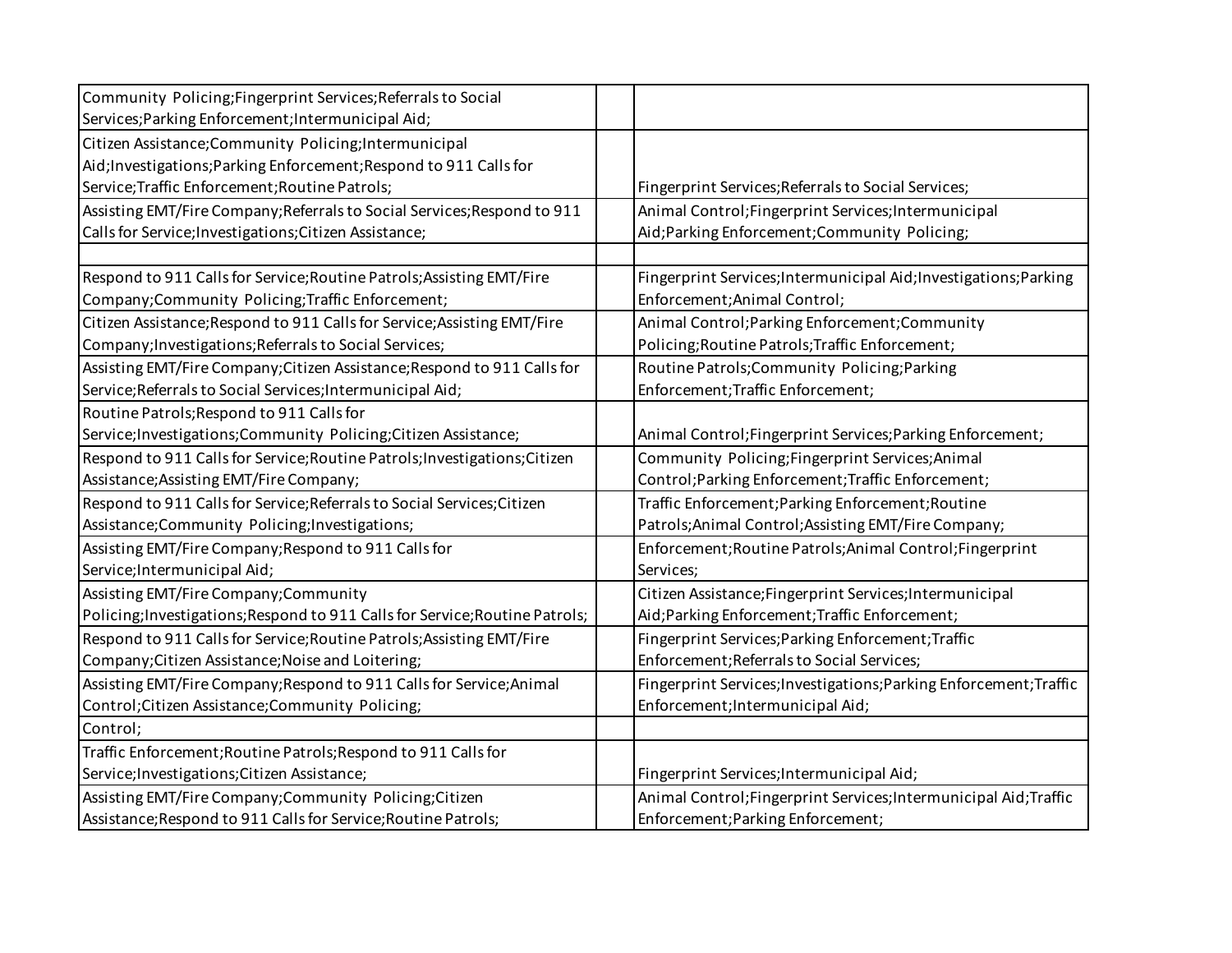| Routine Patrols; Respond to 911 Calls for Service; Intermunicipal     | Parking Enforcement; Traffic Enforcement; Community                  |
|-----------------------------------------------------------------------|----------------------------------------------------------------------|
| Aid; Citizen Assistance; Assisting EMT/Fire Company;                  | Policing;Fingerprint Services;Animal Control;                        |
| Traffic Enforcement; Investigations; Respond to 911 Calls for         | Parking Enforcement; Community Policing; Assisting EMT/Fire          |
| Service; Fingerprint Services; Intermunicipal Aid;                    | Company; Animal Control; Referrals to Social Services;               |
| Respond to 911 Calls for Service; Assisting EMT/Fire Company; Traffic | Policing; Routine Patrols; Referrals to Social Services; Fingerprint |
| Enforcement; Investigations; Citizen Assistance;                      | Services;                                                            |
| Respond to 911 Calls for Service; Investigations;                     |                                                                      |
| Assisting EMT/Fire Company; Investigations; Referrals to Social       | Community Policing; Fingerprint Services; Intermunicipal             |
| Services; Respond to 911 Calls for Service; Routine Patrols;          | Aid; Parking Enforcement; Traffic Enforcement;                       |
| Assisting EMT/Fire Company; Investigations; Respond to 911 Calls for  |                                                                      |
| Service; Animal Control; Routine Patrols;                             | Traffic Enforcement; Parking Enforcement; Fingerprint Services;      |
| Assisting EMT/Fire Company; Citizen Assistance; Community             | Fingerprint Services; Investigations; Parking                        |
| Policing; Traffic Enforcement; Respond to 911 Calls for Service;      | Enforcement; Routine Patrols;                                        |
| Parking Enforcement; Traffic Enforcement;                             | Citizen Assistance;                                                  |
| Animal Control; Assisting EMT/Fire Company; Citizen                   | Community Policing; Investigations; Parking                          |
| Assistance; Intermunicipal Aid; Referrals to Social Services;         | Enforcement; Routine Patrols; Traffic Enforcement;                   |
| Citizen Assistance; Respond to 911 Calls for Service; Routine         | Fingerprint Services; Intermunicipal Aid; Community                  |
| Patrols; Assisting EMT/Fire Company;                                  | Policing; Parking Enforcement;                                       |
| Intermunicipal Aid; Respond to 911 Calls for Service; Routine         |                                                                      |
| Patrols; Assisting EMT/Fire Company; Community Policing;              | Animal Control; Fingerprint Services;                                |
| Community Policing; Assisting EMT/Fire Company; Respond to 911 Calls  | Fingerprint Services; Investigations; Parking                        |
| for Service; Citizen Assistance; Referrals to Social Services;        | Enforcement; Animal Control; Intermunicipal Aid;                     |
| Investigations; Citizen Assistance; Routine Patrols; Traffic          |                                                                      |
| Enforcement; Community Policing; All are important!;                  |                                                                      |
| Assisting EMT/Fire Company; Community Policing; Respond to 911 Calls  |                                                                      |
| for Service; Routine Patrols; Investigations;                         | Parking Enforcement; Fingerprint Services; Animal Control;           |
| Routine Patrols; Traffic Enforcement; Assisting EMT/Fire              | Animal Control; Respond to 911 Calls for Service; Referrals to       |
| Company; Investigations; Community Policing;                          | Social Services; Parking Enforcement;                                |
| Respond to 911 Calls for Service; Routine Patrols; Traffic            | Animal Control; Fingerprint Services; Intermunicipal                 |
| Enforcement; Investigations; Community Policing;                      | Aid; Referrals to Social Services; Parking Enforcement;              |
| Assisting EMT/Fire Company; Respond to 911 Calls for                  |                                                                      |
| Service;Community Policing;Investigations;Routine Patrols;            | Parking Enforcement;                                                 |
| Fingerprint Services; Investigations; Respond to 911 Calls for        | Animal Control; Assisting EMT/Fire Company; Citizen                  |
| Service; Routine Patrols; Traffic Enforcement;                        | Assistance; Community Policing; Fingerprint Services;                |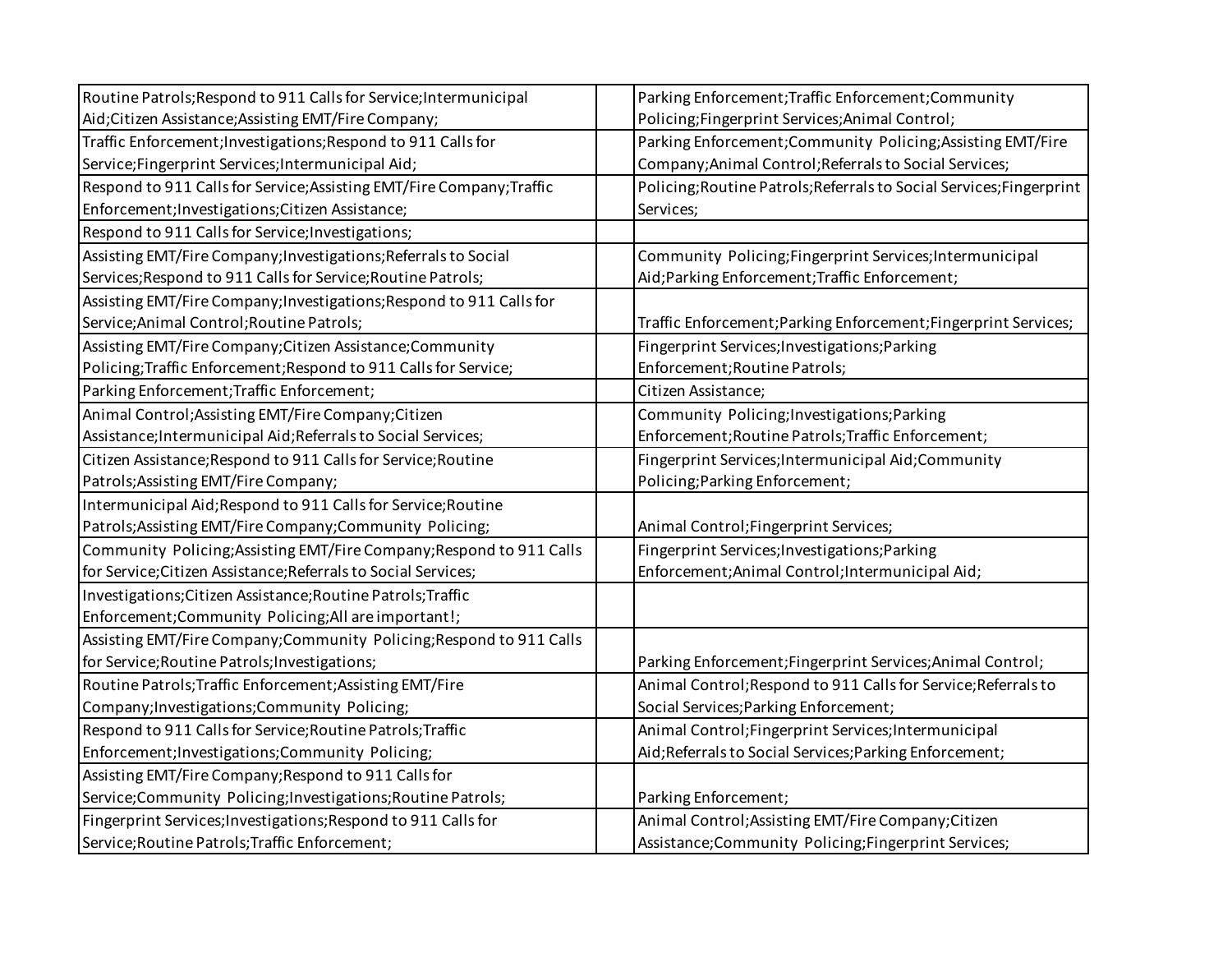| Assisting EMT/Fire Company; Community                                         |                                                                     |
|-------------------------------------------------------------------------------|---------------------------------------------------------------------|
| Policing; Investigations; Parking Enforcement; Referrals to Social Services;  |                                                                     |
| Respond to 911 Calls for Service; Routine Patrols; Assisting EMT/Fire         |                                                                     |
| Company; Investigations; Community Policing;                                  |                                                                     |
| Citizen Assistance; Referrals to Social Services; Routine Patrols; Traffic    |                                                                     |
| Enforcement; Community Policing;                                              | Fingerprint Services; Parking Enforcement;                          |
| Assisting EMT/Fire Company; Respond to 911 Calls for Service; Routine         | Animal Control; That is the only thing i can think of that would    |
| Patrols; Traffic Enforcement; Investigations;                                 | be unimportant for police;                                          |
| Investigations; Respond to 911 Calls for Service; Routine Patrols; Citizen    | Animal Control; Community Policing; Fingerprint                     |
| Assistance; Traffic Enforcement;                                              | Services; Referrals to Social Services;                             |
| Community Policing; Respond to 911 Calls for Service; Referrals to Social     | Fingerprint Services; Animal Control; Traffic                       |
| Services; Investigations; Assisting EMT/Fire Company;                         | Enforcement; Intermunicipal Aid; Parking Enforcement;               |
| Routine Patrols; Respond to 911 Calls for Service; Assisting EMT/Fire         | Animal Control; Parking Enforcement; Citizen Assistance; Traffic    |
| Company; Investigations; Community Policing;                                  | Enforcement;                                                        |
| Citizen Assistance; Assisting EMT/Fire Company; Routine Patrols; Traffic      | Community Policing; Fingerprint Services; Referrals to Social       |
| Enforcement; Investigations;                                                  | Services; Parking Enforcement; Animal Control;                      |
| Intermunicipal Aid; Investigations; Respond to 911 Calls for                  |                                                                     |
| Service; Routine Patrols; Assisting EMT/Fire Company;                         | Community Policing; Fingerprint Services; Parking Enforcement;      |
| Assisting EMT/Fire Company; Citizen Assistance; Traffic                       |                                                                     |
| Enforcement; Community Policing; Respond to 911 Calls for Service;            | Fingerprint Services;                                               |
| Citizen Assistance; Community Policing; Investigations; Respond to 911        |                                                                     |
| Calls for Service; Routine Patrols;                                           | Fingerprint Services;                                               |
| Assisting EMT/Fire Company; Citizen Assistance; Respond to 911 Calls for      | Traffic Enforcement; Referrals to Social Services; Parking          |
| Service;Community Policing;Routine Patrols;                                   | Enforcement; Animal Control; Investigations;                        |
| Respond to 911 Calls for Service; Investigations; Citizen                     | Parking Enforcement; Traffic Enforcement; Animal                    |
| Assistance; Assisting EMT/Fire Company; Intermunicipal Aid;                   | Control; Fingerprint Services;                                      |
| Assisting EMT/Fire Company; Citizen Assistance; Respond to 911 Calls for      |                                                                     |
| Service; Routine Patrols; Traffic Enforcement;                                | Fingerprint Services; Investigations; Referrals to Social Services; |
| Respond to 911 Calls for Service; Traffic Enforcement; Citizen                | Fingerprint Services; Routine Patrols; Intermunicipal Aid; Animal   |
| Assistance; Assisting EMT/Fire Company; Community Policing;                   | Control;                                                            |
| Citizen Assistance; Investigations; Respond to 911 Calls for Service; Traffic |                                                                     |
| Enforcement; Community Policing;                                              | Animal Control; Parking Enforcement;                                |
| Assisting EMT/Fire Company; Citizen Assistance; Investigations; Respond       | Animal Control; Community Policing; Parking                         |
| to 911 Calls for Service; Referrals to Social Services;                       | Enforcement; Routine Patrols; Fingerprint Services;                 |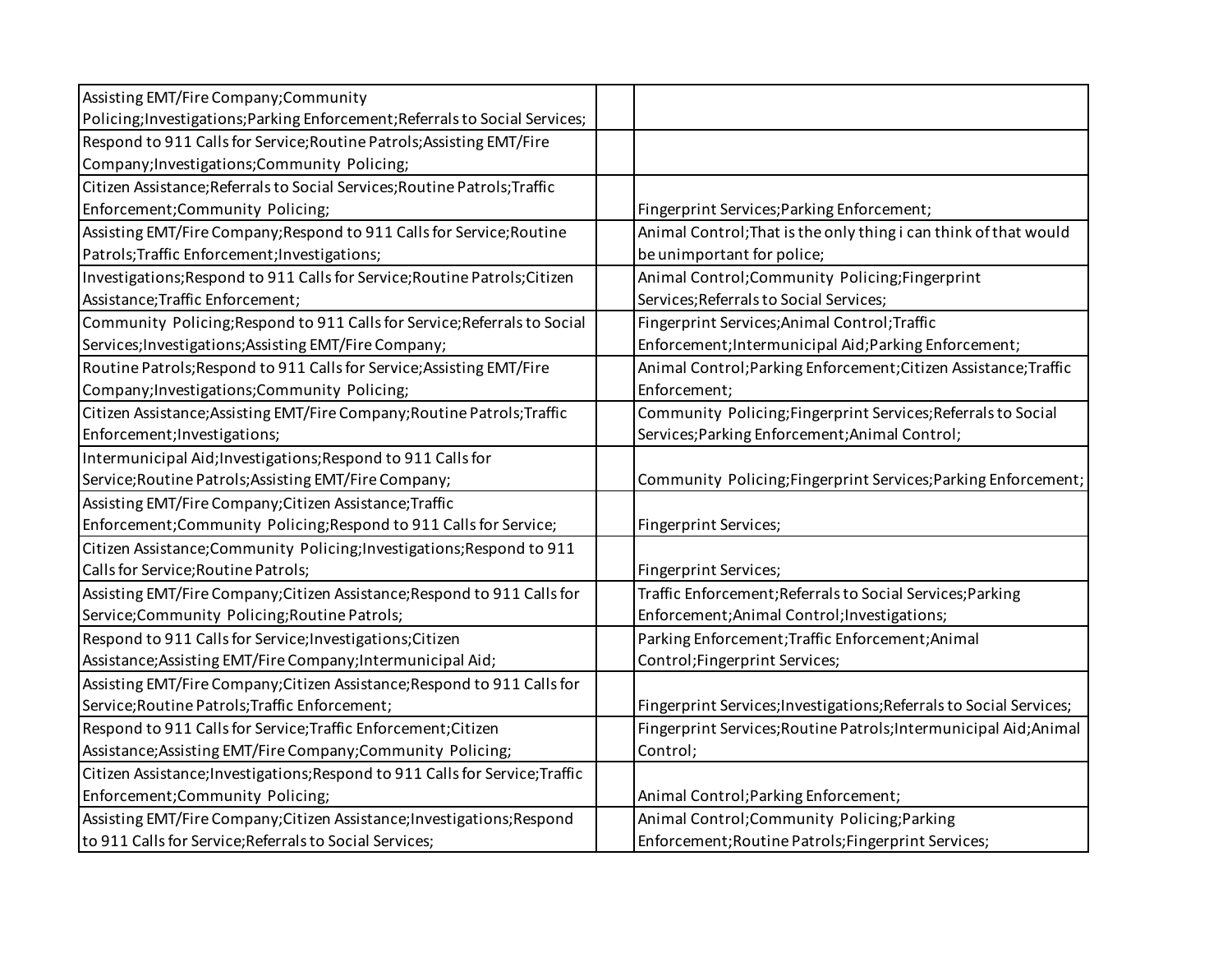| Assisting EMT/Fire Company; Community Policing; Fingerprint               |                                                                   |
|---------------------------------------------------------------------------|-------------------------------------------------------------------|
| Services; Investigations; Citizen Assistance;                             | Parking Enforcement;                                              |
| Assisting EMT/Fire Company; Citizen Assistance; Respond to 911 Calls for  | Traffic Enforcement; Routine Patrols; Parking                     |
| Service; Intermunicipal Aid; Community Policing;                          | Enforcement; Referrals to Social Services; Fingerprint Services;  |
| Assisting EMT/Fire Company; Investigations; Respond to 911 Calls for      |                                                                   |
| Service; Traffic Enforcement; Routine Patrols;                            | Parking Enforcement; Animal Control;                              |
| Animal Control; Community Policing; Routine Patrols; Citizen              | Fingerprint Services; Referrals to Social Services; Traffic       |
| Assistance; Parking Enforcement;                                          | Enforcement; Intermunicipal Aid; Assisting EMT/Fire Company;      |
| Respond to 911 Calls for Service; Assisting EMT/Fire                      | Parking Enforcement; Referrals to Social Services; Community      |
| Company; Investigations; Traffic Enforcement; Routine Patrols;            | Policing; Fingerprint Services; Intermunicipal Aid;               |
| Intermunicipal Aid; Investigations; Respond to 911 Calls for              | Parking Enforcement; Referrals to Social Services; Animal         |
| Service; Routine Patrols; Assisting EMT/Fire Company;                     | Control; Fingerprint Services;                                    |
| Respond to 911 Calls for Service; Routine Patrols; Traffic                |                                                                   |
| Enforcement; Assisting EMT/Fire Company;                                  |                                                                   |
| Community Policing; Citizen Assistance; Respond to 911 Calls for          | Fingerprint Services; Animal Control; Parking                     |
| Service; Assisting EMT/Fire Company;                                      | Enforcement; Routine Patrols;                                     |
| Respond to 911 Calls for Service; Animal Control; Assisting EMT/Fire      | Parking Enforcement; Fingerprint Services; Community              |
| Company; Traffic Enforcement; Intermunicipal Aid;                         | Policing; Routine Patrols; Citizen Assistance;                    |
| Enforcement; Investigations; Citizen Assistance; Assisting EMT/Fire       | Parking Enforcement; Community Policing; Fingerprint              |
| Company;                                                                  | Services; Routine Patrols; Animal Control;                        |
| Assisting EMT/Fire Company; Citizen Assistance; Traffic                   | Parking Enforcement; Referrals to Social Services; Fingerprint    |
| Enforcement; Respond to 911 Calls for Service; Community Policing;        | Services; Animal Control; I cannot come up with 5;                |
| Respond to 911 Calls for Service; Routine Patrols; Parking                | Animal Control; Community Policing; Intermunicipal                |
| Enforcement; Citizen Assistance; Assisting EMT/Fire Company;              | Aid; Fingerprint Services; Referrals to Social Services;          |
| Services; Respond to 911 Calls for Service; Routine Patrols; Traffic      | Citizen Assistance; Community Policing; Fingerprint               |
| Enforcement;                                                              | Services; Intermunicipal Aid; Investigations;                     |
| Assisting EMT/Fire Company; Citizen Assistance; Community                 | Animal Control; Parking Enforcement; Traffic                      |
| Policing; Respond to 911 Calls for Service; Investigations;               | Enforcement; Routine Patrols;                                     |
| Citizen Assistance; Community Policing; Investigations; Respond to 911    | Parking Enforcement; Animal Control; Traffic                      |
| Calls for Service; Referrals to Social Services;                          | Enforcement; Routine Patrols; Fingerprint Services;               |
| Respond to 911 Calls for Service; Assisting EMT/Fire Company; Citizen     | Services; Investigations; Intermunicipal Aid; Referrals to Social |
| Assistance; Community Policing; Routine Patrols;                          | Services;                                                         |
| Animal Control; Investigations; Respond to 911 Calls for Service; Citizen | Community Policing; Intermunicipal Aid; Parking                   |
| Assistance; Routine Patrols;                                              | Enforcement; Traffic Enforcement; Referrals to Social Services;   |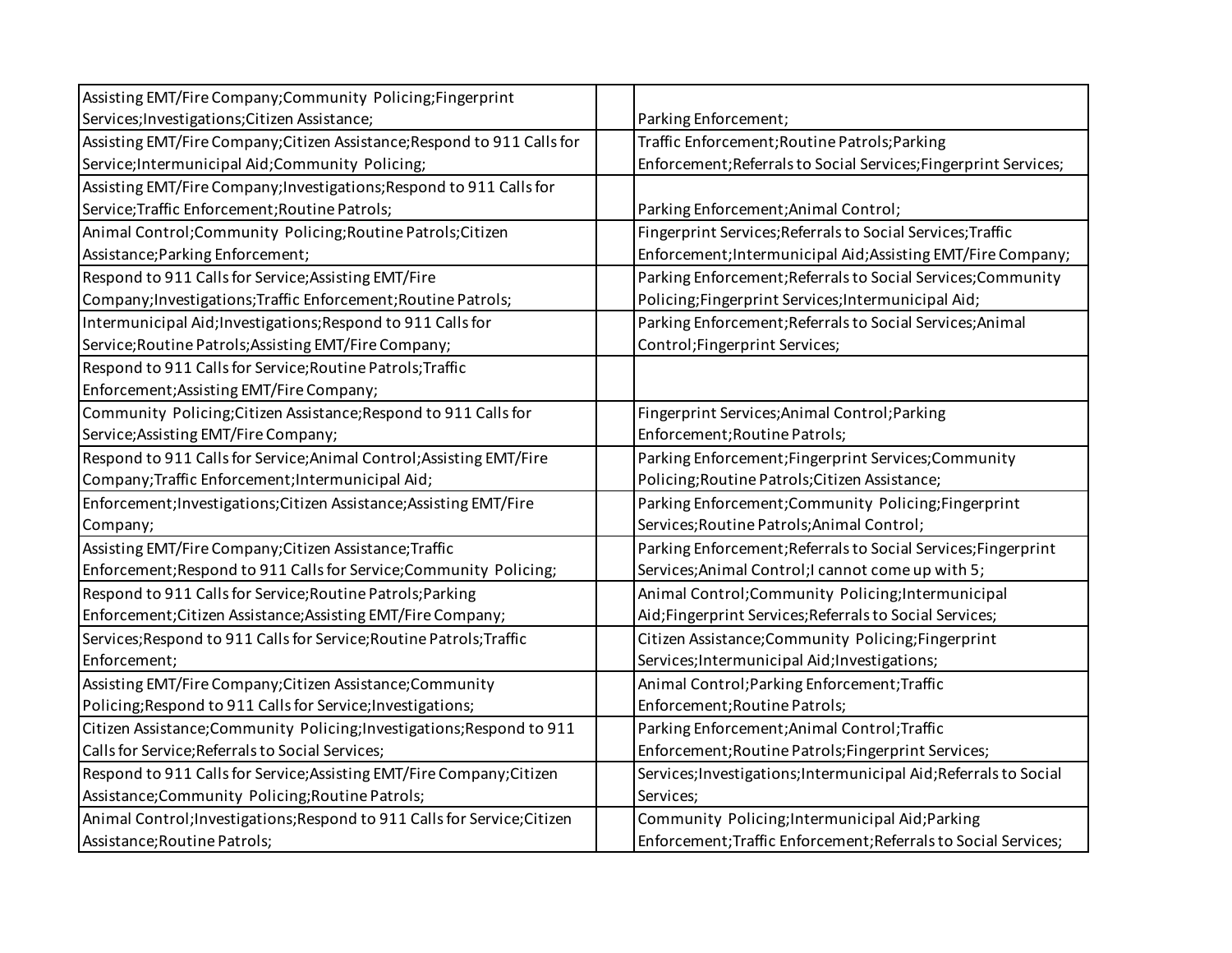| Assisting EMT/Fire Company; Citizen Assistance; Investigations; Respond   | Community Policing; Parking Enforcement; Routine                    |
|---------------------------------------------------------------------------|---------------------------------------------------------------------|
| to 911 Calls for Service; Referrals to Social Services;                   | Patrols; Traffic Enforcement; Fingerprint Services;                 |
| Assisting EMT/Fire Company; Community Policing; Parking                   | Animal Control; Fingerprint Services; Investigations; Referrals to  |
| Enforcement; Respond to 911 Calls for Service; Traffic Enforcement;       | Social Services; Citizen Assistance;                                |
| Community Policing; Respond to 911 Calls for Service; Assisting EMT/Fire  | Fingerprint Services; Intermunicipal Aid; Parking                   |
| Company; Citizen Assistance; Referrals to Social Services;                | Enforcement; Routine Patrols;                                       |
| Investigations; Routine Patrols; Respond to 911 Calls for                 | Animal Control; Fingerprint Services; Intermunicipal                |
| Service; Community Policing; Assisting EMT/Fire Company;                  | Aid; Parking Enforcement; Referrals to Social Services;             |
| Assisting EMT/Fire Company; Community Policing; Traffic                   | Animal Control; Fingerprint Services; Parking                       |
| Enforcement; Referrals to Social Services; Investigations;                | Enforcement; Respond to 911 Calls for Service; Routine Patrols;     |
| Respond to 911 Calls for Service; Referrals to Social Services; Citizen   | Community Policing; Fingerprint Services; Parking                   |
| Assistance; Animal Control; Assisting EMT/Fire Company;                   | Enforcement; Traffic Enforcement;                                   |
| Citizen Assistance; Community Policing; Investigations; Respond to 911    | Animal Control; Fingerprint Services; Parking                       |
| Calls for Service;                                                        | Enforcement; Referrals to Social Services; Traffic Enforcement;     |
| Animal Control; Assisting EMT/Fire Company; Respond to 911 Calls for      | Community Policing; Intermunicipal Aid; Fingerprint                 |
| Service; Routine Patrols; Traffic Enforcement;                            | Services; Citizen Assistance; Investigations;                       |
| Citizen Assistance; Investigations; Routine Patrols; Respond to 911 Calls | Community Policing; Parking Enforcement; Traffic                    |
| for Service; Crime patrols and response;                                  | Enforcement; Intermunicipal Aid; Fingerprint Services;              |
| Community Policing; Assisting EMT/Fire Company; Parking                   |                                                                     |
| Enforcement; Respond to 911 Calls for Service; Traffic Enforcement;       | Animal Control;                                                     |
| Investigations; Traffic Enforcement; Respond to 911 Calls for             | Animal Control; Citizen Assistance; Referrals to Social             |
| Service; Community Policing; Assisting EMT/Fire Company;                  | Services; Routine Patrols; Intermunicipal Aid;                      |
| Assisting EMT/Fire Company; Citizen Assistance; Community                 | Animal Control; Fingerprint Services; Parking                       |
| Policing; Routine Patrols; Respond to 911 Calls for Service;              | Enforcement; Intermunicipal Aid; Investigations;                    |
| Animal Control; Assisting EMT/Fire Company; Parking                       | Fingerprint Services; Intermunicipal Aid; Investigations; Referrals |
| Enforcement; Respond to 911 Calls for Service; Routine Patrols;           | to Social Services; Traffic Enforcement;                            |
| Community Policing; Citizen Assistance; Investigations; Respond to 911    | Referrals to Social Services; Parking Enforcement; Fingerprint      |
| Calls for Service; Routine Patrols;                                       | Services; Animal Control; Assisting EMT/Fire Company;               |
| Animal Control; Assisting EMT/Fire Company; Community                     | Citizen Assistance; Intermunicipal Aid; Traffic                     |
| Policing; Respond to 911 Calls for Service; Referrals to Social Services; | Enforcement; Parking Enforcement; Referrals to Social Services;     |
| Assisting EMT/Fire Company; Referrals to Social Services; Respond to 911  | Community Policing; Fingerprint                                     |
| Calls for Service; Traffic Enforcement; Intermunicipal Aid;               | Services; Investigations; Animal Control; Routine Patrols;          |
| to 911 Calls for Service; Routine Patrols; Referrals to Social            | Animal Control; Community Policing; Fingerprint                     |
| Services; Traffic Enforcement;                                            | Services; Parking Enforcement;                                      |